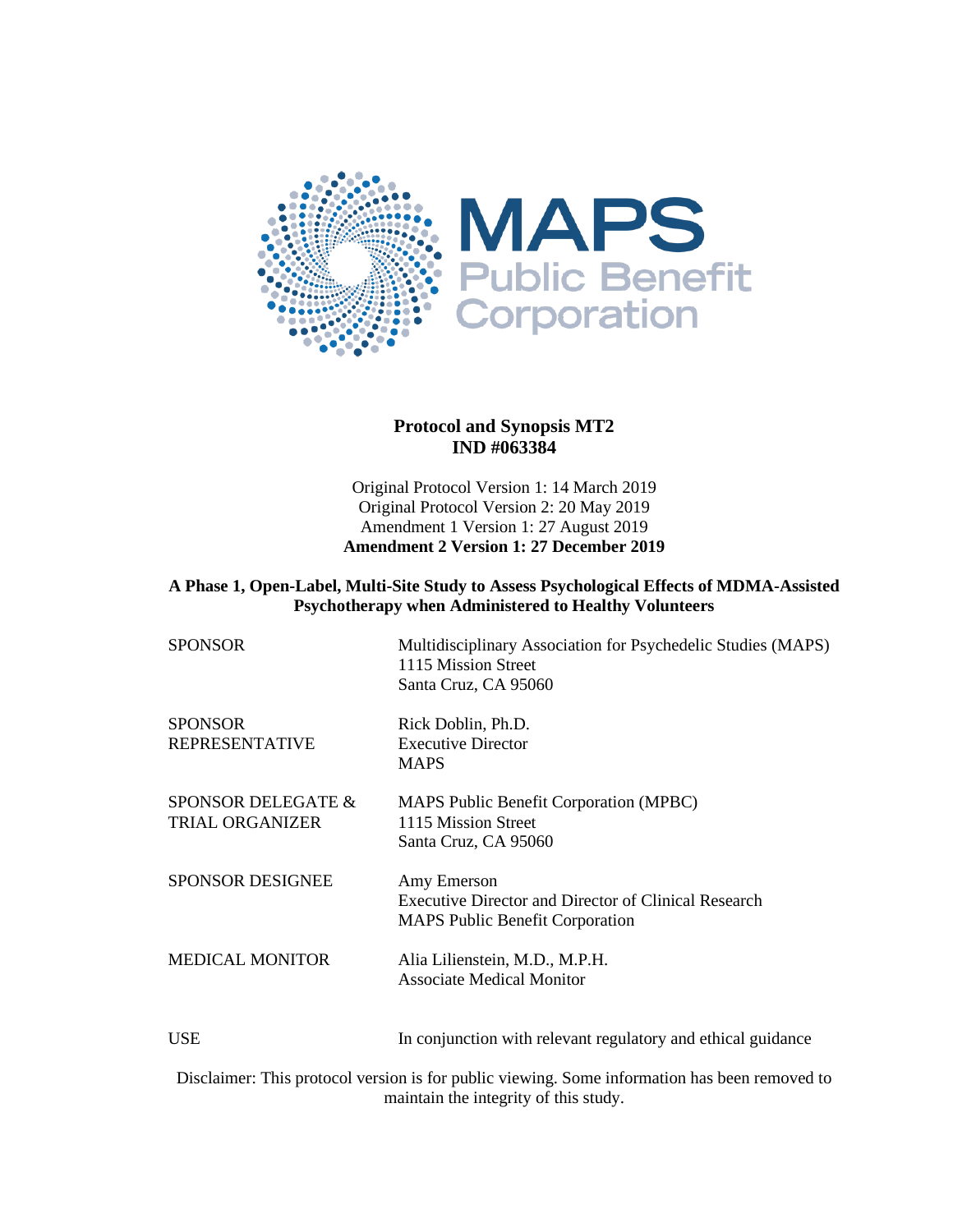#### **MT2 Protocol Synopsis Protocol Amendment 2 Version 1: 27 December 2019**

#### **Title**

A Phase 1, Open-Label, Multi-Site Study to Assess Psychological Effects of MDMA-Assisted Psychotherapy when Administered to Healthy Volunteers

#### **Study Code**

MT2

#### **Sponsor**

Multidisciplinary Association for Psychedelic Studies (MAPS) 1115 Mission Street Santa Cruz, CA 95060 USA

#### **Investigators**

Multi-site

#### **Medical Monitor**

Alia Lilienstein, M.D., M.P.H.

#### **Rationale**

The Multidisciplinary Association for Psychedelic Studies (MAPS) is a non-profit research and educational organization working as a clinical trial sponsor for the prescription use of 3,4 methylenedioxymethamphetamine (MDMA)-assisted psychotherapy for treatment of posttraumatic stress disorder (PTSD). PTSD is a debilitating disorder that negatively impacts a person's daily life, and can result in diminished cognitive and psychosocial functioning, fractured relationships, inability to maintain employment, substance abuse, high-cost healthcare utilization, increased depression, and suicide risk. People who suffer from PTSD relive their traumatic experience(s) through nightmares and flashbacks, have difficulty sleeping, and feel detached or estranged. Symptoms can be severe and long lasting.

MDMA is a monoamine releaser and re-uptake inhibitor with indirect effects on neurohormone release. The combined neurobiological effects reduce defenses and fear of emotional injury, enhance communication and introspection, and increase empathy and compassion. MDMA may enhance fear extinction learning in humans. The subjective effects of MDMA create a productive psychological state that enhances the therapeutic process. Data from an international series of Phase 2 pilot studies of MDMA-assisted psychotherapy conducted by the sponsor provide preliminary evidence that chronic PTSD, independent of cause, is treatable with two to three sessions of MDMA-assisted psychotherapy and associated non-drug preparatory and integrative psychotherapy. Ongoing Phase 3 studies are intended to demonstrate the efficacy and safety of manualized MDMA-assisted psychotherapy as a treatment for PTSD.

The Phase 1, randomized, placebo-controlled study (MT1) was designed to collect safety and quantitative data on mood, psychological symptoms, personality traits, and interpersonal closeness in trainees learning to conduct MDMA-assisted psychotherapy or MDMA research.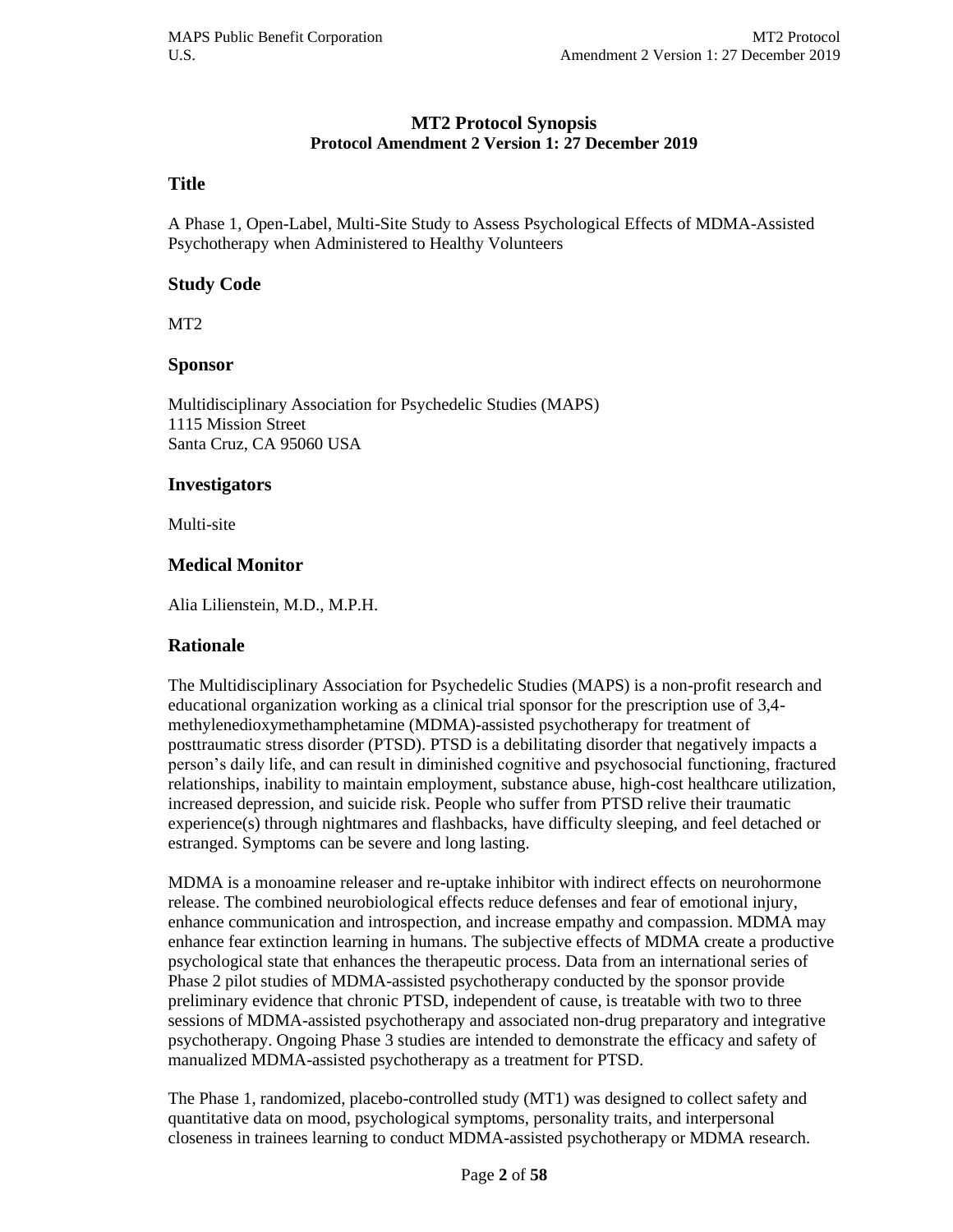The MT1 study was also designed to expand the knowledge of trainees learning to conduct MDMA-assisted psychotherapy research, primarily those who would be working on a study with a placebo-control arm in their research setting. In the MT1 study, several participants submitted optional written narratives with impressions that participating in MDMA-assisted psychotherapy helped them professionally and personally. In addition, survey data was gathered from 79 of 82 MT1 participants reporting minimal risk of harm, with substantial potential for professional and personal benefit. In this survey, participants reported that their experiences in MT1 enhanced their therapeutic qualifications to administer MDMA-assisted psychotherapy to chronic PTSD patients.

This Phase 1, open-label, multi-site research study (MT2) is not a registration study. The MT2 study is designed to build upon the MT1 study and will enroll 150 participants in the United States (U.S.) to further assess the psychological effects and safety of manualized MDMA-assisted psychotherapy in healthy trainees who are learning to conduct MDMA-assisted psychotherapy or MDMA research. This study will also support expansion of the trainees' knowledge of the subjective effects and therapeutic potential of MDMA-assisted psychotherapy and enhance their qualifications to provide that therapy.

There will be a planned interim analysis for safety by internal review after 50% of participants are treated. This study is intended to look further into the personal and professional benefits spontaneously reported in narratives to the site team from the MT1 study participants. This will be done by collecting and assessing changes in self-compassion, burnout, professional quality of life, psychological inflexibility, and mood using validated measures in a larger sample of participants, allowing for effect size calculations. Compassion fatigue and burnout are associated with job-related stress and are known to impact professional quality of life. In addition, continued training for new treatment providers, including the option for their own MDMA experience, is vital as the research for MDMA-assisted psychotherapy for PTSD expands.

## **Study Description**

A qualified study investigator or designee will discuss the study with potential participants and perform the consenting process. If the participant agrees, this process may be observed by a trainee who is enrolled in or has completed the MDMA Therapy Training Program under the auspices of the sponsor. After consenting, participants will enter the Screening period, which may also be observed by a trainee. This consists of an eligibility assessment and enrollment after meeting all inclusion criteria without meeting any exclusion criteria. Participants will be asked to complete study measures throughout their participation in the study.

A psychotherapy visit will be conducted prior to and after the MDMA-assisted psychotherapy session. All psychotherapy sessions will be conducted by at least one trained, qualified, and licensed facilitator holding a certificate from the MDMA Therapy Training Program. Either another MT2 facilitator, or a co-facilitator-trainee (who is enrolled in or has completed the MDMA Therapy Training Program under the auspices of the sponsor), will also be present in the psychotherapy sessions. Reference Lead Facilitator and Co-Facilitator Qualifications (Protocol Section 4.2.2) for more details on the requirements of these roles. Participants may also opt to include a support person in their sessions, if the facilitator agrees.

MDMA-assisted psychotherapy employs a largely inner-directive therapeutic method and is described in detail in the Treatment Manual. The inner-directive approach pertains to inviting inquiry and providing suggestion rather than directing the participant in the therapeutic approach. This requires active or engaged listening and responding, as well as facilitation of therapeutic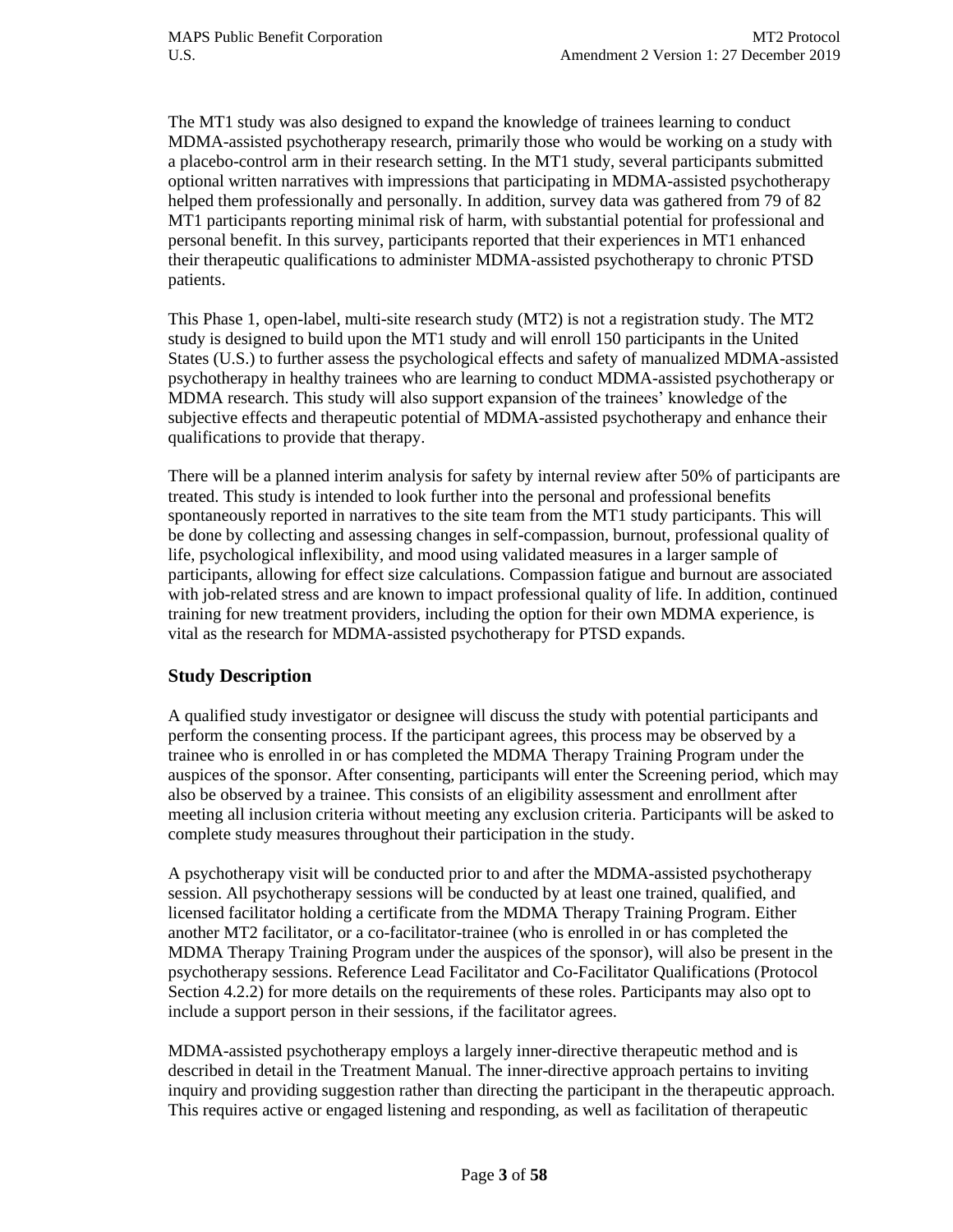action by providing support for approaching difficult material in a manner that does not interfere with the participant's spontaneous experience.

The participant will be contacted at 2, 7, and 60 days after their MDMA-assisted psychotherapy session to follow-up on safety and complete study measures. A trainee may also observe these follow-up calls, if both the participant and facilitator agree.

#### **Dose Selection**

Participants will receive an initial dose of 120 mg MDMA (as the hydrochloride salt or "HCl", referred to as MDMA throughout), followed by an optional supplemental dose of 40 mg or 60 mg MDMA dose (based on drug availability and clinical judgement) administered 1.5 to 2 hours later.

This MDMA dose is in use in ongoing Phase 3 and previous Phase 2 MAPS-sponsored studies. The initial active dose is expected to produce all of the commonly reported effects of MDMA. The supplemental dose will prolong subjective drug effects without producing physiological effects significantly greater than peak effects occurring after the initial dose.

#### **Measures**

Primary Outcome Measure: Self Compassion Scale (SCS)

Exploratory Outcome Measures: Acceptance and Action Questionnaire-II (AAQ-II), Positive and Negative Affect Schedule (PANAS), Professional Quality of Life Scale (PROQOL), Maslach Burnout Inventory–Human Services Survey (MBI-HSS)

Safety Measures: Columbia Suicide Severity Rating Scale (C-SSRS), Vital Signs, Adverse Events (AEs), and Concomitant Medications

Screening Measures: Mini-International Neuropsychiatric Interview (MINI)

#### **Protocol Objectives**

The overall objective of this study is to explore the safety and psychological effects of open-label manualized MDMA-assisted psychotherapy in healthy volunteers using validated measures, and to expand the knowledge and qualifications of trainees who are learning to conduct MDMAassisted psychotherapy or MDMA research. This study will also provide additional Phase 1 healthy volunteer data.

#### **Primary Objectives**

The primary objective of this study is to evaluate effectiveness of MDMA-assisted psychotherapy to change self-compassion in participants based on comparison of mean SCS scores collected at Visit 1 and Study Termination (60 days after the Experimental Session).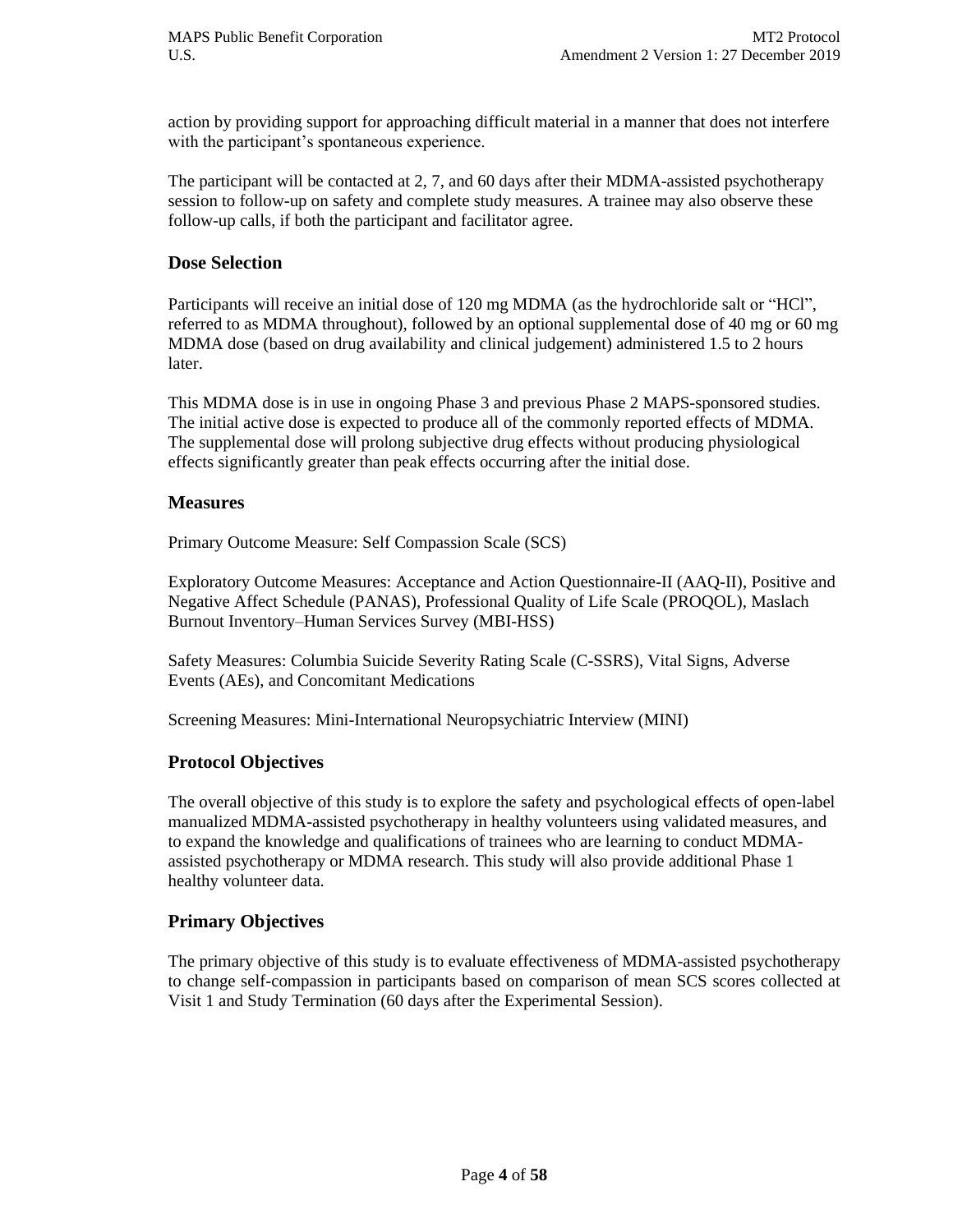## **Exploratory Objectives**

The exploratory objectives of this study are to evaluate effectiveness of MDMA-assisted psychotherapy to change:

- 1. Self-reported affect in participants based on comparison of mean PANAS scores collected at Visit 1 to Visit 3 (1 day after Experimental Session).
- 2. Self-reported psychological inflexibility based on comparison of mean AAQ-II scores collected from Visit 1 and Visit 3 (1 day after Experimental Session).
- 3. Self-reported professional quality of life in participants based on comparison of PROQOL scores collected at Visit 1 and Study Termination (60 days after the Experimental Session).
- 4. Self-reported burnout in participants based on comparison of MBI-HSS scores collected at Visit 1 and Study Termination (60 days after the Experimental Session).

#### **Safety Objectives**

The overall safety objective is to assess severity, incidence and frequency of AEs, AEs of Special Interest (AESIs), and Serious Adverse Events (SAEs), concomitant medication use, suicidal ideation and behavior, and vital signs for MDMA-assisted psychotherapy in healthy volunteers. The following safety objectives will evaluate the safety of MDMA-assisted psychotherapy:

- 1. Assess incidence of AEs during the Experimental Session that may be indicative of a medical complication of the Investigational Medicinal Product (IMP), such as clinical signs and symptoms of chest pain, shortness of breath, or neurological symptoms or any other signs or symptoms that prompt additional vital sign measurements.
- 2. Assess incidence of AEs by severity.
- 3. Assess incidence of Treatment Emergent AEs (TEAEs) by severity. TEASs are defined as AEs with an onset after drug administration and up to 2 days afterwards.
- 4. Assess incidence of AESIs, defined as AEs specified in the protocol related to cardiac function and abuse liability.
- 5. Assess incidence of AEs by severity categorized as leading to discontinuation of IMP, resulting in death or hospitalization, and continuing at Study Termination.
- 6. Assess incidence of SAEs.
- 7. Assess incidence of psychiatric concomitant medications taken during an Experimental Session and up to 2 days after IMP administration.
- 8. Assess incidence of any psychiatric concomitant medications taken during the Treatment Period.
- 9. Assess incidence of serious suicidal ideation and positive suicidal behavior assessed with the C-SSRS.
- 10. Assess mean changes in blood pressure, heart rate, and body temperature from pre-IMP administration to end of the Experimental Session.

#### **Recruitment and Subject Population**

The investigative site staff will recruit persons aged 18 or older who are learning to conduct MDMA-assisted psychotherapy or MDMA research. Participants will be individuals who are either licensed, license eligible, pre-licensure, doctorate-level professionals, graduate students or researchers in a relevant field, individuals practicing in a related health care profession (e.g. physician, nurse, social worker), or other type of relevant practice approved by the MDMA Therapy Training Program.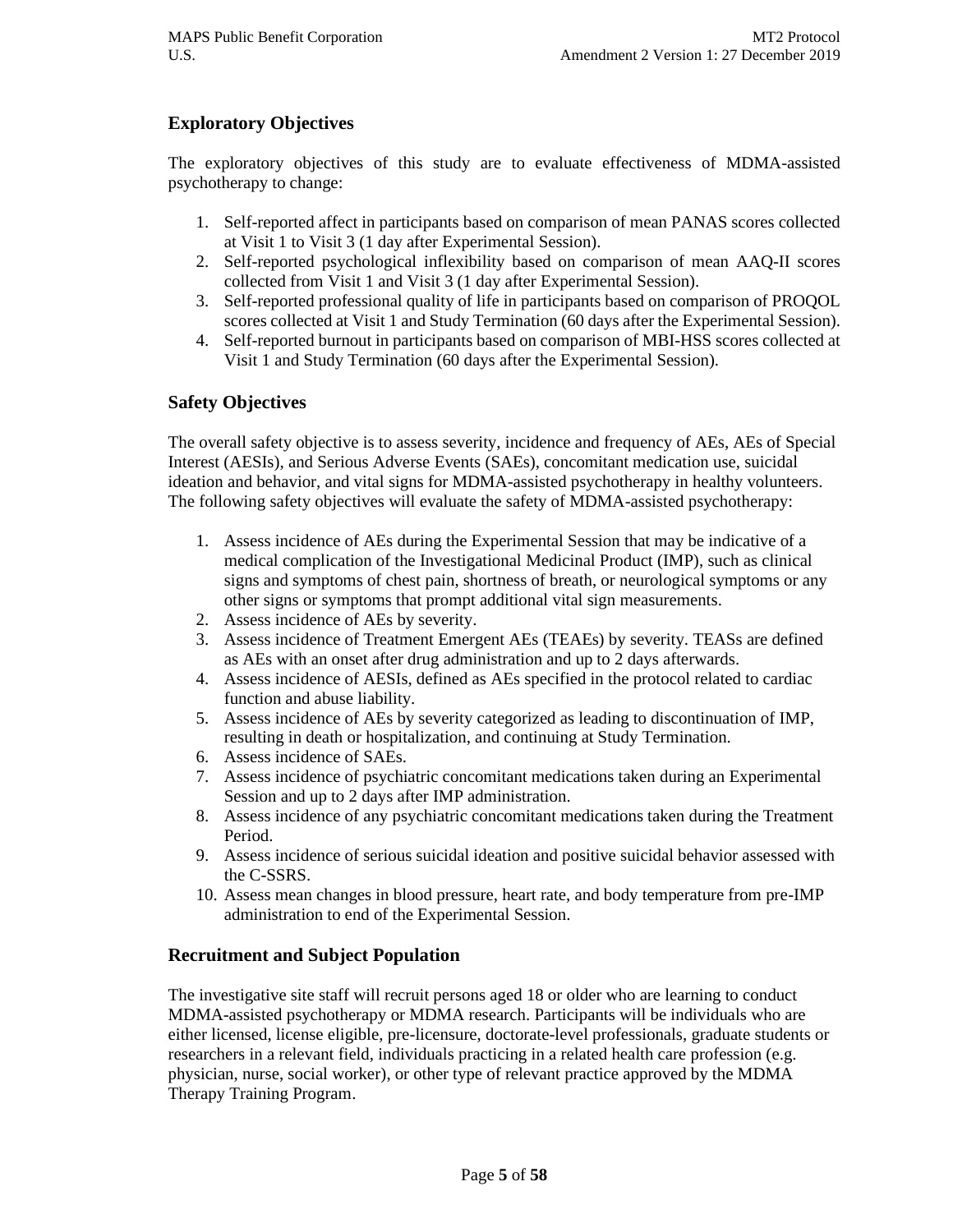Participants must meet all inclusion criteria, without meeting any exclusion criteria, in order to be eligible for study participation. Participants must be willing to commit to all study procedures and limitations on concomitant medications, if applicable. If the participant is of childbearing potential, they must have a negative pregnancy test and agree to use an effective form of birth control during the study. All participants must be proficient in reading and speaking the predominately used or recognized language of the study site.

#### **Study Procedures**

After giving written informed consent, candidates will be screened for eligibility, and up to 150 participants meeting study criteria will be enrolled with a planned interim analysis for safety by internal review after 50% of participants are treated. In consultation with their prescribing physician, any individuals taking prohibited study medications will taper off these medications in an appropriate fashion to avoid withdrawal effects. MDMA will be administered during the Experimental Session. Telephone calls will be made to the participant 2, 7, and 60 days after their Experimental Session to follow-up on safety and to perform applicable study measures. Preparatory, Experimental, and Integrative Sessions may be recorded to audio and video if the participant requests, for their own training purposes. The video will be provided to participants, but a copy will not be retained at the site.

At Screening, the participant will complete study measures and assessments, which will be reviewed by the site physician. The site will send an enrollment packet to the Medical Monitor to confirm eligibility. This should be done as early as possible in the screening period after all offsite assessments and measures are completed. If the Medical Monitor confirms the participant is eligible, the participant may continue in Screening with on-site assessments (urine drug screen, pregnancy screen [if applicable], and physical exam) and the site physician will confirm their eligibility after reviewing those results. Prior to beginning the Preparatory Session on Visit 1, the participant will complete the PANAS, C-SSRS, AAQ-II, SCS, PROQOL, and MBI-HSS. The participant will then undergo a 1.5-hour Preparatory Session with the facilitator team prior to the first Experimental Session in accordance with the Treatment Manual. During this visit, the facilitator team begins developing rapport with the participant and prepares them for MDMAassisted psychotherapy.

The Experimental Session (Visit 2) will occur 1 to 7 days after the Preparatory Session. The participant will complete the C-SSRS before drug administration, and the facilitators will record any changes in medications. In addition, the facilitators will confirm that the participant has followed appropriate rules prior to drug administration. Each Experimental Session lasts approximately 8 hours. The participant will complete the C-SSRS at the end of the Experimental Session (6+ hours after drug administration). Following the Experimental Session, the participant will be allowed to go home or to a nearby location. If they are not stable or the facilitators feel it is in their best interest, they may stay at the study site. Participants must not operate a vehicle for at least 24 hours after the initial MDMA dose administration. They should arrange a driver or a transportation service (such as a taxi) to go to their destination.

On the morning after the Experimental Session, the participant will meet with the facilitators for a 1.5-hour integrative therapy session to discuss their experience. The participant will complete the PANAS, AAQ-II, and C-SSRS just prior to beginning the Integrative Session. At this non-drug psychotherapy visit, the facilitators will work with the participant to integrate the experiences from the Experimental Session and address any psychological distress that may have resulted.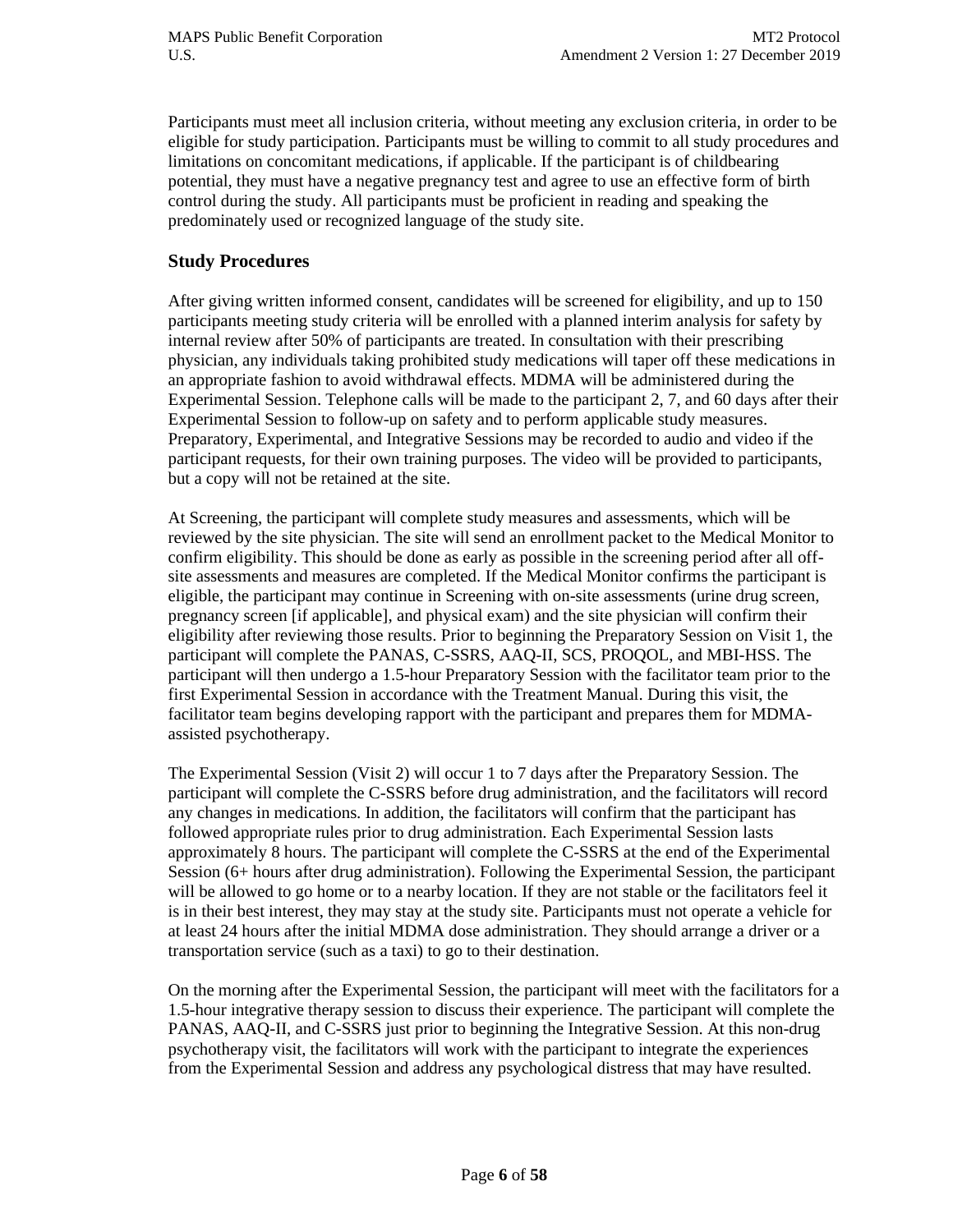Telephone calls will be made to participants three times (at 2, 7, and 60 days) after the Experimental Session to monitor safety, follow-up on any Adverse Events (AEs) or Serious Adverse Events (SAEs), and complete applicable study measures.

#### **Safety**

The safety of participants will be assured during and after the Experimental Session by assessing physiological vital signs, psychological distress, AEs, SAEs, and suicidality:

- Suicidality will be assessed with the C-SSRS at Screening, at the beginning of the Preparatory Session, twice during the Experimental Session (beginning and near the end), at the beginning of the Integrative Session, 2 days after the Experimental Session, and 7 days after the Experimental Session.
- Vital signs including blood pressure, heart rate, and body temperature will be measured at the following times throughout the day of the Experimental Session: prior to administration of the initial dose, once prior to administration of the supplemental dose, and at the end of the session (or until measurements return to near Baseline levels). The timing of these measurements will be adjusted so they do not interfere with the therapeutic process. Vital signs will be measured more frequently if there are symptoms, such as chest pain, shortness of breath or neurological symptoms or any other signs or symptoms that may be indicative of a medical complication.
- Serious Adverse Events (SAEs) will be collected from enrollment through Study Termination.
- All AEs will be collected on the day of enrollment through Study Termination including: clinically significant AEs requiring medical attention, any AE leading to withdrawal from the protocol, and AEs related to changes in psychiatric status.
- Events related to planned treatments or physician visits for Baseline conditions collected in the medical history will not be collected unless there is an exacerbation of the condition.

#### **Statistical Analysis**

The study will be conducted in  $N=150$  participants with planned interim analysis for safety by internal review after 50% of participants are treated. Descriptive statistics and effect size estimates using Cohen's D One Group Pretest Posttest methods will be calculated for all measures. The primary outcome (SCS) and exploratory measures (AAQ-II, PANAS, PROQOL, and MBI-HSS) scores will be compared by performing a mixed model repeated measures analysis of variance (MMRM), with time of administration as repeated measure. Safety data, including incidence of AEs, suicidal ideation and behavior scores from the C-SSRS, and concomitant medications, will be presented as frequency tables. Mean changes in blood pressure, heart rate, and body temperature from pre-IMP administration to end of the Experimental Session will be compared.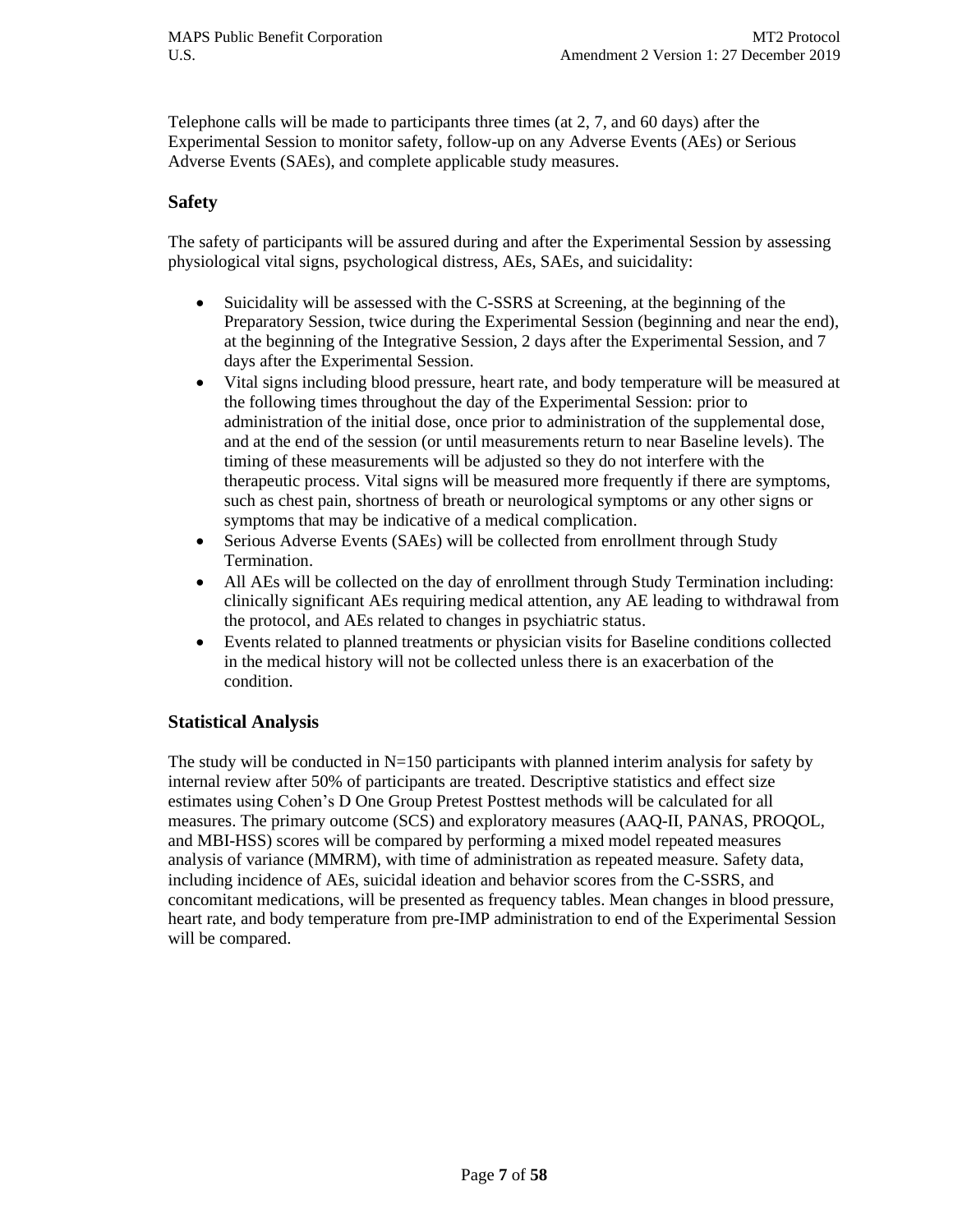

#### **Protocol Design Overview**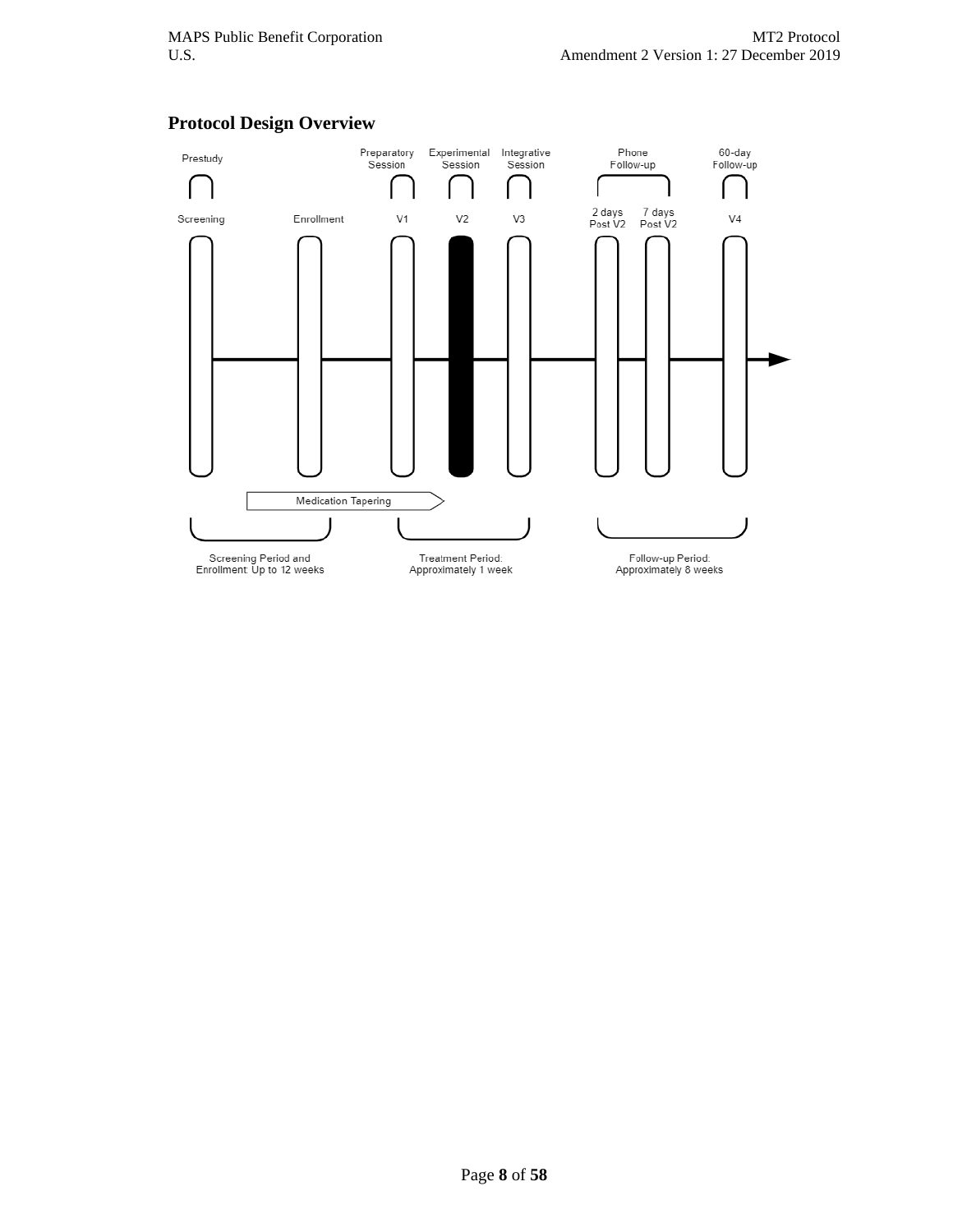

#### **Protocol MT2 IND #063384**

#### Original Protocol Version 1: 14 March 2019 Original Protocol Version 2: 20 May 2019 Protocol Amendment 1 Version 1: 27 August 2019 **Protocol Amendment 2 Version 1: 27 December 2019**

#### **A Phase 1, Open-Label, Multi-Site Study to Assess Psychological Effects of MDMA-Assisted Psychotherapy when Administered to Healthy Volunteers**

| <b>SPONSOR</b>                               | Multidisciplinary Association for Psychedelic Studies (MAPS)<br>1115 Mission Street<br>Santa Cruz, CA 95060          |
|----------------------------------------------|----------------------------------------------------------------------------------------------------------------------|
| SPONSOR<br>REPRESENTATIVE                    | Rick Doblin, Ph.D.<br><b>Executive Director</b><br><b>MAPS</b>                                                       |
| SPONSOR DELEGATE &<br><b>TRIAL ORGANIZER</b> | <b>MAPS Public Benefit Corporation</b><br>1115 Mission Street<br>Santa Cruz, CA 95060                                |
| <b>SPONSOR DESIGNEE</b>                      | Amy Emerson<br><b>Executive Director and Director of Clinical Research</b><br><b>MAPS Public Benefit Corporation</b> |
| <b>MEDICAL MONITOR</b>                       | Alia Lilienstein, M.D., M.P.H.<br><b>Associate Medical Monitor</b>                                                   |
| USE                                          | In conjunction with relevant regulatory and ethical guidance                                                         |
| $\mathbf{r}$<br>$\sim$                       | $\sim$ 1 $\sim$ 10 $\sim$ 11 $\sim$ 1 $\sim$ 0 $\sim$ 0 $\sim$ 1 $\sim$ 1                                            |

Disclaimer: This protocol version is for public viewing. Some information has been removed to maintain the integrity of this study.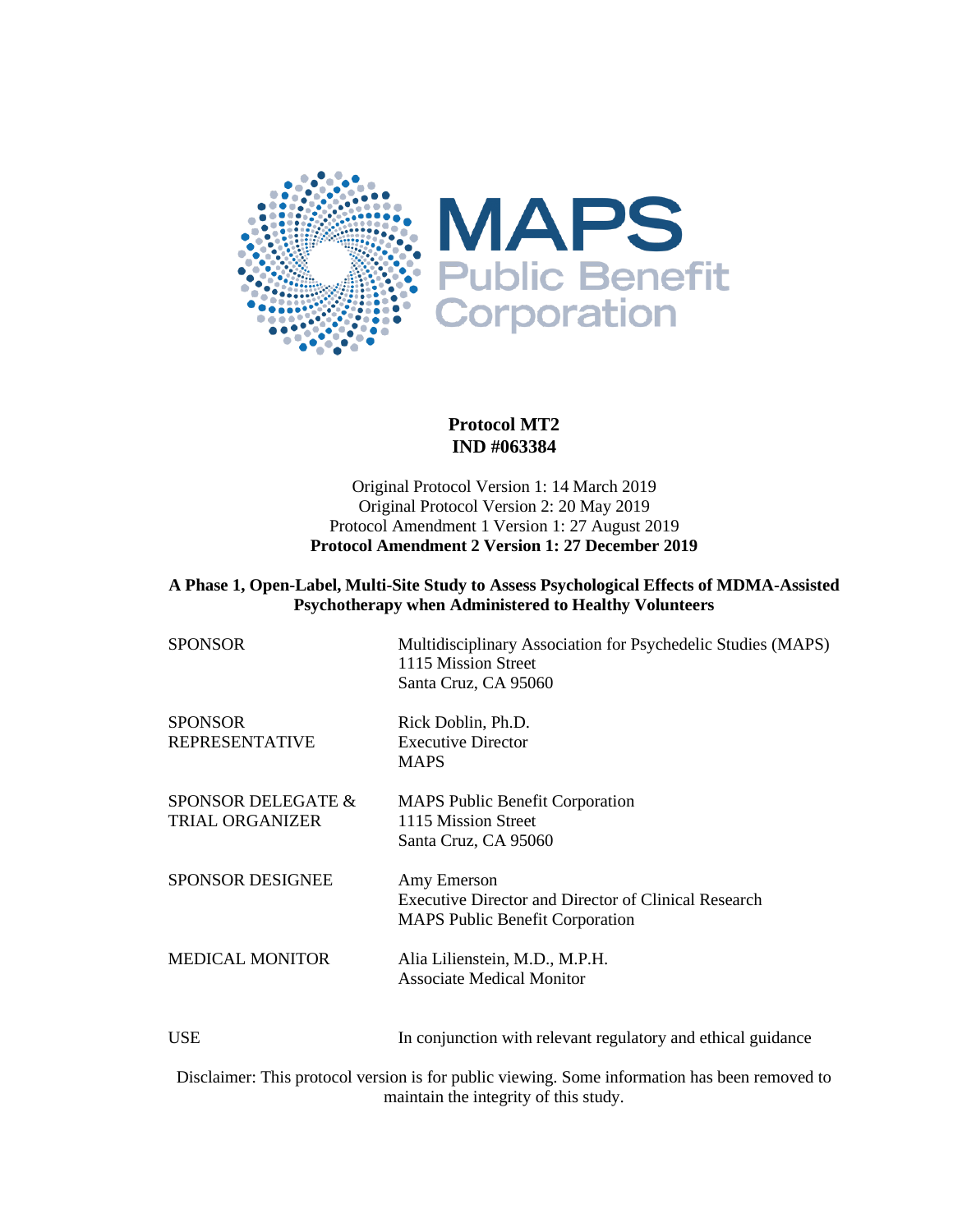# **Table of Contents**

| 8.1.2 Risks and Discomforts Associated with Assessment of Measures, Psychotherapy |  |
|-----------------------------------------------------------------------------------|--|
|                                                                                   |  |
|                                                                                   |  |
|                                                                                   |  |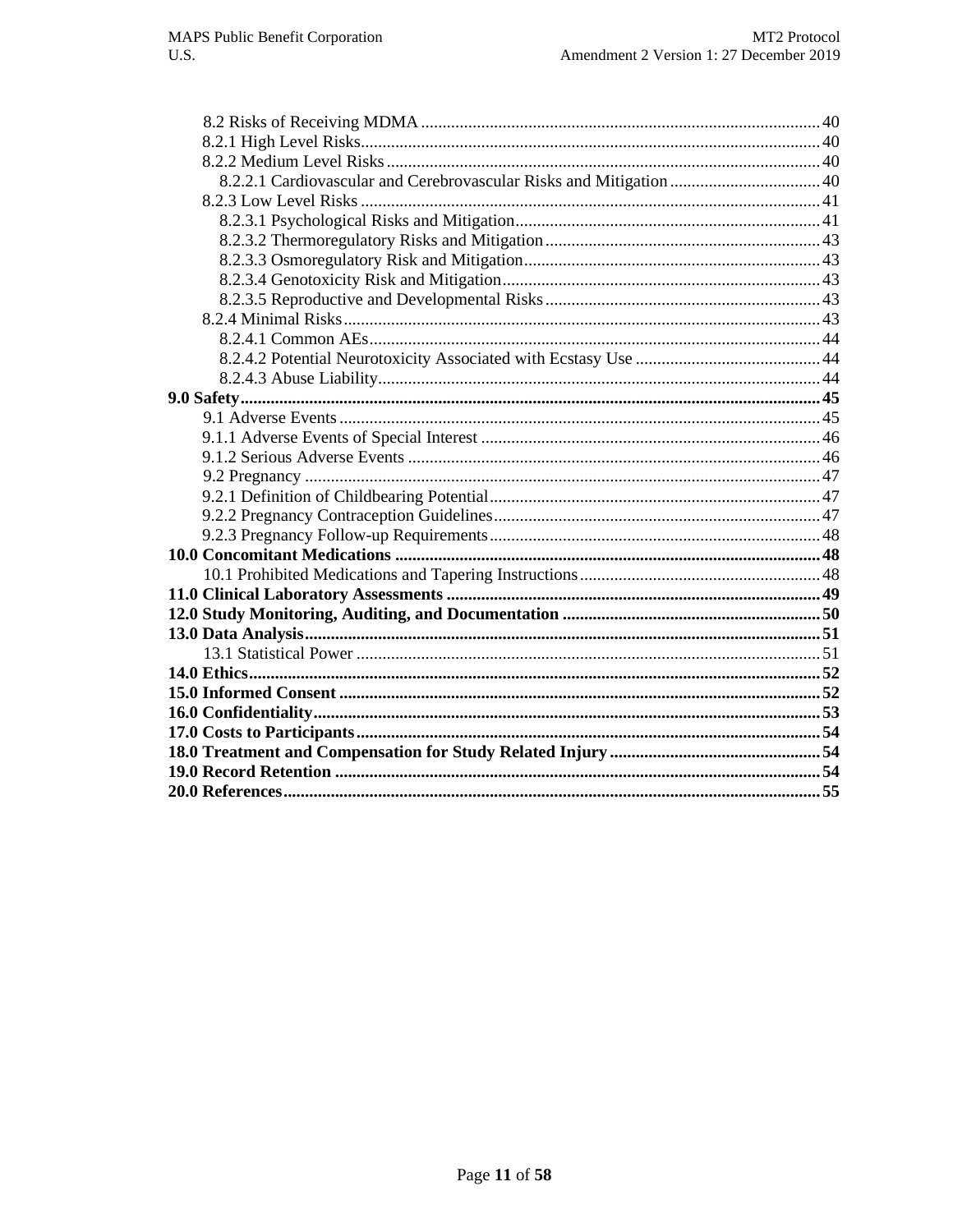# **List of Tables**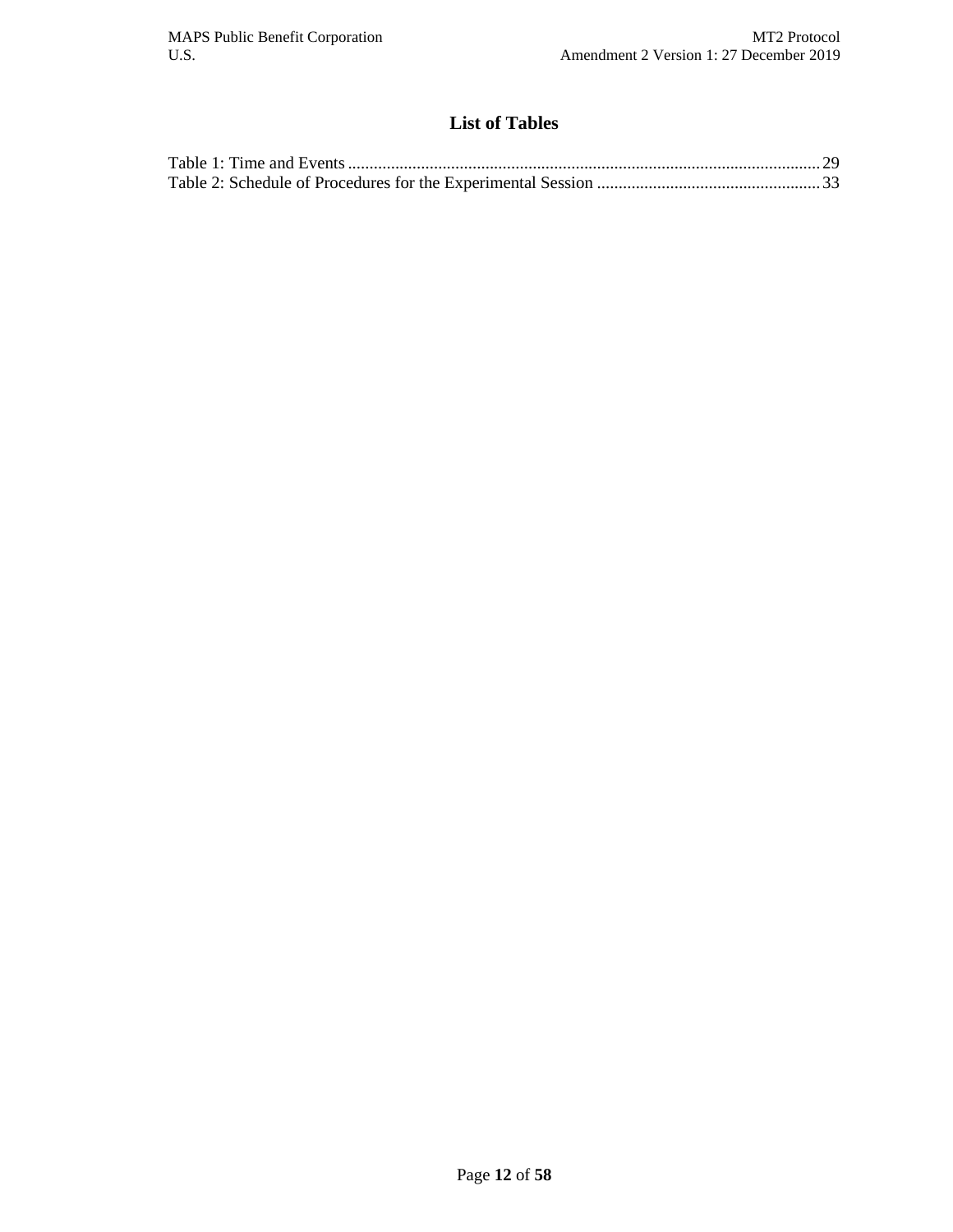# **List of Figures**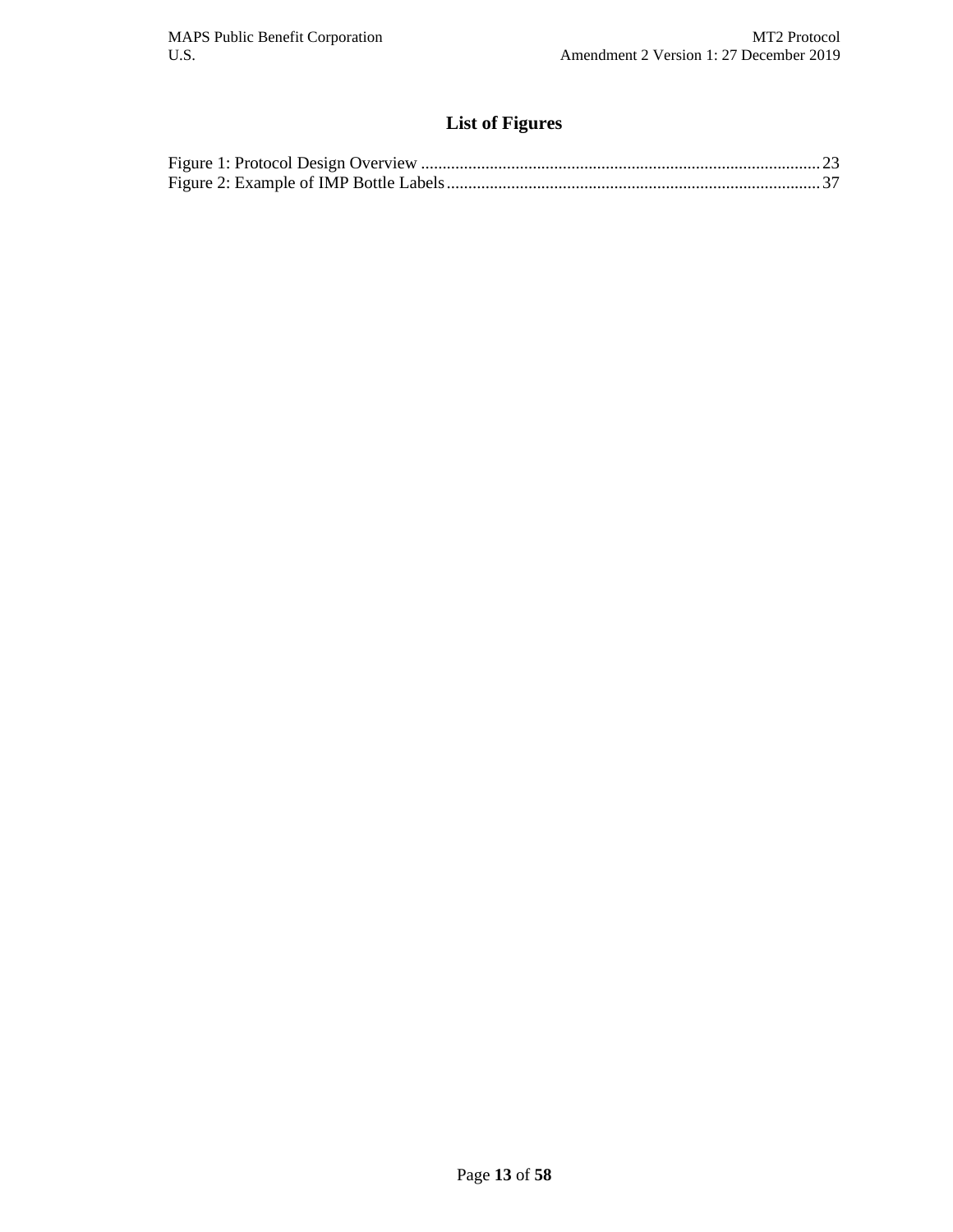# **1.0 List of Abbreviations**

| AAQ-II          | Acceptance and Action Questionnaire-II                     |
|-----------------|------------------------------------------------------------|
| <b>ADHD</b>     | <b>Attention Deficit Hyperactivity Disorder</b>            |
| AE(s)           | Adverse Event(s)                                           |
| AESI            | Adverse Event of Special Interest                          |
| <b>ALT/SGPT</b> | <b>Alanine Aminotransferase</b>                            |
| AMI             | <b>Acute Myocardial Infarction</b>                         |
| API             | <b>Active Pharmaceutical Ingredient</b>                    |
| AST/SGOT        | Aspartate Aminotransferase                                 |
| <b>BA/BE</b>    | Bioavailability/Bioequivalence                             |
| <b>BP</b>       | <b>Blood Pressure</b>                                      |
| BT              | <b>Body Temperature</b>                                    |
| $\mathsf{C}$    | Celsius                                                    |
| cGMP            | <b>Current Good Manufacturing Practices</b>                |
| CI              | Clinical Investigator                                      |
| C-SSRS          | Columbia Suicide Severity Rating Scale                     |
| <b>DEA</b>      | Drug Enforcement Administration                            |
| D.O.            | Doctor of Osteopathic Medicine                             |
| <b>DSM</b>      | Diagnostic and Statistical Manual of Mental Disorders      |
| DSM-IV          | Diagnostic and Statistical Manual of Mental Disorders - IV |
| ECG             | Electrocardiogram                                          |
| eCRF            | <b>Electronic Case Report Form</b>                         |
| <b>EDC</b>      | Electronic Data Capture                                    |
| <b>FDA</b>      | Food and Drug Administration                               |
| <b>GCP</b>      | <b>Good Clinical Practice</b>                              |
| HC <sub>1</sub> | Hydrochloride                                              |
| HCV             | Hepatitis C virus                                          |
| <b>HIPAA</b>    | Health Insurance Portability and Accountability Act        |
| <b>HIV</b>      | Human Immunodeficiency Virus                               |
| <b>HPMC</b>     | Hydroxypropyl Methylcellulose                              |
| ICF             | <b>Informed Consent Form</b>                               |
| <b>ICH</b>      | International Conference on Harmonization                  |
| <b>IMP</b>      | <b>Investigational Medicinal Product</b>                   |
| <b>IND</b>      | <b>Investigational New Drug</b>                            |
| $_{\rm IR}$     | <b>Independent Rater</b>                                   |
| <b>IRB</b>      | <b>Institutional Review Board</b>                          |
| <b>LSD</b>      | D-lysergic Acid Diethylamide                               |
| <b>MAPS</b>     | Multidisciplinary Association for Psychedelic Studies      |
| <b>MBI-HSS</b>  | Maslach Burnout Inventory - Human Services Survey          |
| <b>MCH</b>      | Mean Corpuscular Hemoglobin                                |
| <b>MCHC</b>     | Mean Corpuscular Hemoglobin Concentration                  |
| <b>MCV</b>      | Mean Corpuscular Volume                                    |
| M.D.            | Doctor of Medicine                                         |
| <b>MDMA</b>     | 3,4-methylenedioxymethamine                                |
| MG              | Milligrams                                                 |
| <b>MINI</b>     | Mini-International Neuropsychiatric Interview              |
| <b>MMRM</b>     | Mixed Model Repeated Measures                              |
| <b>MPBC</b>     | <b>MAPS Public Benefit Corporation</b>                     |
| <b>PACS</b>     | <b>Premature Atrial Contractions</b>                       |
| <b>PANAS</b>    | Positive and Negative Affect Schedule                      |
| PHI             | Protected Health Information                               |
|                 |                                                            |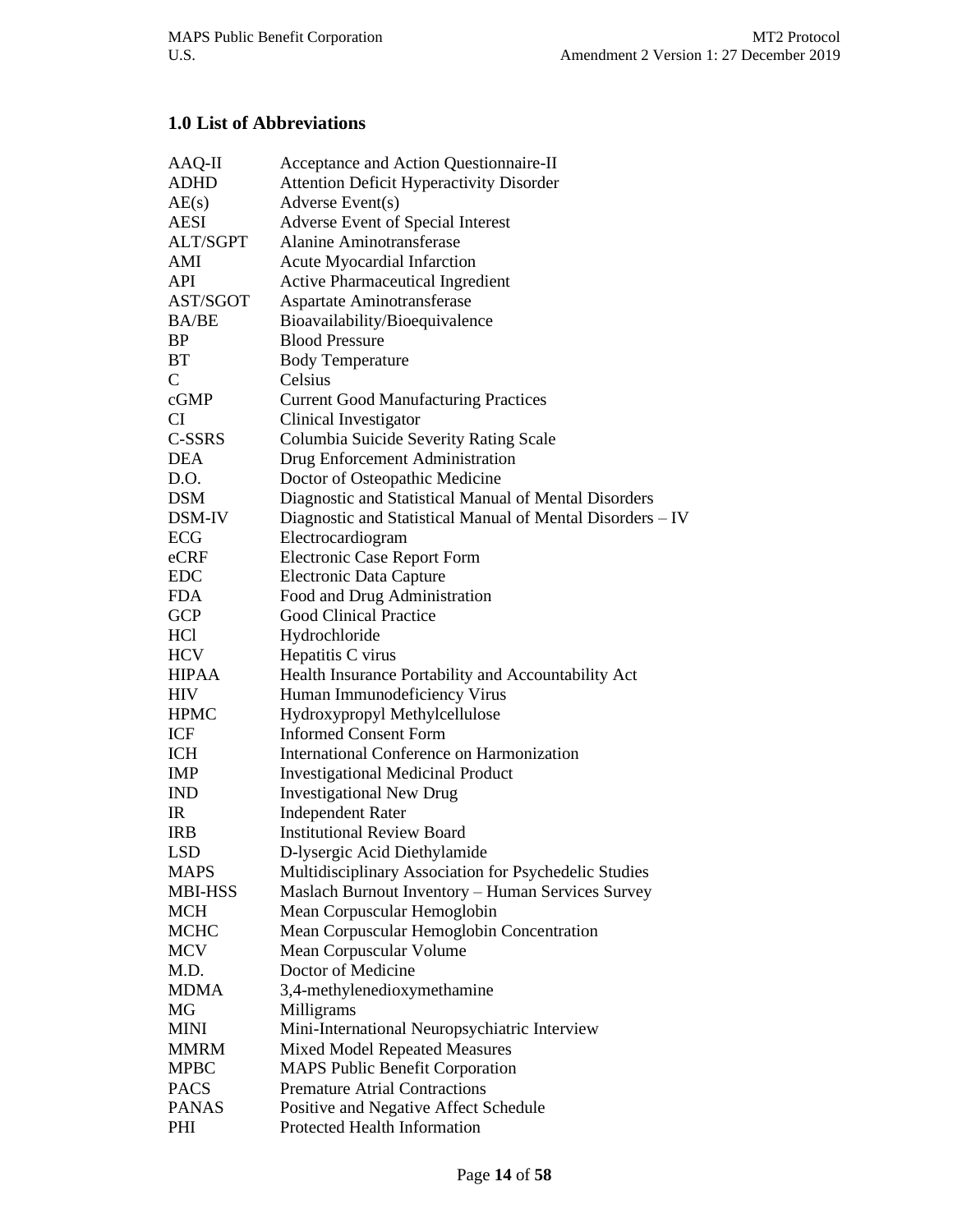| <b>PROQOL</b> | Professional Quality of Life Scale             |
|---------------|------------------------------------------------|
| <b>PTCA</b>   | Percutaneous Transluminal Coronary Angioplasty |
| <b>PTSD</b>   | <b>Posttraumatic Stress Disorder</b>           |
| <b>PVC</b>    | <b>Premature Ventricular Contractions</b>      |
| <b>RACT</b>   | Risk Assessment and Categorization Tool        |
| <b>RBC</b>    | Red Blood Cell Count                           |
| <b>RDW</b>    | <b>Red Cell Distribution Width</b>             |
| SAE(s)        | Serious Adverse Event(s)                       |
| <b>SCID</b>   | <b>Structured Clinical Interview for DSM-5</b> |
| <b>SCS</b>    | Self-Compassion Scale                          |
| <b>SNRI</b>   | Serotonin-norepinephrine Reuptake Inhibitor    |
| <b>SSRI</b>   | Selective Serotonin Reuptake Inhibitor         |
| <b>TEAE</b>   | <b>Treatment Emergent AEs</b>                  |
| <b>TSH</b>    | <b>Thyroid Stimulating Hormones</b>            |
| U.S.          | <b>United States of America</b>                |
|               |                                                |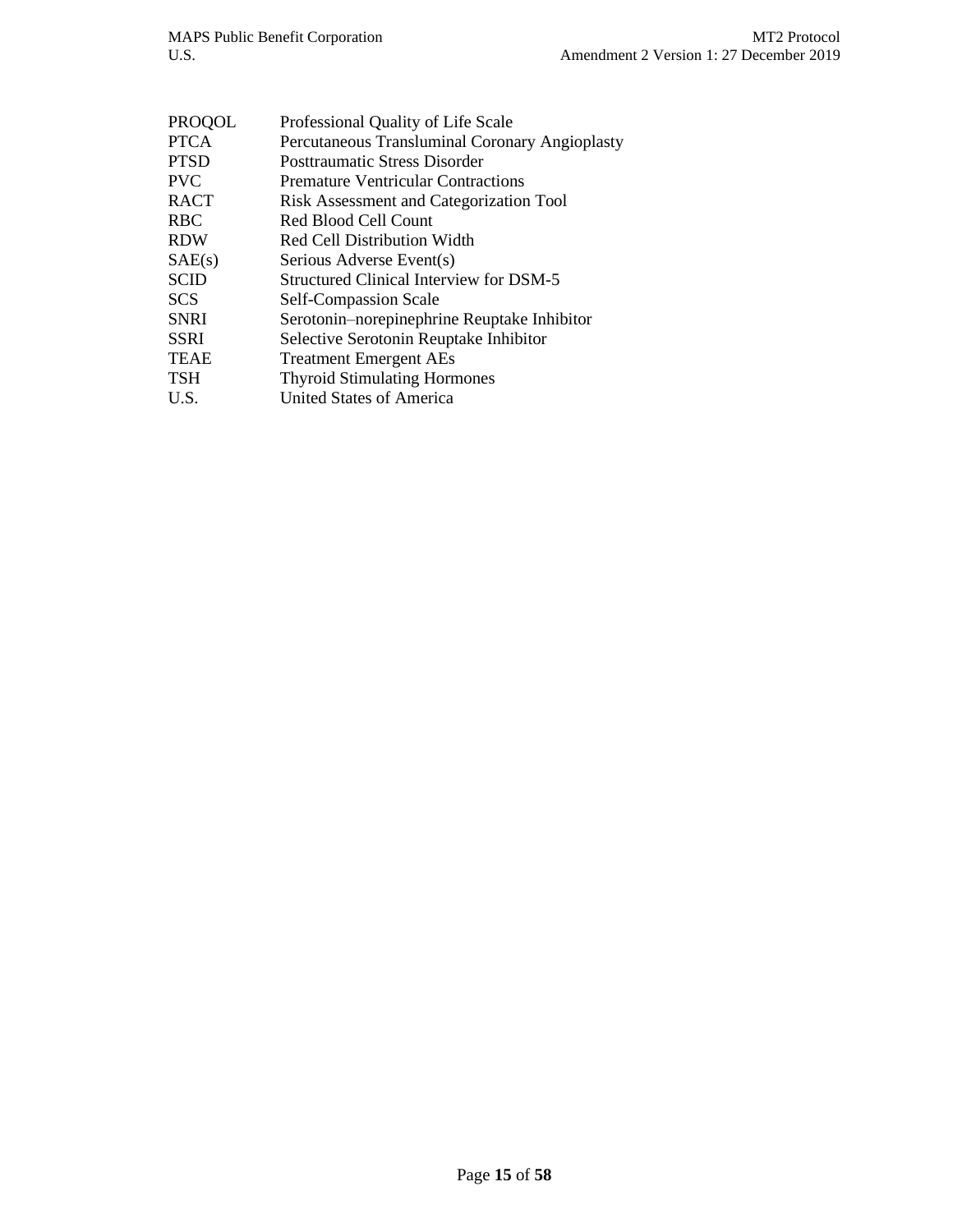## **2.0 Introduction, Background, and Rationale**

## **2.1 Introduction**

The Multidisciplinary Association for Psychedelic Studies (MAPS) is a non-profit research and educational organization working as a clinical trial sponsor for the prescription use of 3,4 methylenedioxymethamphetamine (MDMA)-assisted psychotherapy. MAPS Public Benefit Corporation (MPBC) is a wholly owned subsidiary of MAPS and is a key part of the MAPS strategy to become a sustainable non-profit organization.

MAPS has completed a series of Phase 2 studies designed to gather preliminary evidence about the safety and efficacy of MDMA-assisted psychotherapy in patients with posttraumatic stress disorder (PTSD). Based on these data, the U.S. Food and Drug Administration (FDA) has granted Breakthrough Therapy designation for MDMA-assisted psychotherapy for treatment of PTSD on August, 2017 [\[1\]](#page-54-0). This designation is reserved for drugs which demonstrate substantial improvement over available therapy in order to expedite the drug development process with the FDA. The designation was granted on the basis of examining the research that supported the two medications approved for use in treating PTSD, sertraline and paroxetine, effect sizes associated with treatment, drop-out rates and issues pertaining to reported side effects and treatment discontinuation. The effect size of MDMA-assisted psychotherapy is greater than that for paroxetine or sertraline and equal to that of psychotherapies, with lower rates of study drop out than reported for pharmacotherapies or psychotherapies, indicating a potentially favorable profile [\[1\]](#page-54-0).

In 2019, MAPS published results showing clinically and statistically significant improvements in PTSD severity from 103 participants treated in six Phase 2 randomized, blinded pilot studies of MDMA-assisted psychotherapy in sites located in the US, Switzerland, Canada and Israel [\[2\]](#page-54-1). Comparison of PTSD symptoms between participants assigned to controls and participants assigned to active dose detected greater response in active dose participants, with a treatment effect size (Cohen's d) of 0.8, which is considered large. MDMA-assisted psychotherapy reduced PTSD symptoms in samples with various index traumas and in civilians, military veterans and first responders [\[3-5\]](#page-54-2). Findings from the long-term follow-up of MP-1 participants, occurring after all participants had received an active dose of MDMA, suggest that therapeutic benefits were sustained over an average of 41 months post-treatment  $[6]$ , and similar findings of enduring benefits were reported in subsequent sponsor-supported studies [\[3,](#page-54-2) [5,](#page-54-4) [7\]](#page-54-5). Findings from several pilot studies support improvement in PTSD symptoms after two or three sessions of MDMAassisted psychotherapy  $[3, 5, 7, 8]$  $[3, 5, 7, 8]$  $[3, 5, 7, 8]$  $[3, 5, 7, 8]$ . Long-term follow-up data collected at least 12 months later from these studies suggest that therapeutic benefits continued to increase for some of these participants.

A key limiting factor in the MAPS drug development plan is the need to train significant numbers of therapists to conduct MDMA psychotherapy research in accordance with the Treatment Manual [\[9\]](#page-54-7). MAPS is developing group and individual training programs to teach the techniques and procedures for conducting MDMA-assisted psychotherapy. The MDMA Therapy Training Program is designed to support and expand the knowledge and skills of future therapists who will conduct MDMA-assisted psychotherapy. Participation in a research study will provide therapists with a training opportunity and insight into the experience of MDMA in a therapeutic context, a better understanding of the techniques taught in the MDMA Therapy Training Program. Receiving MDMA-assisted psychotherapy will provide participants with an in-depth understanding of how to maximize the therapeutic effects of MDMA. It will also allow trainees to better assess the psychological safety profile of MDMA-assisted psychotherapy in comparison to background events related to medical history.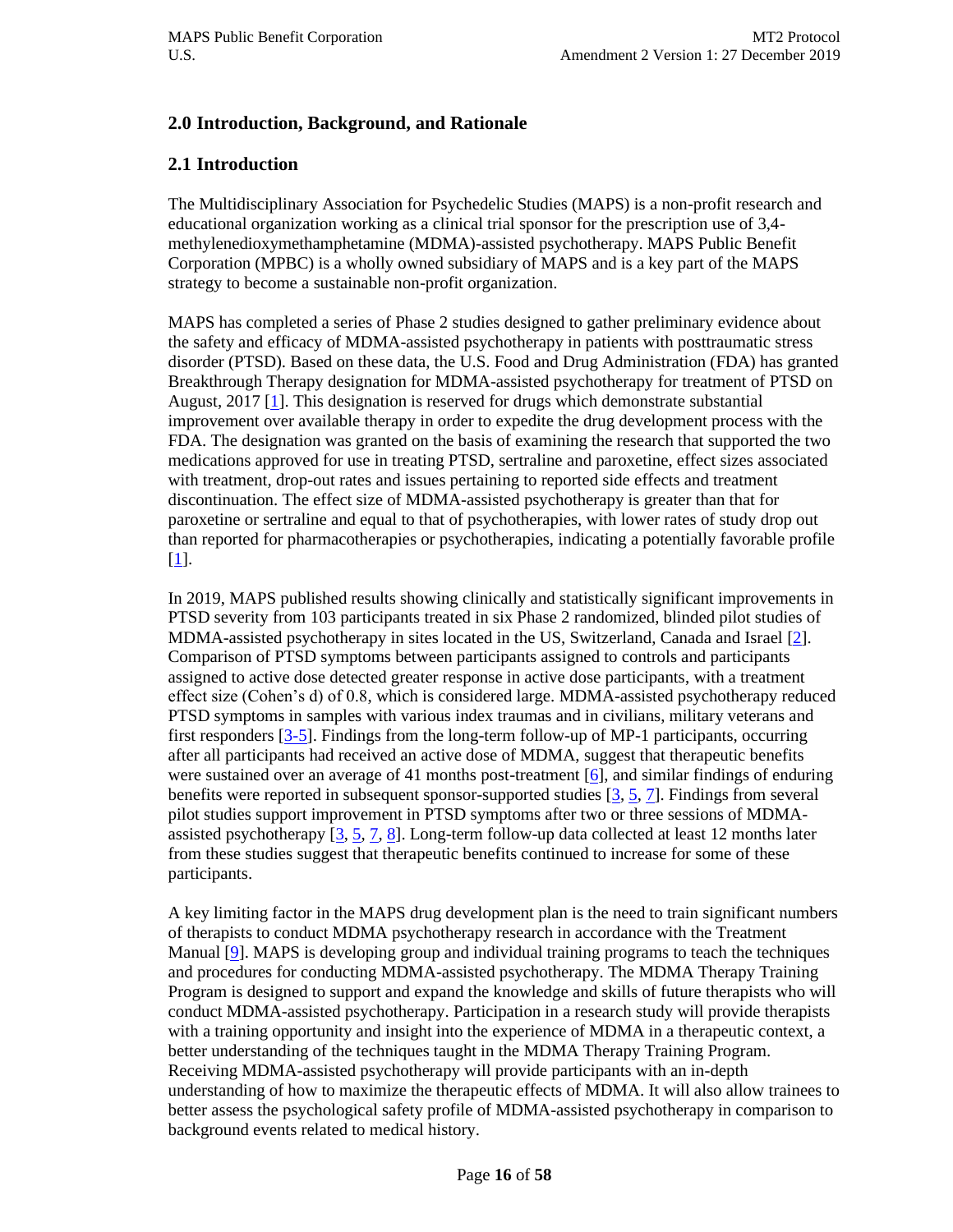The Phase 1, randomized, placebo-controlled study (MT1) was designed to collect safety and quantitative data on mood, psychological symptoms, personality traits, and interpersonal closeness in trainees learning to conduct MDMA-assisted psychotherapy or MDMA research. The MT1 study was also designed to expand the knowledge of trainees learning to conduct MDMA-assisted psychotherapy research, primarily those who would be working on a study with a placebo-control arm in their research setting. In the MT1 study, several participants submitted optional written narratives with impressions that participating in MDMA-assisted psychotherapy helped them professionally and personally. In addition, survey data was gathered from 79 of 82 MT1 participants reporting minimal risk of harm, with substantial potential for professional and personal benefit. In addition, participants reported that their experiences in MT1 enhanced their therapeutic qualifications to administer MDMA-assisted psychotherapy to chronic PTSD patients.

This Phase 1, open-label, multi-site research study (MT2) is not a registration study. The MT2 study is designed to build upon the MT1 study and will enroll 150 participants in the United States (U.S.) to further assess the psychological effects and safety of manualized MDMA-assisted psychotherapy in healthy trainees who are learning to conduct MDMA-assisted psychotherapy or MDMA research. This study will also support expansion of the trainees' knowledge of the subjective effects and therapeutic potential of MDMA-assisted psychotherapy and enhance their qualifications to provide that therapy. There will be a planned interim analysis for safety by internal review after 50% of participants are treated.

This study is intended to look further into the personal and professional benefits spontaneously reported in narratives to the site team from the MT1 study participants. This will be done by collecting and assessing changes in self-compassion, burnout, professional quality of life, psychological inflexibility, and mood using validated measures in a larger sample of participants, allowing for effect size calculations. Compassion fatigue and burnout are associated with jobrelated stress and are known to impact professional quality of life. In addition, continued training for new treatment providers, including the option for their own MDMA experience, is vital as the research for MDMA-assisted psychotherapy for PTSD expands.

A comprehensive review of MDMA research is contained in the Investigator's Brochure (IB) supplied by the sponsor. This document should be reviewed prior to initiating the protocol.

## **2.2 Background Information**

## **2.2.1 Supporting Information**

Previous research studies have shown that self-compassion may be linked to PTSD symptoms. In a study examining the within-person relationship of PTSD symptoms related to self-compassion components, PTSD symptoms ranked higher when initial self-judgement existed. In that study, results showed that self-compassion components maintained PTSD symptoms and implied the recommendation for an increase in self-kindness to treat PTSD [\[10\]](#page-54-8). Another study was conducted to research self-compassion with PTSD symptom severity. Results from this study supported the notion that persons with PTSD may improve by combining elements of selfcompassion in their treatment plans  $[11]$ . Data from this healthy population MT2 study may indirectly cast some light on possible mechanisms in MDMA-assisted psychotherapy for PTSD.

Research into the subjective effects of MDMA has been spurred in part by the widespread use of Ecstasy (material represented as containing MDMA) in recreational settings. Early trials conducted in the 1990s investigated alterations of consciousness and mood after MDMA consumption  $[12, 13]$  $[12, 13]$ , and subsequent investigations assessed the subjective effects of MDMA with measures specifically designed to assess alterations in consciousness, such as the Addiction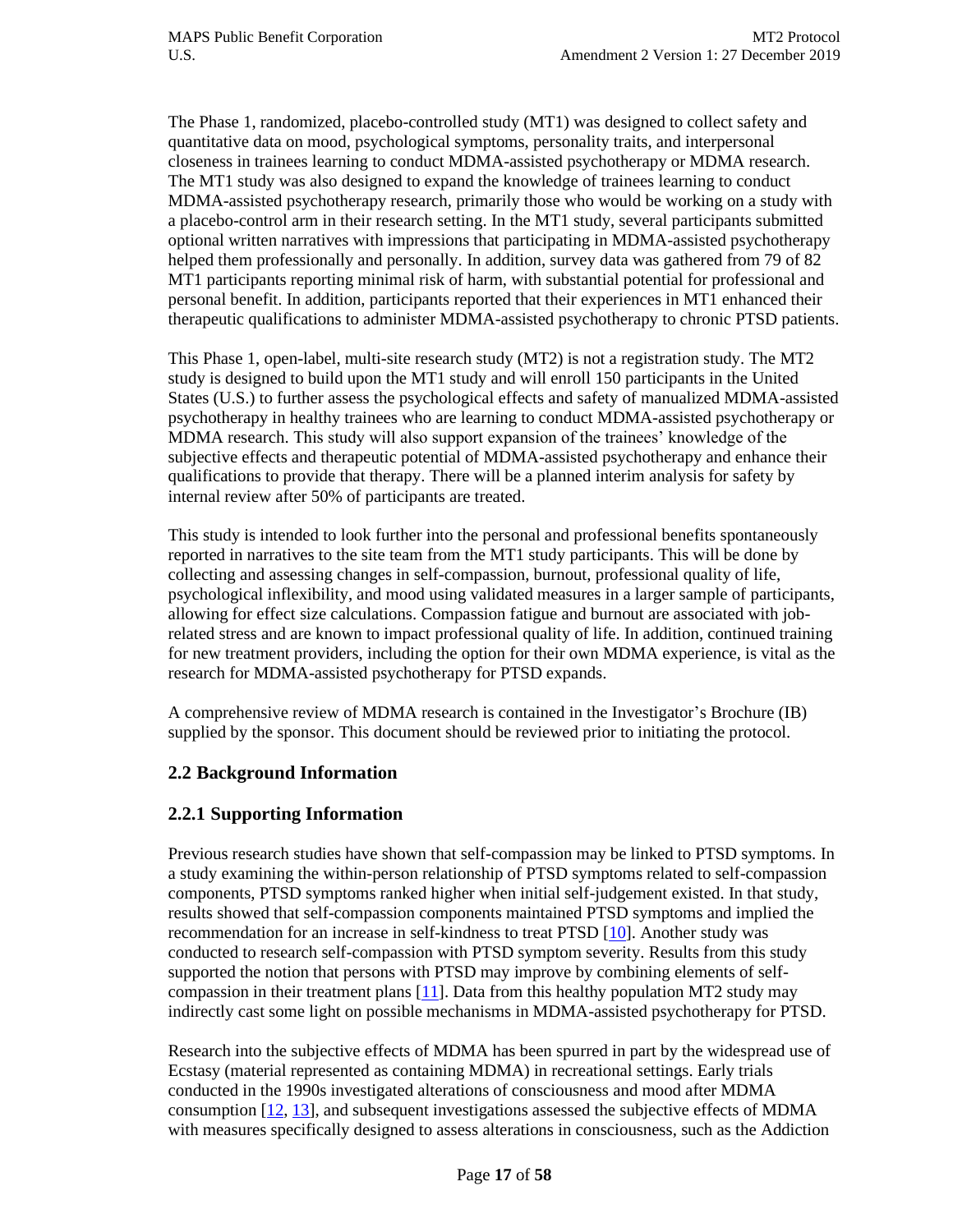Research Center Inventory, Altered States of Consciousness Scale, or Hallucinogen Rating Scale [\[14-17\]](#page-54-12). Previous research using healthy volunteers in clinical or neuropsychiatric laboratory settings has investigated alteration of consciousness and mood throughout the duration of drug effects and, on rare occasions, over a 24-hour period  $[15, 16, 18]$  $[15, 16, 18]$  $[15, 16, 18]$ . The assessments of mood often involved cognitive tasks, imaging or physiological assessment, and was conducted immediately before and during MDMA administration. Such studies report consistent findings of elevated positive mood, anxiety and slight alterations in perception, and reported feeling more talkative, friendly and energetic but also more tense and anxious over loss of control [\[16,](#page-55-0) [18\]](#page-55-1). It is notable that MDMA tends to produce elevations on most or all scales of alteration of consciousness, but that these measures do not permit specific or directional assessment of mood. Subjective effects reported in clinical trials differ from the richer reports provided from retrospective surveys of people using Ecstasy in various recreational settings, where people are more likely to report increased closeness to others or greater acceptance of self or others, as well as positive mood, anxiety, and slightly altered perception [e.g. [19,](#page-55-2) [20-22\]](#page-55-3). Findings from studies comparing the effects of MDMA with psychostimulants demonstrate that MDMA has a unique profile [\[23,](#page-55-4) [24\]](#page-55-5).

Studies conducted after these initial studies focused on social cognition or autobiographical memories [\[25-28\]](#page-55-6). These studies confirmed prosocial effects of MDMA, including increased emotional empathy, increased prosocial behavior and greater tolerance for self-selected "worst" memories. These findings suggest that along with positive mood and mildly psychedelic effects, MDMA has a unique profile of subjective effects consonant with use in psychotherapy as a means of augmenting therapeutic alliance, increasing self-compassion, and changing or reducing response to emotionally charged memories, such as those that trigger fear, despair or other negative emotions.

There is also an increasing amount of evidence that a person may be influenced in their behavior and mental health status more so by how their thoughts and feelings relate to them than by the form they take on (such as how negative they are). This finding is demonstrated in many areas. For example, pain and psychosocial disability can be foretold more by avoidance of pain rather than the degree of it [\[29\]](#page-55-7). Psychological inflexibility can be described as the strict domination of ones' psychological reactions above their chosen values and their contingencies in guiding their actions. This may occur when evaluative and self-descriptive thoughts are fused, and a person attempts to avoid unwanted internal events. This has an "ironic" effect to enhance a person's distress, which may reduce contact in a present moment, and may decrease a person's likelihood of selecting values-based actions. In this type of context, a person may feel negatively impacted or "rocked" by their uncontrollable internal experiences. Because MDMA has reported positive changes on mood, there is a likelihood that psychological inflexibility can be positively enhanced.

Professionals who are providing care for others can often incur changes to their professional quality of life and experience "burn-out" [\[30,](#page-55-8) [31\]](#page-55-9). Burn-out in a profession consists of exhaustion (emotionally, physically, and/or mentally) which is brought about by excessive and continued stress. This can often lead to the professional feeling less compassionate about their patients, which may impact the care the patient receives. The World Health Organization classified burnout as an occupational phenomenon deriving from workplace stress left unsuccessfully managed [\[32\]](#page-55-10). Because this study includes participants who are professionals providing care for others, an important outcome we hope to establish is an increase in compassion and professional quality of life after their experience with MDMA-assisted psychotherapy themselves.

A psychotherapeutic context differs from clinical trials and nonmedical settings in a number of ways. Participants are specifically prepared for the experience prior to drug administration with the expressed goals of introspection and communication with the facilitators about their inner experience, including giving attention to any emotionally intense or upsetting material that may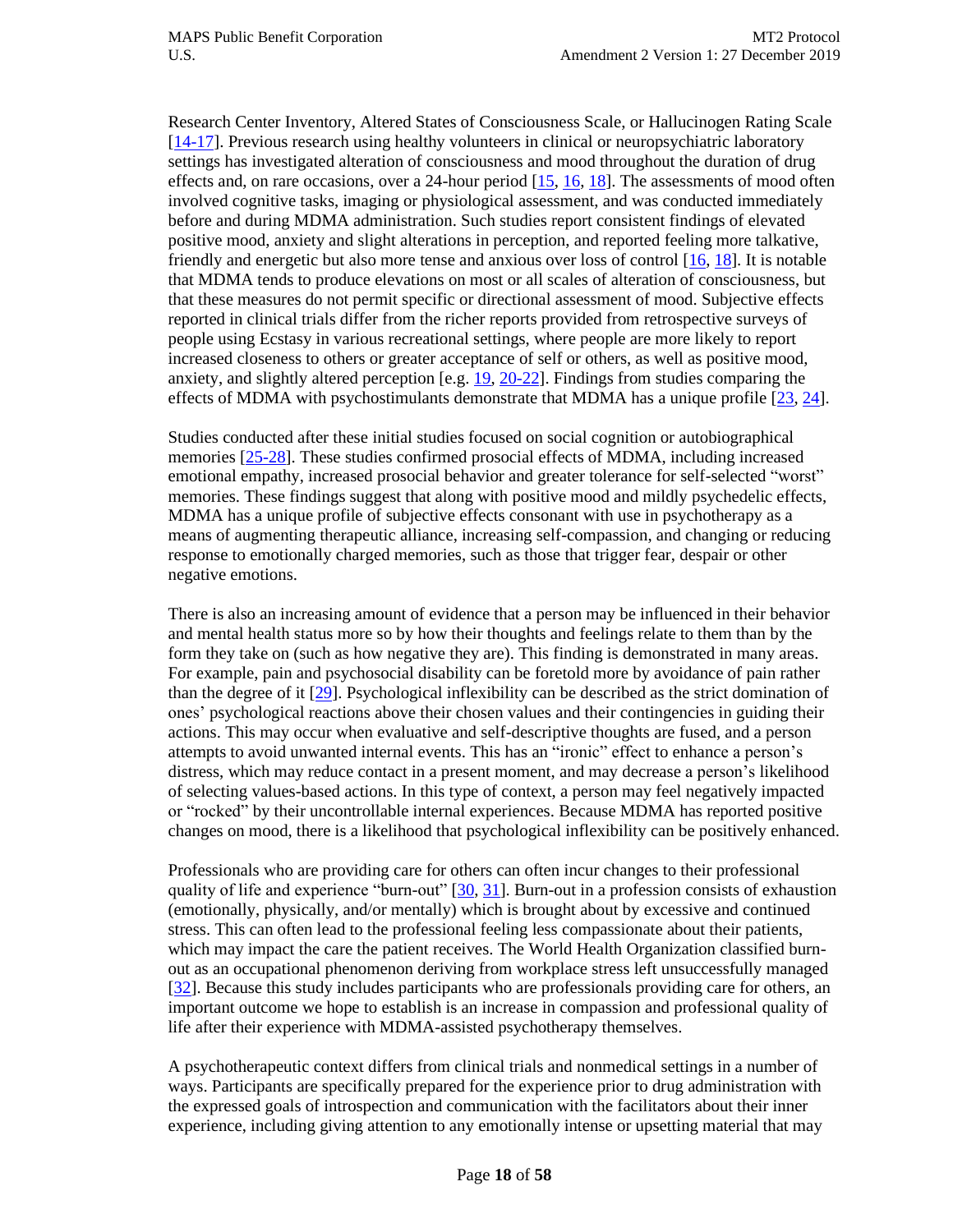arise. In MDMA-assisted psychotherapy for PTSD, for example, people are expected to engage with trauma-related thoughts and memories in an inner-directive but focused manner, with intermittent support from the therapists. Listening to music is often part of the experience, as is the option to use eyeshades during the session. Participants remain at the study site overnight (or appropriate location approved by site team) and work with the facilitators on the morning after a session, continuing to discuss and address their experience of the previous day. As such, the psychotherapeutic setting provides a great deal more structure than most recreational settings but less engagement and task completion than a laboratory setting, thereby increasing the likelihood of intense emotions and allowing the opportunity to process them if they occur.

Up to 150 participants learning to conduct MDMA-assisted psychotherapy or MDMA research will be enrolled in MT2. There will be a planned interim analysis for safety by internal review after 50% of participants are treated. There is a precedent for the view that it is valuable for therapists to have personal experience with the specific therapeutic techniques they are being trained to employ. Various therapeutic schools have a model of psychotherapy training that requires psychotherapists in training to undergo some or all elements of psychotherapy [\[33\]](#page-55-11). While currently there is controversy as to the significance and benefits of these experiences, sometimes referred to as "personal psychotherapy," specific features of using psychoactive substances as adjuncts to psychotherapy support such experiences [\[34\]](#page-55-12).

Practitioners of psychotherapeutic methods such as trauma-focused cognitive behavioral therapy, prolonged exposure therapy, and psychoanalysis consider their personal experience with those modalities to be a beneficial part of their training. However, in the case of present-day MDMA research, personal experience with MDMA can only be obtained legally through participation in a government-approved protocol. Some researchers currently conducting the MAPS MDMA/PTSD studies have expressed the opinion that it would enhance the treatment that they are able to provide to study participants if they were able to experience MDMA to better understand the psychoactive effects within a controlled protocol such as this one. This view was reinforced by the results on the survey MAPS conducted of 82 participants in MT1, with 79 respondents.

The potential value placed on personal experience is consistent with the views expressed by many of the early psychedelic therapists and researchers from the 1940s to the early 1980s, who used psychedelic sessions to train therapists. At least some therapists who underwent personal therapy reported a better understanding of their patients' experience, including both the negative and positive effects of therapy. People who are unfamiliar with the effects of a given compound in a specific setting may hold inappropriate expectations or be unaware of aspects of the setting that may enhance or hinder therapeutic effects. Investigators who researched d-lysergic acid diethylamide (LSD) in the course of psychotherapy reported that therapists who took LSD gained better insight into their patients' experiences during LSD-assisted psychotherapy and were thus better able to aid them [\[35-37\]](#page-55-13). 108 people with pastoral and counseling jobs received LSD up to three times in a therapeutic context as part of the "Training Project for Mental Health Professionals" conducted at the Maryland Psychiatric Research Center, as part of Dr. Albert Kurland's Investigational New Drug (IND) for d-lysergic acid diethylamide [\[38\]](#page-56-0). This was initiated in order to enhance the ability of mental health professionals to work with people who discussed LSD experiences with them. Daniel Helminiak STL, Ph.D., LPC, a Professor of Psychology at the University of West Georgia, one of the original participants in the "Training Project for Mental Health Professionals", reported long-term benefits to their ability as a therapist from undergoing a supervised experience with LSD [\[39\]](#page-56-1).

This exploratory protocol will use the Self-Compassion Scale (SCS) to measure compassion changes, and the Positive and Negative Affect Schedule (PANAS) to measure current mood states and to examine potential changes in disposition. Psychological inflexibility will be assessed with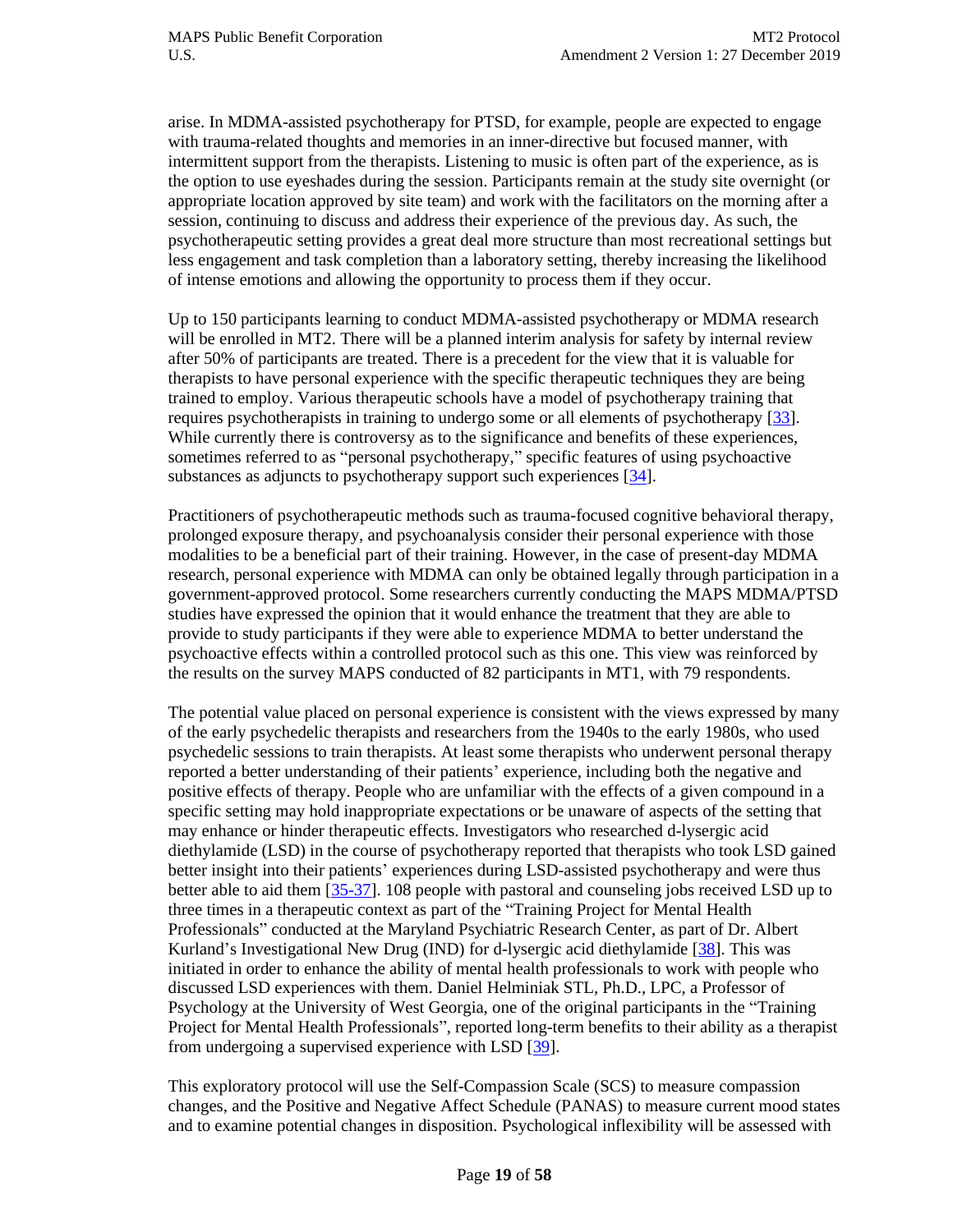The Acceptance and Action Questionnaire-II (AAQ-II). Potential changes of professional quality of life will be measured by the Professional Quality of Life Scale (PROQOL), while changes in professional burnout will be measured by the Maslach Burnout Inventory – Human Services Survey (MBI-HSS).

## **2.2.2 Previous MDMA Research**

As of October 2019, MDMA has been administered to 271 people in studies sponsored under a MAPS IND, and to 1329 individuals in clinical or research studies conducted without sponsor support that are published in scientific literature, giving a total of 1600 research participants exposed to MDMA. Unexpected and expected Serious Adverse Events (SAEs) involving administration of MDMA in MAPS-sponsored clinical trials have been rare.

The initial and supplemental doses of MDMA to be used in this protocol are similar in range to those in use in the studies of MDMA-assisted psychotherapy research completed in the U.S., Switzerland, Canada, and Israel. Previous researchers in studies not sponsored by MAPS have also used doses within this range [\[14,](#page-54-12) [16,](#page-55-0) [40-42\]](#page-56-2).

#### **2.3 Protocol Purpose**

The purpose of this multi-site study is to collect quantitative data on mood, psychological status, self-compassion, professional quality of life, and professional burnout in healthy volunteers after MDMA administration within a therapeutic setting. This will be done through use of established measures (PANAS, AAQ-II, SCS, PROQOL, and MBI-HSS). This exploratory study will permit an understanding of the acute effects of the drug in a specific and relevant setting for use in therapy. This study will also gather additional information to support the safety profile of MDMA-assisted psychotherapy.

The psychotherapy method used on this study will be based on the MAPS Treatment Manual for MDMA-assisted psychotherapy. The Treatment Manual details descriptions of methods for therapists to provide guidance and support during MDMA-assisted psychotherapy. This treatment method can be conducted by therapists and researchers with or without any prior personal experience with MDMA, and MAPS will not require therapists conducting studies to have an experience with MDMA. This protocol will provide trainees who are engaged in learning to conduct MDMA-assisted psychotherapy or MDMA research with the opportunity to gain firsthand experience of the effects of MDMA administered in a therapeutic setting. Participation in this study could make a significant contribution to a therapist's effectiveness in conducting clinical trials with MDMA.

#### **3.0 Protocol Objectives**

The overall objective of this study is to explore the safety and psychological effects of open-label manualized MDMA-assisted psychotherapy in healthy volunteers using validated measures, and to expand the knowledge and qualifications of trainees who are learning to conduct MDMAassisted psychotherapy or MDMA research. This study will also provide additional Phase 1 healthy volunteer data.

## **3.1 Primary Objectives**

The primary objective of this study is to evaluate effectiveness of MDMA-assisted psychotherapy to change self-compassion in participants based on comparison of mean SCS scores collected at Visit 1 and Study Termination (60 days after the Experimental Session).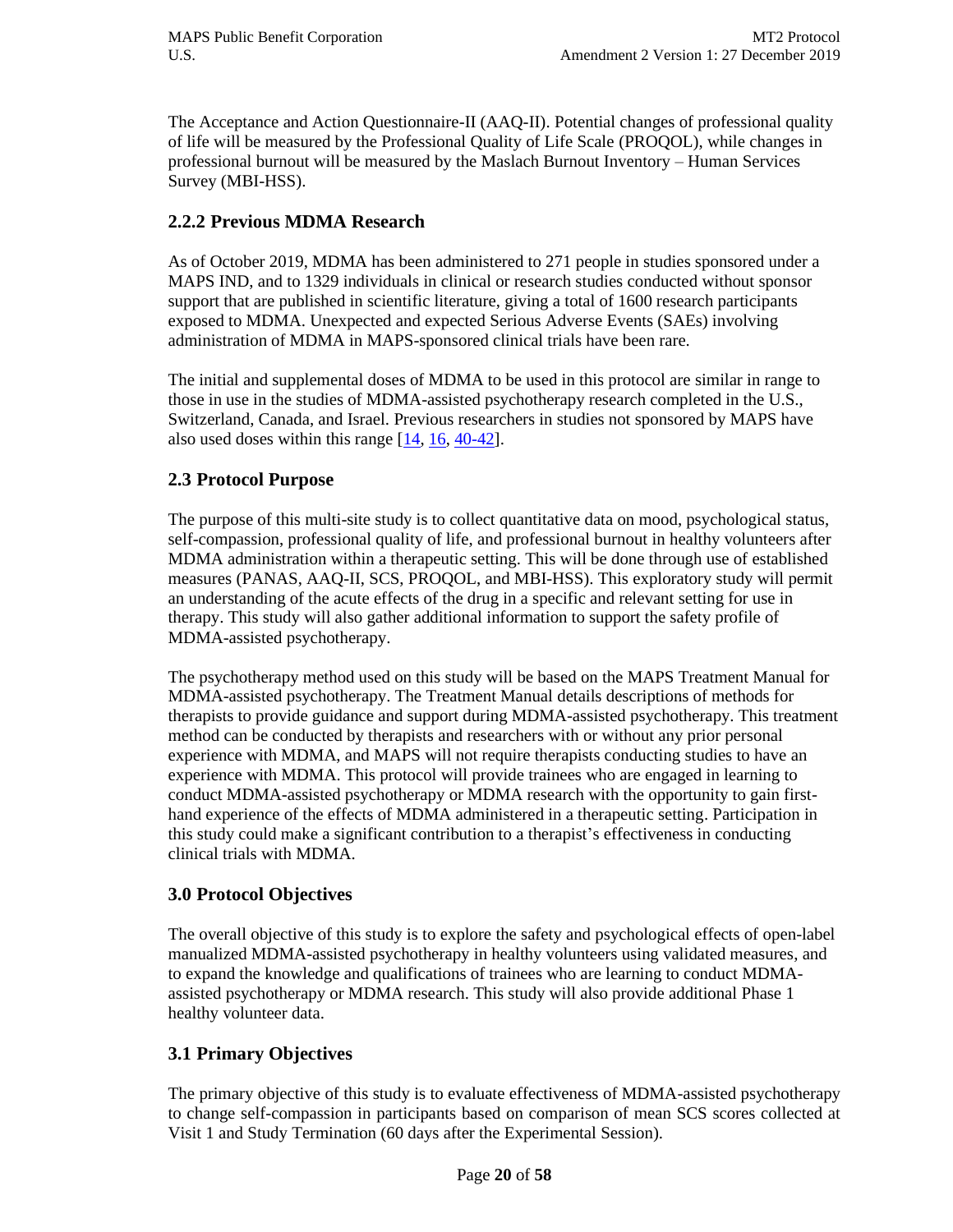## **3.2 Exploratory Objective**

The exploratory objectives of this study are to evaluate effectiveness of MDMA-assisted psychotherapy to change:

- 1. Self-reported affect in participants based on comparison of mean PANAS scores collected at Visit 1 to Visit 3 (1 day after Experimental Session).
- 2. Self-reported psychological inflexibility based on comparison of mean AAQ-II scores collected from Visit 1 and Visit 3 (1 day after Experimental Session).
- 3. Self-reported professional quality of life in participants based on comparison of PROQOL scores collected at Screening and Study Termination (60 days after the Experimental Session).
- 4. Self-reported burnout in participants based on comparison of MBI-HSS scores collected at Screening and Study Termination (60 days after the Experimental Session).

## **3.3 Safety Objectives**

The overall safety objective is to assess severity, incidence and frequency of AEs, AEs of Special Interest (AESIs), and Serious Adverse Events (SAEs), concomitant medication use, suicidal ideation and behavior, and vital signs for MDMA-assisted psychotherapy in healthy volunteers. The following safety objectives will evaluate the safety of MDMA-assisted psychotherapy:

- 1. Assess incidence of AEs during the Experimental Session that may be indicative of a medical complication of the Investigational Medicinal Product (IMP), such as clinical signs and symptoms of chest pain, shortness of breath, or neurological symptoms or any other signs or symptoms that prompt additional vital sign measurements.
- 2. Assess incidence of AEs by severity.
- 3. Assess incidence of Treatment Emergent AEs (TEAEs) by severity. TEASs are defined as AEs with an onset after drug administration and up to 2 days afterwards.
- 4. Assess incidence of AESIs, defined as AEs specified in the protocol related to cardiac function and abuse liability.
- 5. Assess incidence of AEs by severity categorized as leading to discontinuation of IMP, resulting in death or hospitalization, and continuing at Study Termination.
- 6. Assess incidence of SAEs.
- 7. Assess incidence of psychiatric concomitant medications taken during an Experimental Session and up to 2 days after IMP administration.
- 8. Assess incidence of any psychiatric concomitant medications taken during the Treatment Period.
- 9. Assess incidence of serious suicidal ideation and positive suicidal behavior assessed with the C-SSRS.
- 10. Assess mean changes in blood pressure, heart rate, and body temperature from pre-IMP administration to end of the Experimental Session.

## **4.0 Protocol Design**

This study protocol will use an open-label study design in 150 participants with a planned interim analysis for safety by internal review after 50% of participants are treated. A qualified study investigator or designee will discuss the study with potential participants and perform the consenting process. If the participant agrees, this process may be observed by a co-facilitatortrainee who is enrolled in or has completed the MDMA Therapy Training Program under the auspices of the sponsor. After consenting, participants will enter the Screening period and will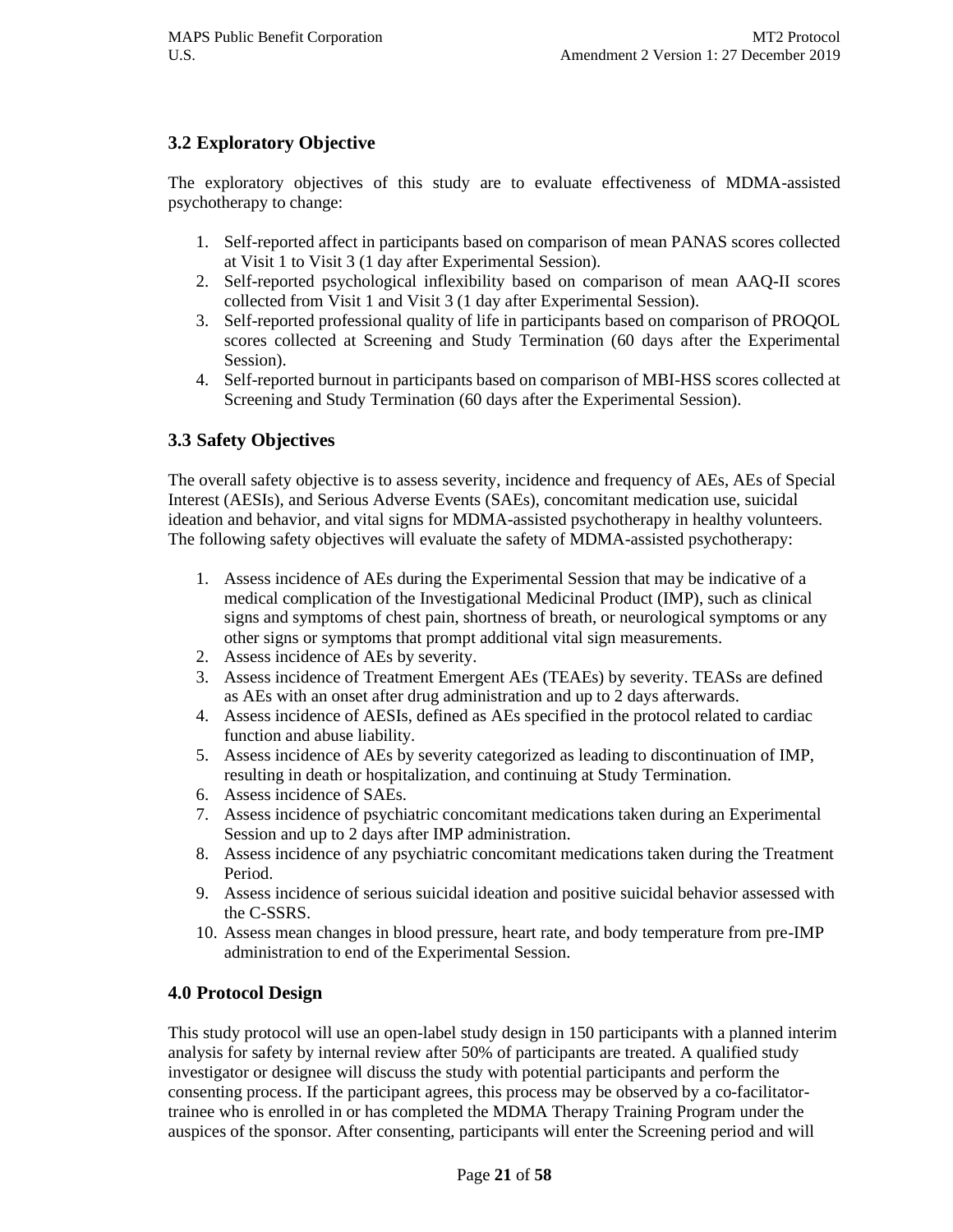complete study measures and assessments.. The site will send an enrollment packet to the Medical Monitor to confirm eligibility. This should be done as early as possible in the screening period after all off-site assessments and measures are completed. If the Medical Monitor confirms the participant is eligible, the participant may continue in Screening with on-site assessments (urine drug screen, urine pregnancy screen [if applicable], and physical exam) and the site physician will confirm their eligibility after reviewing those results. The participant will be enrolled after meeting all inclusion criteria without meeting any exclusion criteria. Participants will be asked to complete study measures throughout their participation in the study.

A psychotherapy visit will be conducted prior to and after the MDMA-assisted psychotherapy session. All psychotherapy sessions will be conducted by at least one trained, qualified, and licensed facilitator holding a certificate from the MDMA Therapy Training Program. Either another approved MT2 facilitator, or a co-facilitator-trainee (who is enrolled in or has completed the MDMA Therapy Training Program under the auspices of the sponsor), will also be present in the psychotherapy sessions. Reference Lead Facilitator and Co-Facilitator Qualifications (Protocol Section 4.2.2) for more details on the requirements of these roles. Participants may also opt to include a support person in their sessions, if the facilitators agree.

The facilitators will conduct one Experimental Session in approved treatment facilities, using a similar setting employed in Phase 2 and 3 studies of MDMA-assisted psychotherapy for PTSD. Participants will undergo a 1.5-hour Preparatory Session with the facilitators up to 7 days prior to undergoing the Experimental Session. The Experimental Session will take place at Visit 2. During the Experimental Session, participants will receive an initial dose of 120 mg MDMA followed by an optional supplemental dose of 40 mg or 60 mg MDMA (based on drug availability and clinical judgement) 1.5 to 2 hours later. Following the Experimental Session, the participant will be allowed to go home or to a nearby location. If they are not stable or the facilitators feel it is in their best interest, they may stay at the study site. Participants must not operate a vehicle for at least 24 hours after the initial MDMA dose administration. They should arrange a driver or a transportation service (such as a taxi) to go to their destination.

Each participant will have a 90-minute Integrative Session (Visit 3) on the morning after their Experimental Session. At this non-drug psychotherapy visit, study measures will be completed, and the facilitators will work with the participant to integrate the experiences from the Experimental Session and address any distress that may have resulted. All sessions may be recorded to audio and video if the participant requests, for their own training purposes. A copy of the video will not be retained at the study site.

Telephone calls will be made to participants three times (at 2, 7, and 60 days) after the Experimental Session to monitor safety, follow-up on any Adverse Events (AEs) or Serious Adverse Events (SAEs), and complete applicable study measures. A co-facilitator-trainee may also observe these follow-up calls, if both the participant and facilitators agree.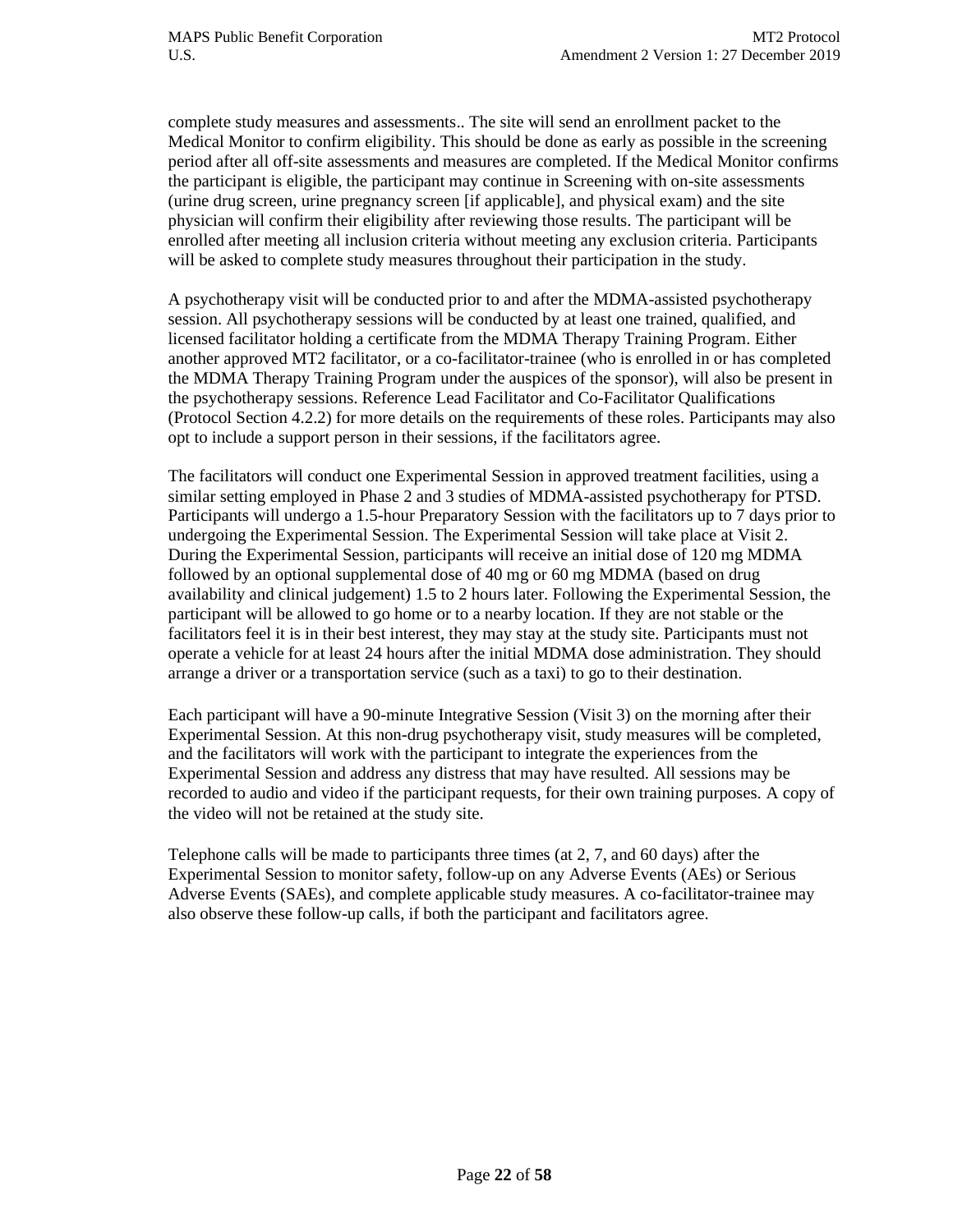

#### **Figure 1: Protocol Design Overview**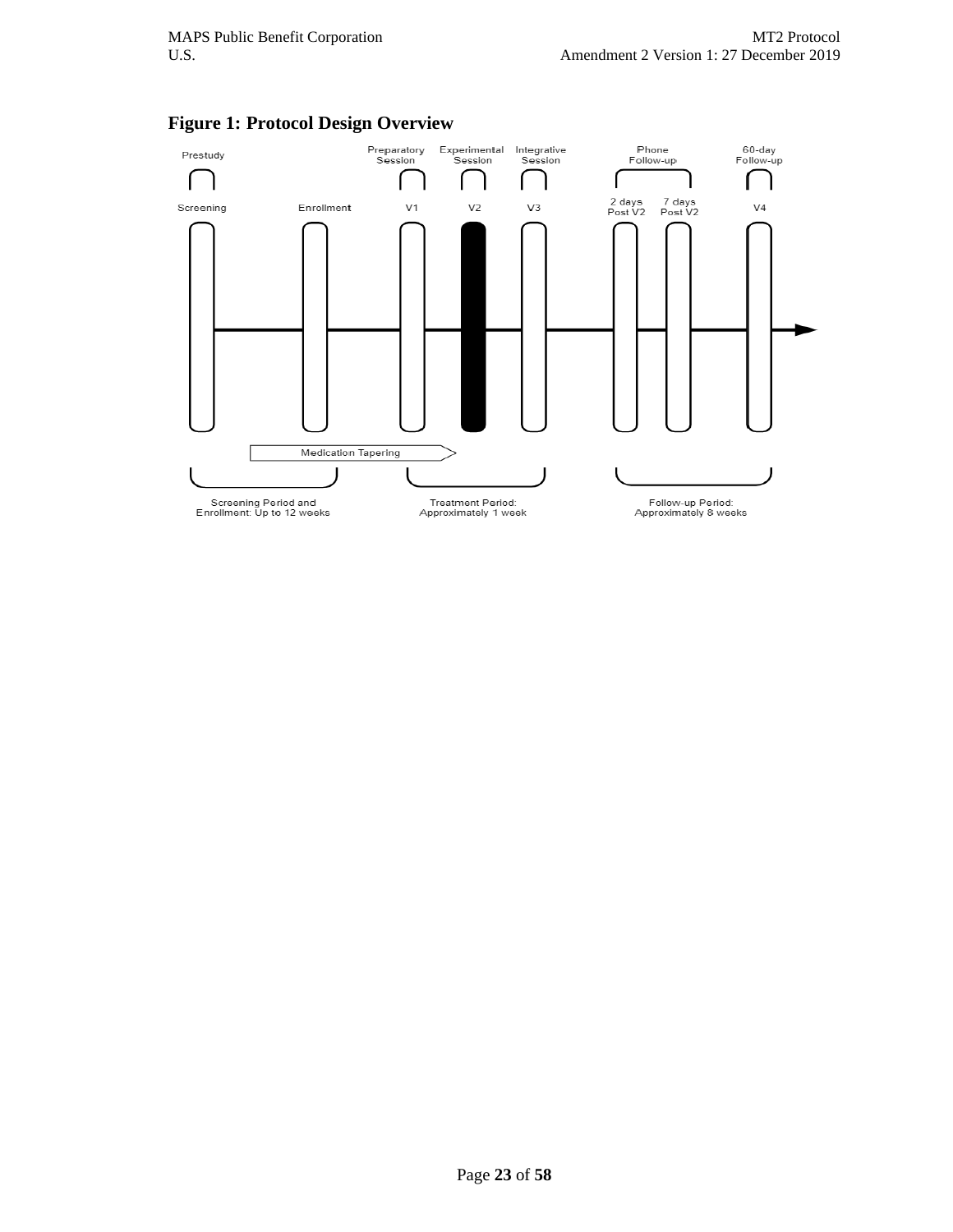## **4.1 Planned Duration of Protocol**

The total duration of study participation from Screening to Study Termination may be up to approximately 24 weeks (or about 6 months). Screening may take up to 12 weeks and active participation for the protocol psychotherapy sessions will be 3 days. Telephone follow-up visits will be conducted to monitor participant safety and perform applicable study measures at 2 and 7 days after the Experimental Session, and again 60 days after the Experimental Session (which will be the participant's Study Termination Visit). The protocol may remain active to allow for enrollment of 150 participants.

## **4.2 Clinical Investigator and Facilitator Qualifications**

## **4.2.1 Clinical Investigator Qualifications**

Each clinical site will include an appropriately qualified site Clinical Investigator (CI) who is personally responsible for the conduct of the study per the commitments they agree to in the FDA Form 1572. All CIs named in the IND are qualified by reason of their scientific training and experience to conduct the investigation described in the IND. The facilitators will work under the supervision of the site CI.

A Doctor of Medicine (M.D.) or a Doctor of Osteopathic Medicine (D.O.) will be designated as the CI or medical Co-lead CI (site physician) at each study site as previously requested by the FDA. The site physician will fulfill Drug Enforcement Administration (DEA) Schedule I license and FDA medical oversight requirements. Therefore, each site will have appropriately qualified personnel who will be licensed to manage and administer Schedule I controlled substances and may authorize a delegate (per DEA requirements) to administer drug under their license. The site physician conducting the screening may delegate screening to qualified site personnel such as a second site physician, nurse practitioner, or physician's assistant. The CI, or other delegated site physician, will review safety data during the ongoing conduct of the study and be responsible for reporting AEs to the sponsor. The CI, or other delegated site physician, will be on call and able to respond in case of a medical emergency during the Experimental Session.

## **4.2.2 Lead Facilitator and Co-Facilitator Qualifications**

Two facilitators will be present with the MT2 participant for each on-site study visit after enrollment. The MT2 study staffing requirements are comparable to those requirements specified by the FDA in MAPS-sponsored Phase 3 trials:

- One person licensed to manage and administer controlled substances for each site
- A physician to assess participant safety at Screening
- One or more two-person therapy teams, male/female preferred
- One person per therapy team is required to be licensed to provide psychotherapy according to state and local requirements.
- If one person on the therapy team is unlicensed, they will work under the direction of the lead facilitator and within the delegation of authority of the CI.

The lead MT2 facilitator is required to be licensed to practice psychotherapy according to state and local requirements. For example, this could include a physician, a Ph.D. or Masters-level psychotherapist, or a registered nurse if their licensing board allows psychotherapy, and documentation is provided to support this. The MT2 co-facilitator may either meet the same lead facilitator qualifications, or (if working under the direction of the licensed lead facilitator) must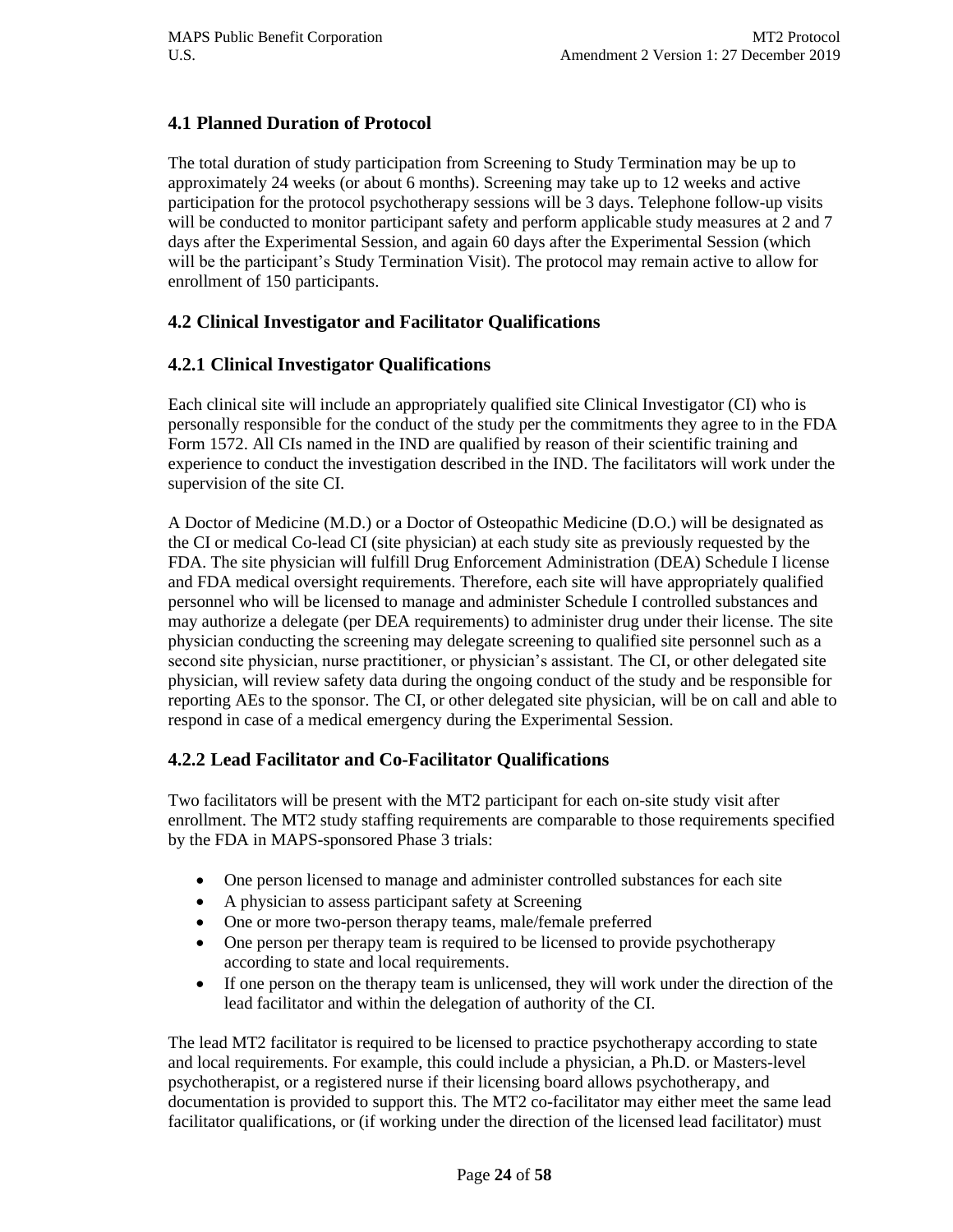have a bachelor's degree and training in mental health, which includes students in a postgraduate internship-type program providing detailed knowledge of mental health interventions and treatments, or 1000 hours of behavioral health experience in addition to the MDMA Therapy Training Program.

The MT2 protocol allows for assistance from a Co-facilitator trainee if the MT2 study participant agrees. The role of the Co-facilitator-trainee is primarily to assist the facilitator in modeling the process of MDMA-assisted psychotherapy in a clinical setting, including the Preparatory, Experimental, and Integrative psychotherapy sessions at a minimum. Trainees must be enrolled in or have completed the MDMA Therapy Training Program under the auspices of the sponsor and will have documentation of this training, i.e. registration in the sponsor's online learning portal for Therapy Training. The trainees will meet all co-facilitator qualifications specified by FDA as required to work on approved MAPS-sponsored studies, as referenced above. The Co-facilitatortrainees will act under the direction of the lead MT2 facilitator. The lead MT2 facilitator will supervise the MDMA-assisted sessions, modeling the core principles of MDMA-assisted psychotherapy. The lead MT2 facilitator, site physician, and Schedule 1 license holder are responsible for participant safety and handling of the IMP, per Schedule 1 regulations. Cofacilitator-trainees agree to abide by the guidelines of the MDMA-Assisted Psychotherapy Code of Ethics in their interactions with MT2 participants, including maintaining confidentiality and professional boundaries.

The sponsor may approve lead facilitators to conduct MT2 sessions together with a co-facilitator trainee. If an MT2 participant declines having a Co-facilitator-trainee present, their sessions will be conducted with a team consisting of an MT2 lead facilitator and co-facilitator.

## **4.3 Experiential Learning for Co-facilitator-Trainees**

The Co-facilitator-trainee will meet with the MT2 facilitator for an orientation to establish familiarity and review the process and roles. During the orientation meeting, the facilitator should inform the Co-facilitator-trainee of the site's procedures in case of an emergency. The MT2 facilitator orients the Co-facilitator-trainee on the process of screening and models the research process while conducting the MT2 protocol, so that the Co-facilitator-trainee may learn how to deliver MDMA-assisted psychotherapy in a clinical research setting while interacting with the MT2 study participant.

The sponsor's MDMA Therapy Training Program is designed to teach competency in applying MDMA-assisted psychotherapy. Training in the psychotherapy method consists of reading the Treatment Manual, completing an online training module, and participating in an in-person training program that includes watching and discussing videos of selected study visits which include psychotherapy. The required elements of the therapy are defined in the Treatment Manual of MDMA-assisted psychotherapy for treatment of PTSD.

## **4.4 Recruitment and Participant Population**

The investigators will recruit individuals aged 18 or older who meet the inclusion criteria and do not meet any exclusion criteria, and who are engaged in learning to conduct MDMA-assisted psychotherapy or MDMA research through the MDMA Therapy Training Program. Participants will be individuals who are either licensed, license eligible, pre-licensure, or doctorate-level professionals, or graduate students or researchers in a relevant field, or individuals practicing in a related health profession (e.g. physician, nurse, social worker) or other type of relevant practice approved by the MDMA Therapy Training Program. Recruitment will be conducted by invitation only.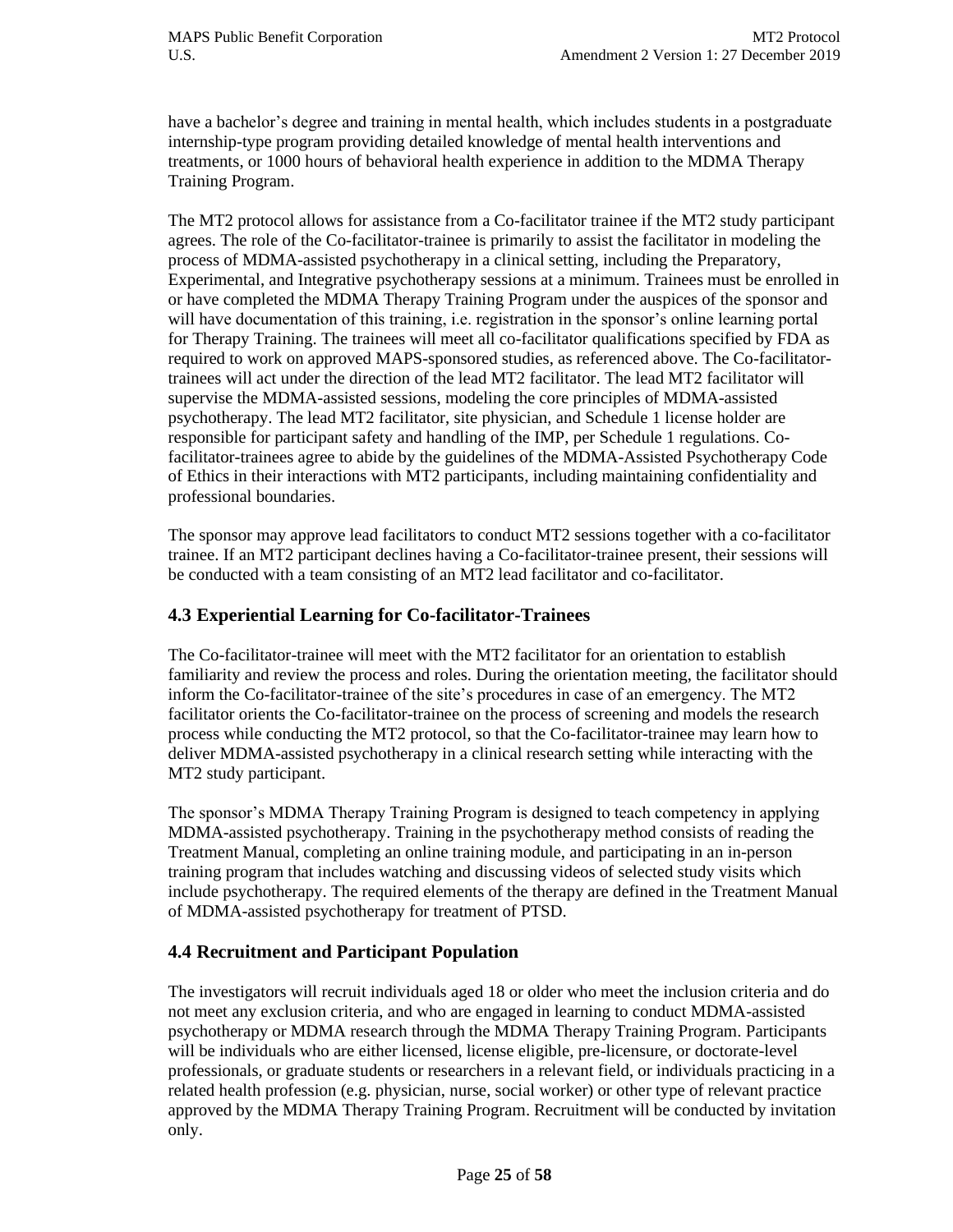## **4.4.1 Inclusion Criteria**

Individuals eligible to be enrolled into this protocol are participants who:

- 1. Are learning to conduct MDMA-assisted psychotherapy or MDMA research through the MDMA Therapy Training Program.
- 2. Are at least 18 years old.
- 3. Are willing to commit to medication dosing (including swallowing pills), study session attendance, and evaluation instruments.
- 4. Are willing to taper off of prohibited medications prior to Visit 1, and refrain from use until permitted by the research team.
- 5. Agree that, for approximately 1 week preceding the Experimental Session will refrain from:
	- a. Taking any herbal or dietary supplement (except with prior approval of the research team).
	- b. Taking any nonprescription medications (with the exception of non-steroidal anti-inflammatory drugs or acetaminophen) unless with prior approval of the research team.
	- c. Taking any prescription medications (with the exception of prescribed contraception, thyroid hormones, or other medications approved by the research team).
- 6. Agree to take nothing by mouth except alcohol-free liquids and approved medications after 12:00 A.M. (midnight) the evening before the Experimental Session.
- 7. Agree not to use caffeine or nicotine for 2 hours before and 6 hours after initial drug administration.
- 8. Agree to not operate a vehicle for at least 24 hours after initial drug administration. Participants must have transportation available after the Experimental Session and through the following day, for traveling back for the Integrative Session.
- 9. Are willing to be contacted via telephone for all necessary telephone contacts.
- 10. If of childbearing potential, must have a negative pregnancy test at study entry and prior to the Experimental Session and must agree to use adequate birth control (see section 9.2.2) from the time of enrollment through 10 days after the Experimental Session.
- 11. Must provide a contact (relative, spouse, close friend, or other caregiver) who is willing and able to be reached by the investigator in the event of an emergency or if the participant is unreachable.
- 12. Must agree to inform the investigator within 48 hours if any medical conditions occur or medical procedures are planned.
- 13. Are proficient in speaking and reading the predominately used or recognized language of the study site.
- 14. Agree to not participate in any other interventional clinical trials for the duration of this study.

## **4.4.2 Exclusion Criteria**

Individuals not eligible to be enrolled into this protocol are those who:

- 1. Are not able to give adequate informed consent.
- 2. Are pregnant, nursing, or are of childbearing potential and not willing to practice an effective means of birth control.
- 3. Any participant presenting suicide risk, as determined through clinical interview and responses to C-SSRS will be excluded.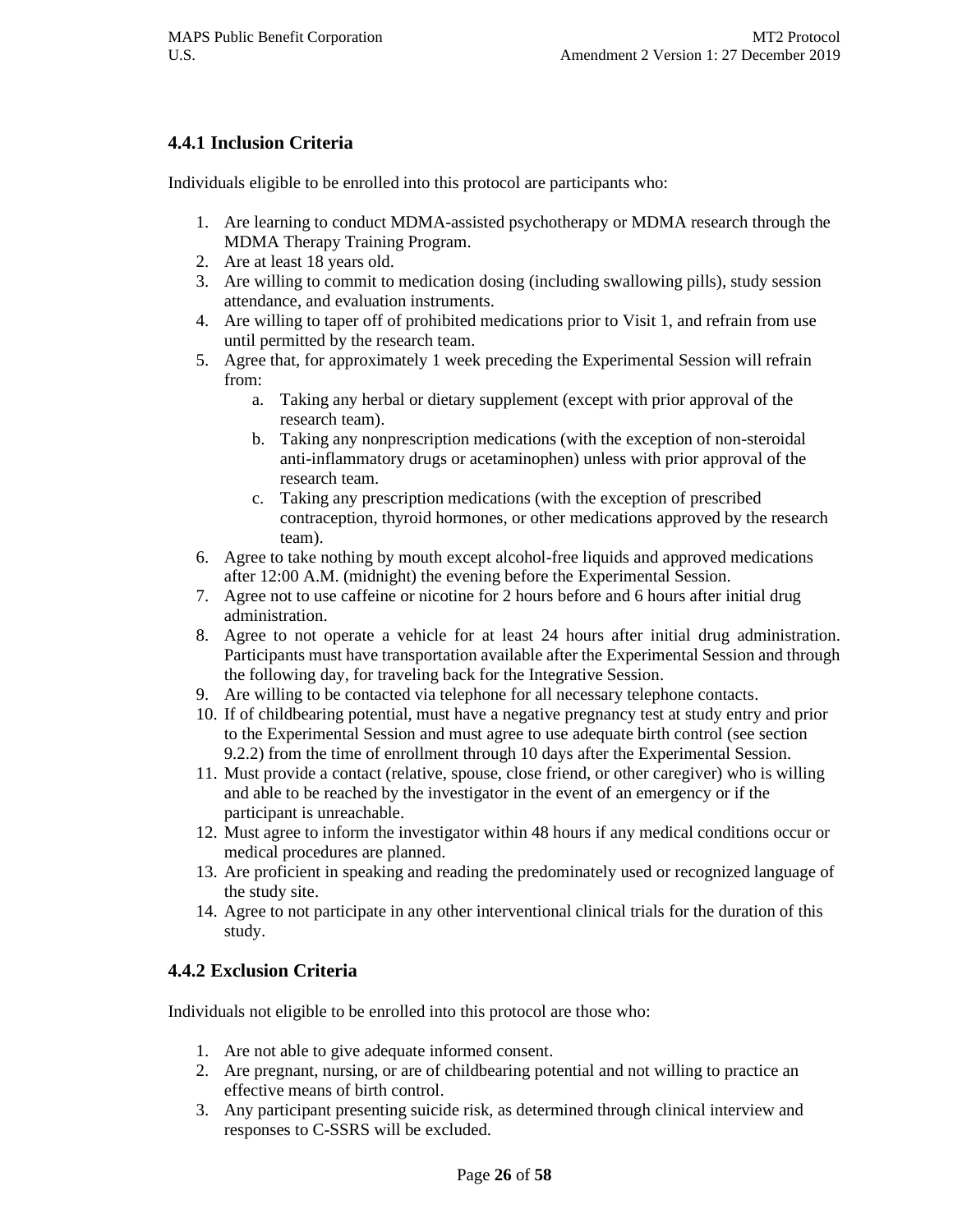- 4. Have uncontrolled hypertension using the standard criteria of the American Heart Association (values of 140/90 milligrams of Mercury [mmHg] or higher assessed on three separate occasions)[\[43\]](#page-56-3).
- 5. Have a history of ventricular arrhythmia at any time, other than occasional premature ventricular contractions (PVCs) in the absence of ischemic heart disease.
- 6. Have Wolff-Parkinson-White syndrome or any other accessory pathway that has not been successfully eliminated by ablation.

#### **5.0 Study Measures**

#### **5.1 Primary Outcome Measure**

The primary outcome for self-compassion will be measured by SCS scores. The SCS 26-item selfreport measure of self-compassion, or responding to one's own failure, suffering or inadequacies with kindness and compassion and recognizing one's own flaws and suffering as part of common human experience [[44](#page-56-4)]. Estimated time to complete is 10 to 15 minutes. Participants will complete the SCS measure at Visit 1 and again 60 days after the Experimental Session (their Study Termination Visit).

#### **5.2 Exploratory Outcome Measures**

The exploratory outcome for psychological inflexibility will be measured by AAQ-II scores. The AAQ-II is a 7-item self-report assessment designed to assess a specific model of psychopathology that emphasizes psychological inflexibility [[29](#page-55-7)]. Higher levels of this inflexibility, as measured by AAQ-II, are related to greater levels of depression, anxiety, stress, and overall psychological distress [[29](#page-55-7)]. The measure is expected to take about 10 minutes to complete. The AAQ-II will be completed at the beginning of the Preparatory Session and at the beginning of the Integrative Session.

The exploratory outcome for psychological effects on mood will be measured by PANAS scores. The PANAS is a 20-item self-report assessment of current mood state, showing relations between positive and negative affect with personality statistics and traits [[45](#page-56-5), [46](#page-56-6)]. Participants will complete the PANAS at the beginning of the Preparatory Session and at the beginning of the Integrative Session. The measure is expected to take between 5 to 10 minutes to complete.

The exploratory outcome for evaluating the professional quality of life will be measured by PROQOL scores. The PROQOL is a 30-item self-report assessment of an individual's positive and negative feelings towards those they help professionally and how compassionate the individual may feel towards them [\[47\]](#page-56-7). Participants will complete the PROQOL at Visit 1 and at Study Termination. The measure is expected to take between 5 to 10 minutes to complete.

The exploratory outcome for evaluating professional burnout will be measured by MBI-HSS scores. The MBI-HSS is a 22-item self-report assessment of an individual's professional exhaustion according to three scales: emotional exhaustion, depersonalization, and personal accomplishment [\[30\]](#page-55-8). Participants will complete the MBI-HSS at Visit 1 and at Study Termination. The measure is expected to take between 10 to 15 minutes to complete.

#### **5.3 Safety Measures**

As safety measures, vital signs will be assessed at the beginning of and during the Experimental Session. Cardiovascular effects will be assessed via blood pressure and pulse measurement. Blood pressure, body temperature, and pulse will be measured at the outset of the Experimental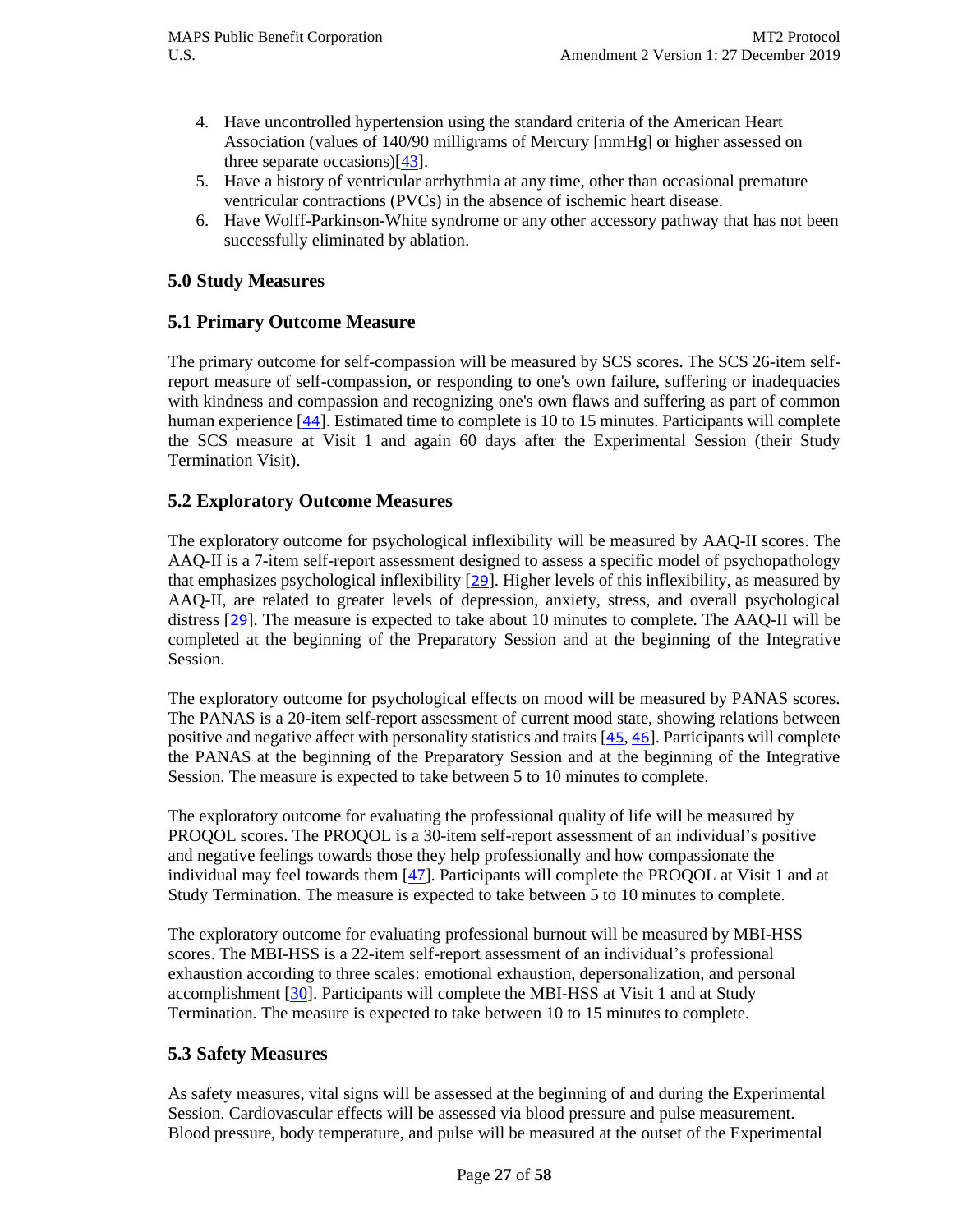Session, once prior to administration of the supplemental dose, and at the end of the Experimental Session, or until measurements return to near Baseline levels. The timing of these measurements will be adjusted so they do not interfere with the therapeutic process. Vital signs will be measured more frequently if there are symptoms, such as chest pain, shortness of breath or neurological symptoms or any other signs or symptoms that may be indicative of a medical complication.

The C-SSRS is a clinician-administered measure of suicidal behavior devised to detect potential suicidal thoughts or behaviors during a clinical trial [\[48\]](#page-56-8). It consists of a "Baseline" form that assesses lifetime suicidal ideation, ideation intensity and behavior, and a form for assessing current suicidal ideation and behavior. The C-SSRS consists of a series of questions and can be administered during face to face interview or over the telephone. The C-SSRS will be administered during the following:

- During Screening
- At the beginning of the Preparatory Session
- At the beginning of the Experimental Session
- At the end of the Experimental Session (6+ hours post initial drug administration)
- At the beginning of the Integrative Session
- At the 2-day and 7-day post Experimental Session follow-up phone call
- At any time that the participant expresses suicidal ideation during the study

#### **5.4 Screening Measures**

Along with the clinical interview, the Mini-International Neuropsychiatric Interview (MINI) will be used at Screening by a centralized Independent Rater (IR) to assess for excluded psychiatric disorders and any current problematic patterns of alcohol or other substance use. This version of the MINI (7.0.2), a structured interview that was first developed in 1998 to be compatible with the Diagnostic and Statistical Manual of Mental Disorders (DSM) and International Classification of Disease (ICD) criteria for psychiatric illnesses [\[49\]](#page-56-9), is now compatible with DSM-IV. Each module of the MINI consists of two or three questions where the answer is either "Yes" or "No," and decision-tree logic is used to determine whether to ask additional questions [\[50\]](#page-56-10). The MINI takes approximately 60 to 90 minutes to perform and addresses major psychiatric disorders. MINI items were highly reliable (interrater reliability between kappa of 0.8 and 0.99; test-retest reliability between 0.6 and 0.9 for all scales save "current mania"), and diagnosis via MINI was comparable to that made with the Composite Diagnostic Interview and the Structured Clinical Interview for DSM-5 (SCID) [\[50,](#page-56-10) [51\]](#page-56-11) Testing on nonpsychiatric samples did not create false positives [\[49\]](#page-56-9).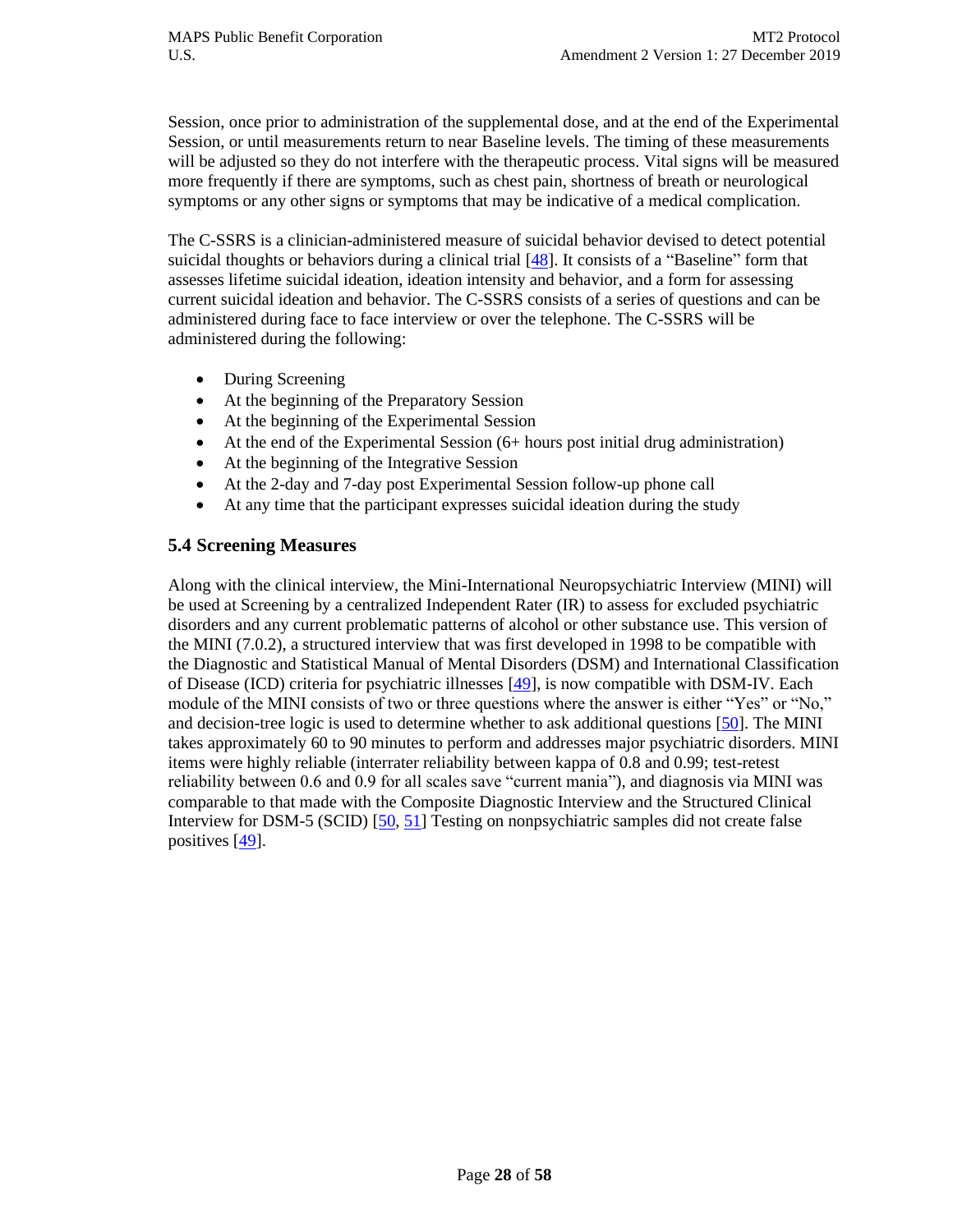#### **Table 1: Time and Events**

| <b>Study Period &amp; Sessions</b>    | <b>Screening Period</b> |                  |                   | <b>Treatment Period</b> |                      |                | <b>Follow-Up Period</b> |                        |
|---------------------------------------|-------------------------|------------------|-------------------|-------------------------|----------------------|----------------|-------------------------|------------------------|
|                                       | <b>Phone</b>            | <b>Screening</b> | <b>Enrollment</b> | Preparatory             | <b>Experimental</b>  | Integrative    | <b>Phone Follow-</b>    | 60-Day                 |
|                                       | Screening               |                  |                   | <b>Session</b>          | <b>Session</b>       | <b>Session</b> | up                      |                        |
| <b>Visit Type/Number</b>              |                         |                  | V <sub>0</sub>    | V <sub>1</sub>          | V <sub>2</sub>       | V <sub>3</sub> |                         | V <sub>4</sub>         |
| <b>Visit Timing and Windows</b>       | Prior to                | Up to $12$       | (may occur        | $0$ to 14 days          | 1-7 days post        | day post       | 2 days after V2         | $60 \text{ days}$ (~8) |
|                                       | Initial                 | weeks            | over more         | post V0 <sup>I</sup>    | V <sub>1</sub>       | V <sub>2</sub> | and 7 days after        | weeks) after           |
|                                       | Screening               | prior to         | than 1 day).      |                         |                      |                | $V2$ (+3 days for the   | V <sub>2</sub>         |
|                                       |                         | V <sub>1</sub>   |                   |                         |                      |                | 7-day call only)        | $(\pm 2$ weeks)        |
| <b>Initial Phone Screen</b>           | $\sqrt{F}$              |                  |                   |                         |                      |                |                         |                        |
| <b>Informed Consent</b>               | Send Copy               | $\checkmark$ F   |                   |                         |                      |                |                         |                        |
| Medical/Psychiatric History           | $\sqrt{F}$              | $\sqrt{F}$       |                   |                         |                      |                |                         |                        |
| Past/Current Medications and          | $\sqrt{F}$              | $\sqrt{F}$       | $\checkmark$      | ✓                       | $\checkmark$         | $\checkmark$   | $\checkmark$            | $\sqrt{H}$             |
| Adherence                             |                         |                  |                   |                         |                      |                |                         |                        |
| General Physical Exam with vitals     |                         | $\checkmark$ G   |                   |                         |                      |                |                         |                        |
| ECG with 1-minute Rhythm Strip        |                         | $\sqrt{G}$       |                   |                         |                      |                |                         |                        |
| <b>Clinical Laboratory Tests</b>      |                         | $\sqrt{G}$       |                   |                         |                      |                |                         |                        |
| Drug Testing                          |                         | $\checkmark$     |                   |                         | $\checkmark$ A       |                |                         |                        |
| Pregnancy Testing (if applicable)     |                         | $\checkmark$     |                   |                         | $\checkmark$ A       |                |                         |                        |
| <b>Assess Eligibility</b>             | $\checkmark$            | $\checkmark$     | $\checkmark$      |                         |                      |                |                         |                        |
| Off-site Assessments to Sponsor for   |                         | ✓                |                   |                         |                      |                |                         |                        |
| <b>Enrollment Review/Confirmation</b> |                         |                  |                   |                         |                      |                |                         |                        |
| <b>Study Enrollment</b>               |                         |                  | $\checkmark$      |                         |                      |                |                         |                        |
| Medication Taper (if applicable)      |                         | $\sqrt{F}$       | $\sqrt{F}$        | $\sqrt{F}$              |                      |                |                         |                        |
| Record to Audio/Video (if             |                         |                  |                   | $\checkmark$            | $\checkmark$         | $\checkmark$   |                         |                        |
| requested)                            |                         |                  |                   |                         |                      |                |                         |                        |
| MINI by Independent Rater             |                         | $\sqrt{F}$       |                   |                         |                      |                |                         |                        |
| PANAS and AAQ-II                      |                         |                  |                   | $\checkmark$ B          |                      | $\checkmark$ B |                         |                        |
| C-SSRS                                |                         | $\checkmark$     |                   | $\checkmark$ B          | $\sqrt{B}$ , C, D    | $\checkmark$ B | $\checkmark$            |                        |
| SCS, BMI-HSS, and PROQOL              |                         |                  |                   | $\sqrt{B}$              |                      |                |                         | $\checkmark$           |
| <b>Collect AE/SAEs</b>                |                         |                  | $\checkmark$      | $\checkmark$            | $\checkmark$         | $\checkmark$   | $\checkmark$            | $\checkmark$           |
| MDMA-assisted Psychotherapy           |                         |                  |                   |                         | $\checkmark$         |                |                         |                        |
| Vitals (BP, Pulse Rate, and BT)       |                         |                  |                   |                         | $\sqrt{B}$ , D, E, C |                |                         |                        |
| Non-drug 90-minute Psychotherapy      |                         |                  |                   | $\checkmark$            |                      | $\checkmark$   |                         |                        |

<sup>A</sup> Perform procedure and review results prior to drug administration. <sup>B</sup> Administer/Perform at beginning of session (prior to drug administration if applicable). <sup>C</sup> Administer/Perform at the end of the session (6+ hours post initial dose administration, if applicable) <sup>D</sup> Administer/Perform as needed. <sup>E</sup> Administer/Perform approximately 2 hours after drug administration, and before supplemental dose administration.  $F$  May be done remotely. <sup>G</sup> May be done by outside provider and results reviewed by site prior to V0. If the physical exam is performed by an external provider, it must be repeated on site prior to enrollment. <sup>H</sup>Only if related to AEs or SAEs. <sup>I</sup> Time may be extended due to tapering and wash-out needs, if applicable.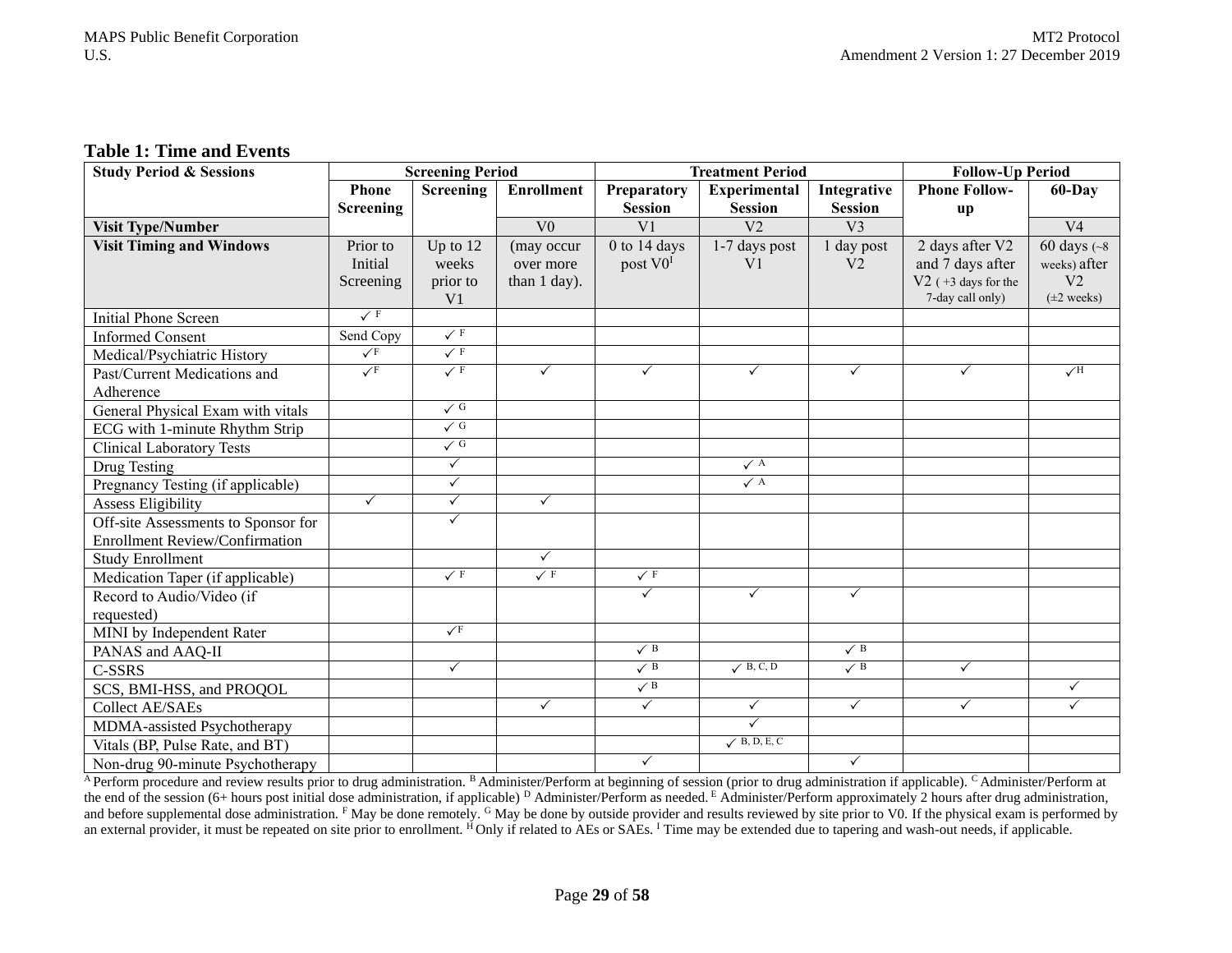## **6.0 Study Procedures and Visits**

## **6.1 Study Procedures and Visits Description**

If the facilitator and participant agree, the consenting process, screening process, study visits, and/or follow-up calls may be observed, as appropriate, by a co-facilitator-trainee (who is enrolled in or has completed the MDMA Therapy Training Program under the auspices of the sponsor).

Participants may also opt to include a support person in the psychotherapy visit sessions (Visit 1, Visit 2, and Visit 3), if the facilitator agrees. All on-site visits (Visit 1, Visit 2, and Visit 3) may be recorded to audio and video if the participant requests, for their own training purposes. The participant should provide a storage device, such as an external hard drive or flash drive, to copy the recorded content directly after the session. The recorded content should not be stored on sponsor-provided equipment and neither MAPS, nor their affiliates, will have access to the recordings.

#### **6.1.1 Screening**

Prospective participants will be pre-screened by telephone according to a script approved by the Institutional Review Board (IRB) in order to ascertain if they meet basic eligibility criteria. All individuals who are pre-screened should be assigned a Screening Number and recorded on a central Screening Log and assigned to an investigative site based on location and availability. Once assigned, the potential participant will receive a copy of the Informed Consent Form (ICF) for review prior to their invitation for a consenting visit at their assigned investigative site.

The ICF review process with the facilitator and participant may be done remotely (such as by telephone or video call). Participants should be allowed sufficient time to decide their interest in the study, and if they are still interested in participation after reviewing the ICF, then they will be instructed to countersign the ICF at the same time. The participant will then be given a copy of the signed ICF.

After consenting to take part in the protocol, participants will be screened by the facilitator and site physician. The site physician may delegate medical screening activities to qualified site personnel such as a second site physician, nurse practitioner, or physician's assistant. Screening can occur over more than 1 day and up to 12 weeks prior to Visit 1. Additional time may be considered for medication tapering needs only (see section 6.1.2 Preparatory Session Visit 1). If a potential participant is deemed ineligible during screening, they will be classified as a Screen Failure and notified that they are not eligible for the study.

All of the following preliminary tests and procedures must occur during Screening, and may be performed remotely or off-site, in order to be considered for study eligibility:

- Medical history, demographics, and psychological history will be procured by interview. The interviewer may require consent to obtain any medical records deemed necessary to clarify or provide more information about medical history if needed.
- Suicidality will be assessed by administering the Baseline/Lifetime C-SSRS.
- Pre-study medications will be reviewed and recorded. Any participant who takes a prohibited study medication, which could interfere with the research, must consult with their prescribing physician to begin tapering off that medication.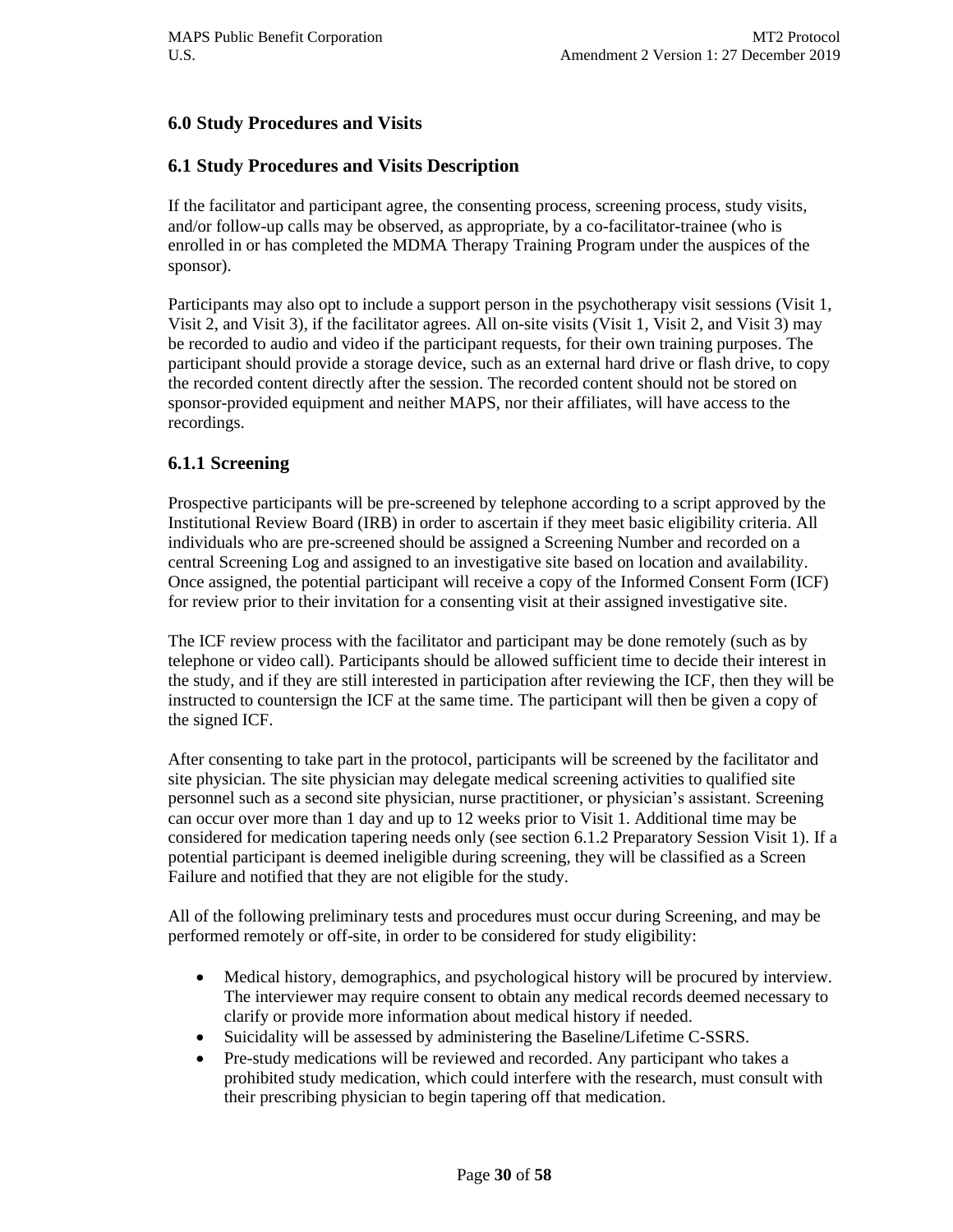- A physical examination may be conducted by a qualified external care provider (e.g., nurse practitioner, physician) who is not a member of the study team and evaluated by the site physician. The exam must include:
	- o Blood pressure and pulse
	- o Height, weight, and body temperature
	- o Examination of head, eyes, ears, nose, and throat
	- o Examination of skin, heart, lungs, abdomen, and extremities
	- o Brief neurological exam (cranial nerves 2 to 12, sensory, motor, reflexes, and cerebellar function)
- Electrocardiogram (ECG) with 1-minute Rhythm Strip, which should be evaluated by a qualified physician and results reviewed by the site physician.
- Clinical laboratory assessments (see Section 11.0 Clinical Laboratory Assessments) to be performed by a laboratory of the participant's choosing, by the study's central laboratory (e.g. LabCorp, TriCore), or by another qualified laboratory. The results may be provided by the participant to the site for review by the site physician. The site physician will use a list of normal ranges to decide whether participants are eligible for the protocol and will indicate justification for admitting participants with abnormal values.

The CI and/or a site physician will review all preliminary screening assessment results, notes from interviews and discussions, medical records (if applicable) and measures against eligibility criteria. If, upon examination, there are questions raised about possible medical problems, the site physician may request additional tests, assessments, or measures as indicated. The site physician may also contact outside care providers with participant permission as needed.

Individuals with well-controlled hypertension, or a history or current diagnosis of Diabetes Mellitus (Type 1 or Type 2) who are otherwise in good cardiovascular health will be referred for exercise testing and carotid ultrasound by a cardiologist to assess for underlying cardiovascular disease. If these tests fail to reveal evidence of significant vascular disease or other cardiac disease, the person may be enrolled if there are no other contraindications and the Medical Monitor approves their participation. Participants with well-controlled hypertension should continue to take their current anti-hypertensive medicines as clinically appropriate.

If the potential participant has stable and appropriately treated HIV, the site physician will record and review medications used to treat or stabilize the disease to determine whether there is likelihood of drug-to-drug interaction with MDMA. The site physician will then consult with the Medical Monitor to confirm participant eligibility prior to enrollment.

Individuals with a history or evidence of liver disease will receive hepatitis serology testing, and the participant will be evaluated by a physician with expertise in evaluating and treating liver disease. If Hepatitis C serology is positive and the potential participant has not already been evaluated for possible treatment of Hepatitis C, they will be referred to a physician with expertise in evaluating and treating liver disease. After this evaluation and after completion of any recommended treatment, if the Hepatitis C is judged by this physician to be stable and of mild severity the person may be enrolled if there are no other contraindications.

If the CI determines that the participant is eligible after reviewing the preliminary screening assessments, the site will send all preliminary screening assessment information to the Medical Monitor to confirm eligibility. If the Medical Monitor agrees that the preliminary screening assessment results are suitable for eligibility, the site physician may initiate medication tapering according to Section 10.1 Prohibited Medications and Tapering Instructions and may proceed with the remaining screening assessments as follows, which are required to be performed on-site (at the research location):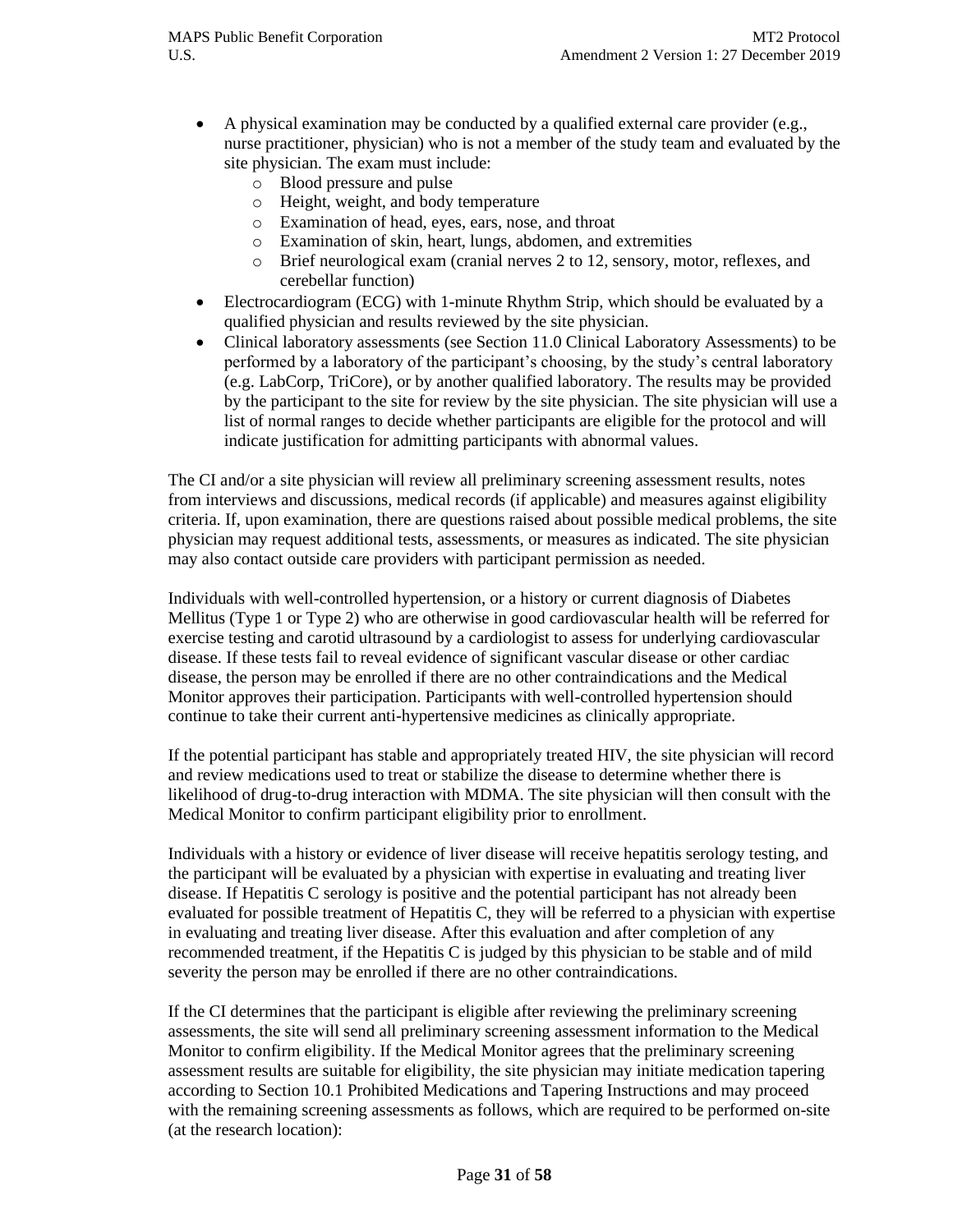- Perform a urine-dip pregnancy test for participants of childbearing potential.
- Perform a urinary drug test. Any positive urinary drug test findings that cannot be attributed to pre-approved concomitant medications or diet will be reviewed by the Medical Monitor.
- If the physical examination was conducted off-site during preliminary screening assessments, it must be repeated on-site by a qualified professional and evaluated by the site physician. The exam must include:
	- o Blood pressure and pulse
	- o Height, weight, and body temperature
	- o Examination of head, eyes, ears, nose, and throat
	- o Examination of skin, heart, lungs, abdomen, and extremities
	- o Brief neurological exam (cranial nerves 2 to 12, sensory, motor, reflexes, and cerebellar function).

After the remaining on-site screening assessment results are obtained, the investigator will review all screening information to determine the participant's eligibility. If all of the inclusion criteria and none of the exclusion criteria are met, then the participant will be enrolled in the study, and issued a subject number. Data from potential participants who do not pass screening will not be entered in the electronic case report form (eCRF) but reason of ineligibility will be documented on the Screening Log.

The Screening Log and Subject Log will both be updated with the subject number and initials. After the latter process is complete, the investigator will schedule three clinical visits: The Preparatory Session (Visit 1), the Experimental Session (Visit 2), and the Integrative Session (Visit 3). If tapering medication is necessary, the Experimental Session will be scheduled to occur after washout is complete.

#### **6.1.2 Preparatory Session (Visit 1)**

The Preparatory Session may occur on the same day of enrollment or up to 14 days after enrollment. If the site physician has documented a medication tapering plan for the participant, additional time may be given prior to scheduling Visit 1 if wash-out requires longer than 14 days according to the tapering plan. Prior to beginning the Preparatory Session, participants will complete the PANAS, Since Last Visit C-SSRS, AAQ-II, SCS, PROQOL, and MBI-HSS. Assess continued eligibility per inclusion/exclusion criteria in Section 4.4.1 and 4.4.2.

The facilitators will confirm the participant continues to meet eligibility criteria and appropriate medication tapering has occurred. The facilitator will then record the session to video, if the participant requests. The participant will then participate in a 1.5-hour Preparatory Session in which the facilitator(s) will:

- Review what will happen during the Experimental Session, following standard procedures and techniques discussed in the Treatment Manual (these will be adapted for the present context in which the participant does not have a psychiatric disorder).
- Prepare the participant for the fact that it is not possible to predict the content of the upcoming Experimental Session, and that specific psychological issues and difficult emotions may arise.
- Remind the participant that difficult emotions, including grief, rage and fear or panic, may arise during the Experimental Session, and that sometimes the process can produce surprising and profound experiences even in people without any psychiatric conditions.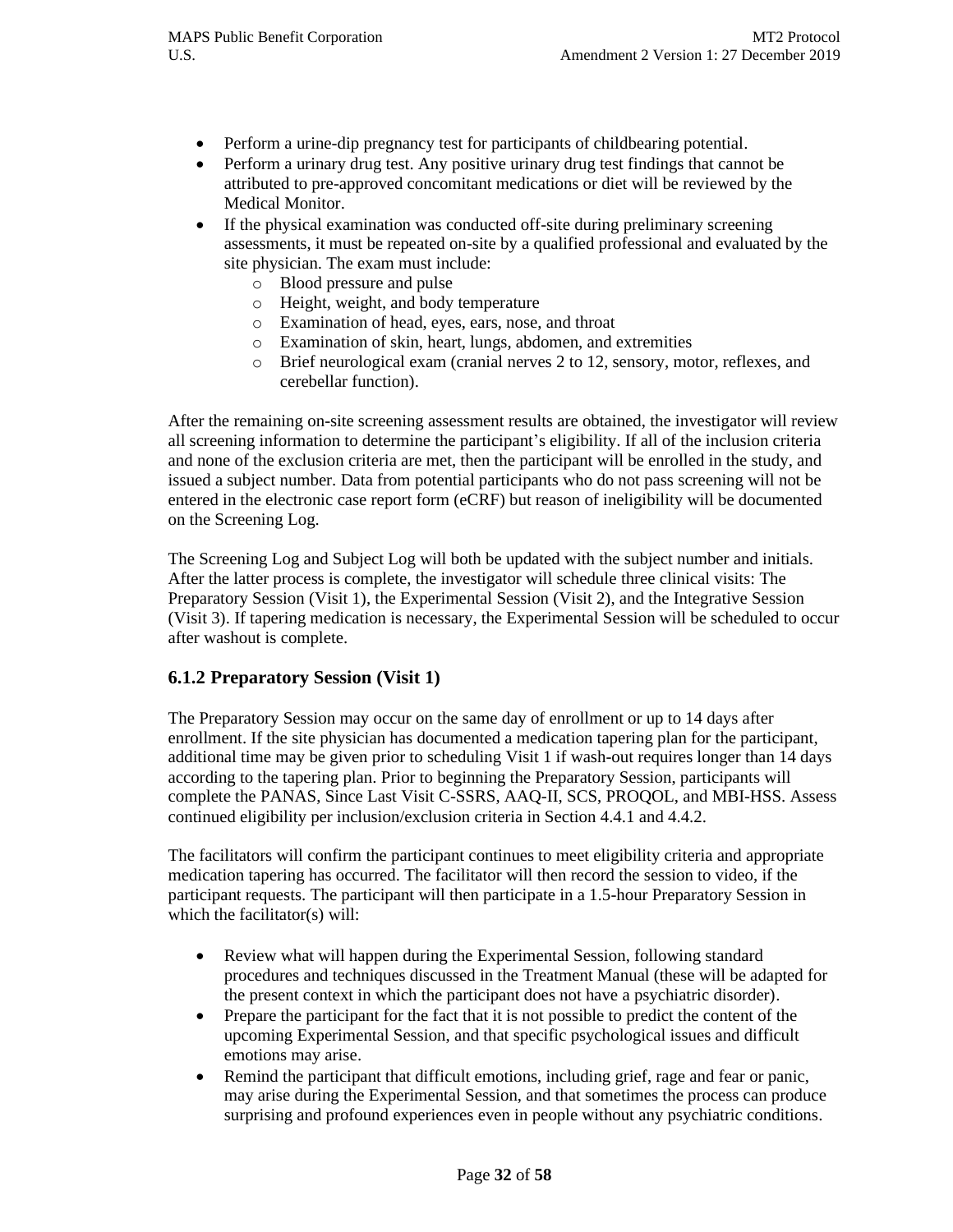- Supply the participant with a set of rules and restrictions for conduct 24 hours prior to the Experimental Session.
- Advise the participant not to take anything by mouth except alcohol-free liquids and approved medications after 12:00 A.M. (midnight) the evening before the Experimental Session.
- Advise the participant to refrain from the use of any psychoactive drugs, with the exception of caffeine or nicotine, within 24 hours before the Experimental Session, and not to use caffeine or nicotine for 2 hours before and 6 hours after initial drug administration.
- Answer any questions or concerns the participants may have.
- Discuss goals for the Experimental Session.

All AEs and SAEs will be recorded from the time the participant is enrolled through Study Termination.

#### **6.1.3 Experimental Session (Visit 2)**

The Experimental Session (Visit 2) will occur 1 to 7 days after Visit 1 and will last approximately 8 hours (measured from 30 minutes before dosing through 7.5 hours after dosing). If one of the facilitators is not a physician, a site physician must be on call during the Experimental Session.

The following table provides a general schedule with approximate times for the study procedures during the Experimental Session.

| <b>Approximate Time</b> | <b>Procedure or Action</b>                                                   |  |  |  |
|-------------------------|------------------------------------------------------------------------------|--|--|--|
| 9:30                    | Urine Pregnancy Test (if applicable), Participant Acclimated to Environment, |  |  |  |
|                         | C-SSRS, Urine Drug Screen                                                    |  |  |  |
| 9:45                    | Baseline Blood Pressure, Temperature, Pulse                                  |  |  |  |
| 10:00                   | Drug Administration, Begin Video Recording if Participant Requests           |  |  |  |
| 12:00                   | Blood Pressure, Temperature, Pulse, then Optional Supplemental Dose          |  |  |  |
| As Needed               | Blood Pressure, Temperature, Pulse                                           |  |  |  |
| 15:30                   | C-SSRS, Blood Pressure, Temperature, Pulse                                   |  |  |  |

**Table 2: Schedule of Procedures for the Experimental Session**

The participant will arrive approximately 30 minutes before the planned dosing. Continuing eligibility will be confirmed and, if applicable, a urine pregnancy test will be performed at the start of the Experimental Session. Urine drug screening will be performed prior to the beginning of the Experimental Session and any positive findings that cannot be attributed to pre-approved concomitant medications or diet will be reviewed by the Medical Monitor to assess compliance with ongoing eligibility criteria. A positive pregnancy screen is cause for withdrawal from the protocol, while a positive drug screen for prohibited medications will be reviewed by the investigator as a possible cause for delaying drug administration to a later time, rescheduling the session to a later date, or withdrawing the participant from the study.

The participant will complete the C-SSRS approximately 30 minutes before drug administration, and the investigator will record any changes in medication since last visit (including confirmation of medication washout).

Assess continued eligibility per inclusion/exclusion criteria in Section 4.4.1 and 4.4.2. If the participant continues to meet criteria and the participant reports that they followed appropriate rules and restrictions, the session will proceed.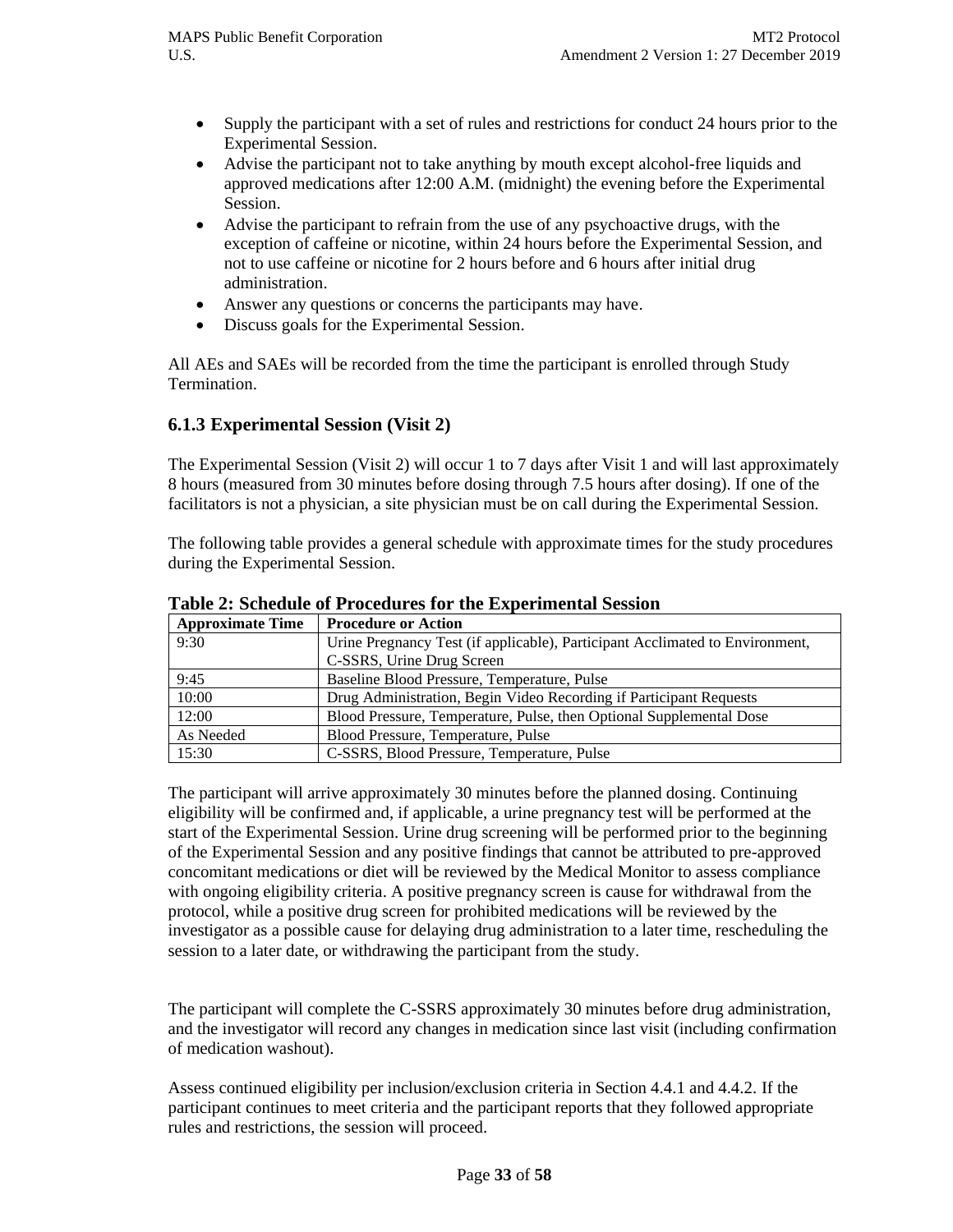In addition, the facilitators will confirm that the participant has followed all appropriate rules and restrictions (e.g., no food or alcohol-containing beverage after midnight), and then familiarize the participant with the space and equipment while also reviewing the goals and logistics of the session in accordance with the Treatment Manual.

At approximately 10:00 AM, the participant will receive the initial dose of 120 mg MDMA along with a glass of water or electrolyte containing fluid. The facilitators should also start recording the session to video, if requested by the participant. A supplemental dose of 40 mg or 60 mg MDMA (based on drug availability and clinical judgement) will be administered 1.5 to 2 hours after the initial dose in the absence of contraindications. The participant will sit or recline on comfortable furnishings with eyeshades and a playlist of music available if the participant wishes to use them. The participant will be encouraged to spend much of the time focusing attention on their inner experience without talking, but may speak to the facilitators whenever they wish, and will receive guidance and support as needed. If the participant has not spoken within 1 hour, the facilitator will inquire briefly about their experience.

Blood pressure, heart rate, and body temperature will be measured at Baseline prior to drug administration, prior to the supplemental dose administration, or approximately 2 hours into the session if the supplemental dose is not going to be administered. A final measurement of blood pressure, heart rate, and body temperature will be taken just prior to ending the session. Vital signs will be measured more frequently if there are symptoms, such as chest pain, shortness of breath or neurological symptoms or any other signs or symptoms that may be indicative of a medical complication. If medical attention is needed, the site physician (or physician on call) will provide further instruction or consult the Medical Monitor. If the participant experiences significant psychological distress which does not respond to processing with the facilitators, the C-SSRS may be administered. At the end of the Experimental Session (6+ hours after initial drug administration) the participant will complete the C-SSRS.

The facilitators will also record any AEs during the Experimental Session, and each AE will be rated mild, moderate, or severe (with mild defined as no limitation in normal daily activity, moderate as some limitation in normal daily activity and severe being unable to perform normal daily activity).

The facilitators will remain with the participant until:

- The physical and psychological effects of the session have substantially subsided.
- The participant is judged to be in a stable condition.
- The participant appears to have returned to Baseline mental status.

If the session was recorded to video by participant request, the facilitators will end recording when they have established that the participant has returned to Baseline function or is very close to doing so. They will complete all Source Records and will record any changes in the participant's health, such as AEs or SAEs.

Following the Experimental Session, the participant will be allowed to go home or to a nearby location. If they are not stable or the facilitators feel it is in their best interest, they may stay at the study site. Participants must not operate a vehicle for at least 24 hours after the initial MDMA dose administration. They should arrange a driver or a transportation service (such as a taxi) to go to their destination. Participants will be instructed not to use caffeine or nicotine for 6 hours after the initial MDMA dose administration.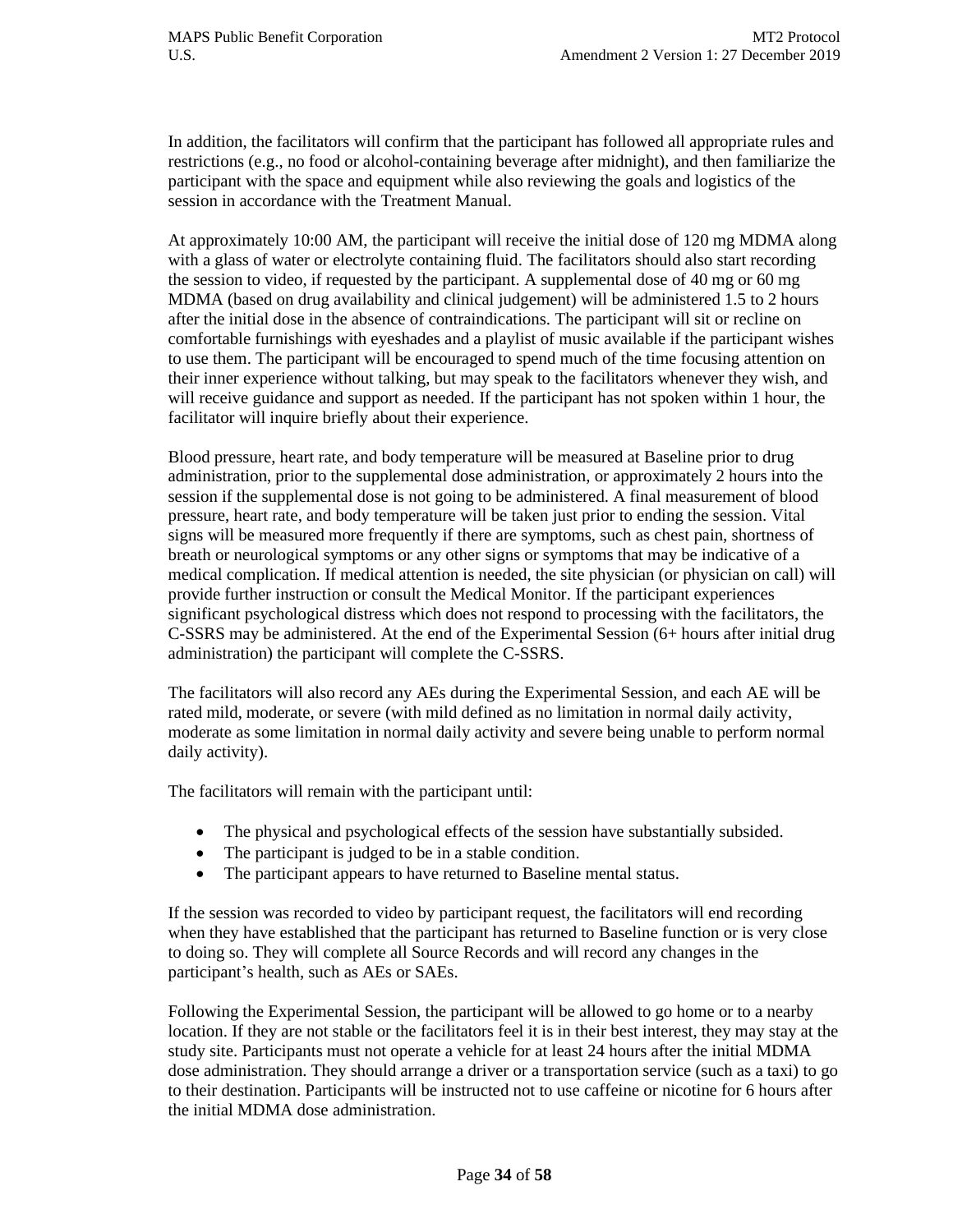## **6.1.4 Integrative Session (Visit 3)**

On the morning after the Experimental Session, the participant will meet with the facilitators for a 1.5-hour integrative therapy session to discuss their experience, which will be recorded to video if the participant requests. The participant will complete the PANAS, AAQ-II, and C-SSRS just prior to beginning the Integrative Session. These measures may have been provided the evening prior, but participants should be instructed not to complete them until the morning of Visit 3.

The discussion during each Integrative Session may include:

- Processing of thoughts, feelings, or memories that arose during the Experimental Session.
- Addressing of goals set at the start of a previous session.
- Relation of the Experimental Session to anything the participant learned about MDMAassisted psychotherapy research prior to the session, including information gleaned from the MDMA Therapy Training Program.

If the participant confronted unexpectedly intense or disturbing material during the Experimental Session, the facilitator(s) will provide means of continued contact throughout this day (Visit 3) as needed. If the participant requires, the facilitator(s) will provide additional contact and/or integrative therapy assistance beyond this visit, as needed.

Whenever possible the facilitators will follow the procedures for Integrative Session described in the Treatment Manual. Facilitators will also record changes in medication status and participant health, such as AEs or SAEs. Any reactions continuing outside of this period will be recorded and tracked as AEs.

The participant must have a pre-arranged ride from the study site to the place where they are residing, if the session ends earlier than 24 hours after their initial MDMA dose administration from the previous day. If this occurs and the participant has been unable to arrange transport, then the facilitator(s) will assist the participant in locating a ride to the appropriate location.

#### **6.1.5 Telephone Contact**

The facilitator(s) will contact the participant at 2, 7, and 60 days after the Experimental Session. This telephone contact will be for a brief check-in lasting 5 to 15 minutes, or as long as necessary to collect safety information and address any participant's concerns. The facilitator(s) will conduct the C-SSRS at the 2 and 7-day telephone calls only. Record any changes in the participant's medication status and health, including:

- AEs related to changes in psychiatric status.
- Clinically significant AEs requiring medical attention.
- AEs leading to withdrawal.
- SAEs.
- Concomitant medications review and adherence (only those related to AEs or SAEs will be collected at the 60-day telephone contact).

Additional contact or an additional Integrative Session can be scheduled at the request of the facilitator or participant. At the 60-day telephone contact, the investigator will collect the SCS, MBI-HSS, and PROQOL measurements before ensuring that all final safety information is complete, at which point the participant will terminate from the study.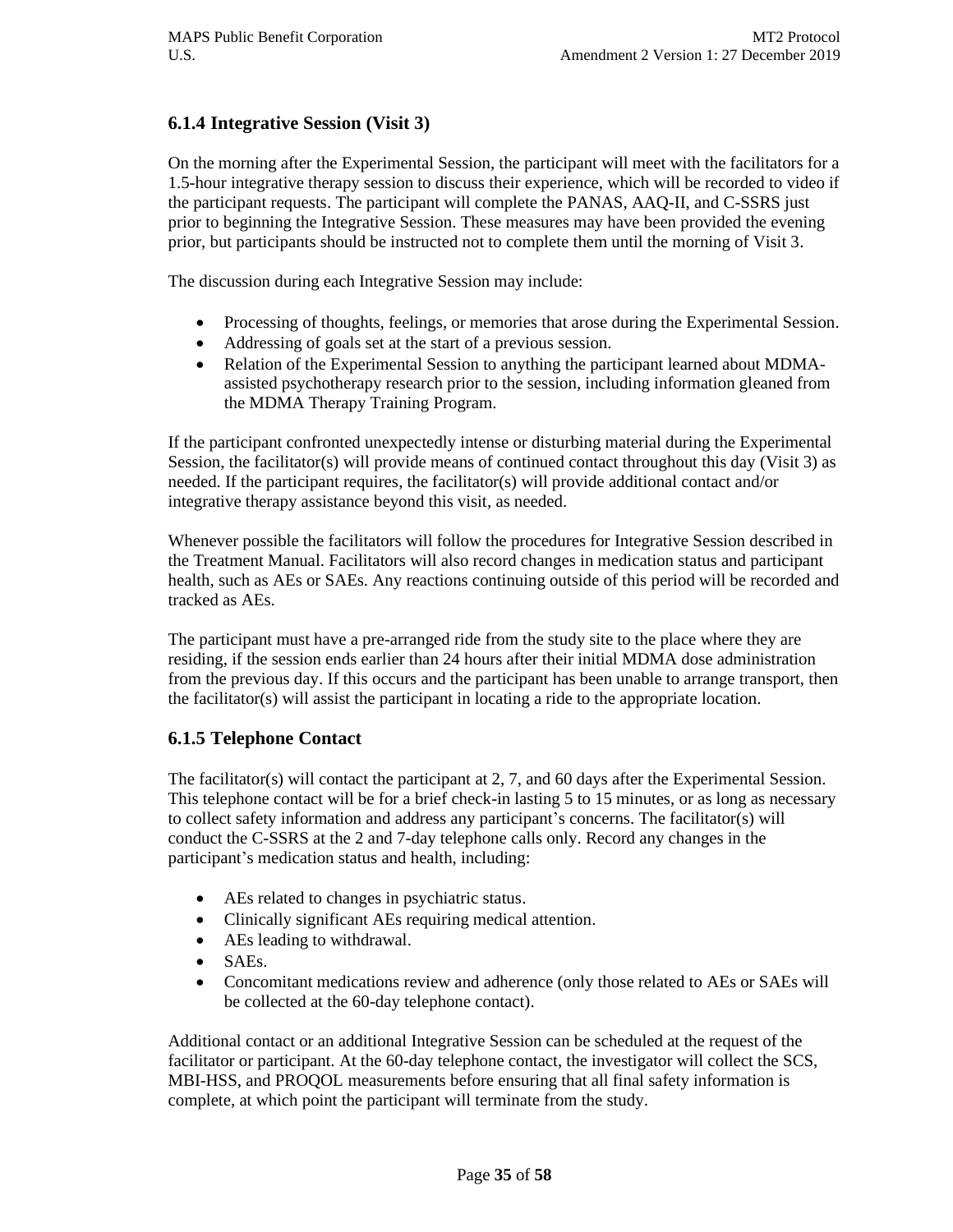## **6.2 Participant Numbering**

Participant numbers will be assigned according to study site. The number assignments will be a unique eight-digit code placed with a leading "2". Therefore, the first digit will always be "2", the next three digits will reflect the associated site number, and the last four digits reflect the participant's subject identifier. The codes will be generated per site and assigned to participants in ascending order upon enrollment. For example, the first participant number at site 001 will be 20010001.

## **6.3 Removal of Participants from the Study**

Participants can withdraw consent or decide to discontinue treatment or participation in the study at any time without prejudice. The investigator can withdraw a participant if, in their clinical judgment, if it is in the best interest of the participant, if the participant experiences contraindications, or if the participant cannot comply with elements of the Experimental Session and related visits that are critical for safety. If the investigator withdraws a participant from the session, the investigator will explain the reason for withdrawal and have them replaced.

Participants will be clinically monitored after withdrawal, the cause of which will be recorded in the participant's Source Records and eCRF. Whenever possible, the tests and evaluations listed for the termination and outcome visits will be carried out. Efforts will be made to obtain information about AE resolutions if deemed necessary by the investigator and/or site physician or sponsor Medical Monitor. If the participant terminates but does not withdraw consent, they should be followed for safety and proceed to follow-up visits as applicable and should also complete any remaining visits and/or follow-up telephone calls as indicated. If the participant withdraws consent, study records generated until the date consent is withdrawn will remain available for use by the sponsor and investigators.

## **6.4 Premature Discontinuation of the Study**

The sponsor has the right to discontinue the protocol at any time. Each CI may decide to discontinue their respective site at any time, following consultation with the sponsor. If the protocol or site is prematurely terminated, the investigator will promptly inform participants and provide appropriate follow-up to participants, if necessary. If the protocol or site is prematurely discontinued, all procedures and requirements pertaining to the archiving of the documents will be observed.

## **7.0 Investigational Medicinal Product**

## **7.1 MDMA Activity Related to Proposed Action**

MDMA has a unique profile of psychopharmacological effects making it well suited to intensive psychotherapy. In the context of psychotherapy, MDMA has been noted to reduce both defenses and fear of emotional injury while enhancing communication and capacity for introspection [\[52,](#page-56-12) [53\]](#page-56-13). Phase 2 studies of MDMA-assisted psychotherapy found reductions in PTSD symptoms when compared with inactive placebo or low-dose MDMA  $[13, 14, 16, 17, 42, 54-56]$  $[13, 14, 16, 17, 42, 54-56]$  $[13, 14, 16, 17, 42, 54-56]$  $[13, 14, 16, 17, 42, 54-56]$  $[13, 14, 16, 17, 42, 54-56]$  $[13, 14, 16, 17, 42, 54-56]$ . Placebocontrolled clinical trials have confirmed that MDMA produces an easily-controlled intoxication characterized by euphoria, increased wellbeing, sociability, self-confidence, and extroversion [\[13,](#page-54-11) [14,](#page-54-12) [16,](#page-55-0) [17,](#page-55-14) [42,](#page-56-14) [54-56\]](#page-56-15). Findings in samples of largely drug-naïve individuals are similar to those reported by people with previous experience with Ecstasy (see for example versus  $[13]$ ). An increase in positive mood, increased access to emotionally intense material, increased interpersonal trust and compassion for the self and others, and anxiolysis likely all contribute to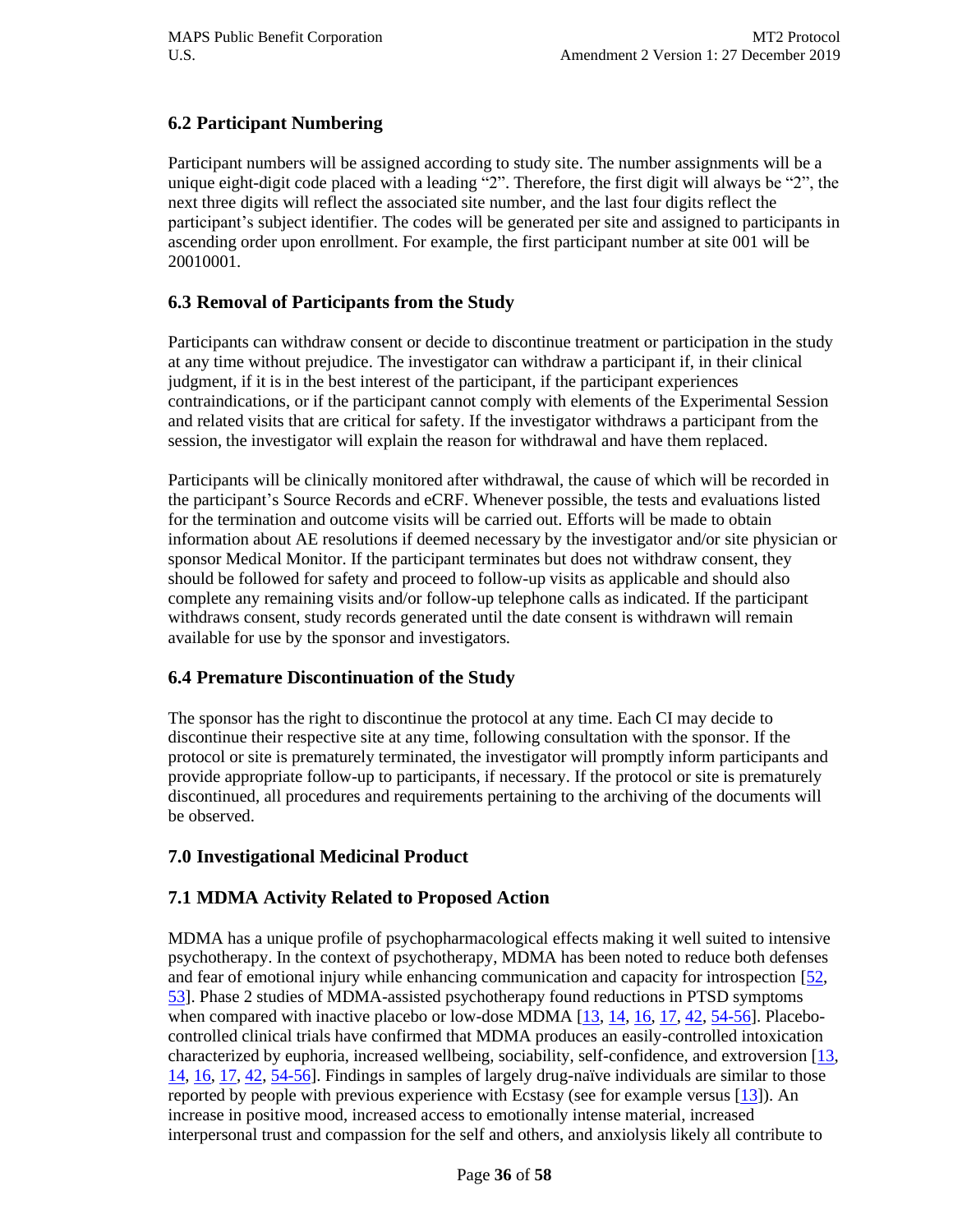the therapeutic effects of MDMA. It is significant that anxiety is reduced without depressing the sensorium, and that participants/patients can still experience and reflect upon intense emotions. Increased interpersonal closeness may permit participants/patients to explore usually upsetting thoughts, memories, or feelings. Facilitated recall and unusual and potentially innovative shifts in thinking and perception may contribute to generating new perspectives about past or current thoughts, feelings, and experiences.

#### **7.2 Description of Active Compounds**

The Active Pharmaceutical Ingredient (API) to be used in this protocol is MDMA HCl (referred to as MDMA throughout). This ring-substituted phenethylamine has a complex pharmacology, but it acts most prominently as a monoamine releaser and re-uptake inhibitor. Its direct actions on serotonergic, adrenergic, and other receptors are considerably lower. Refer to the IB for a comprehensive review of the pharmacology, effects and proposed mechanisms of action of the investigational medicinal product (IMP). Mannitol and magnesium stearate will serve as inactive excipients.

#### **7.3 Encapsulation, Doses, Packaging and Labelling**

Drug substance in bulk is sent from Onyx Pharmaceuticals, Inc., a current Good Manufacturing Practices (cGMP) drug substance manufacturer in the United Kingdom to Sharp Clinical Services, Inc., a Schedule 1 controlled substance-licensed cGMP drug product manufacturer in the United States. Sharp Clinical Services, Inc. will ensure that drug substance is compounded, encapsulated, packaged, labeled, and shipped to sites. Drug product will be placed in hydroxypropyl methylcellulose (HPMC) capsules and packaged in bottles as the final finished IMP.

This study employs an open-label design. Participants will receive an initial dose of 120 mg of MDMA and an optional supplemental dose of 40 mg or 60 mg MDMA (based on drug availability and clinical judgment) during one Experimental Session. The IMP is packaged in 40 mg and 60 mg MDMA (9 capsules) bulk presentation bottles. Bottles are labeled with a unique container number, protocol number, IMP name, lot number, sponsor name and a statement that the IMP is restricted to clinical trial use only. All labels will comply with US regulations.

#### **Figure 2: Example of IMP Bottle Labels**

Protocol#: MT2 C-I, IND# 63384 Container #: V Lot #: V Storage conditions: 15-25°C Contains: 9 capsules of MDMA HCl 60 mg Directions for use: Take by mouth and swallow with water Caution: New Drug - Limited by Federal (or United States) law to investigation use Multidisciplinary Association for Psychedelic Studies (MAPS) 1115 Mission Street, Santa Cruz, CA 95060

## **7.4 Accountability**

Forms will be provided to track drug accountability and administration throughout the study. Drug accountability will be reviewed during routine monitoring visits.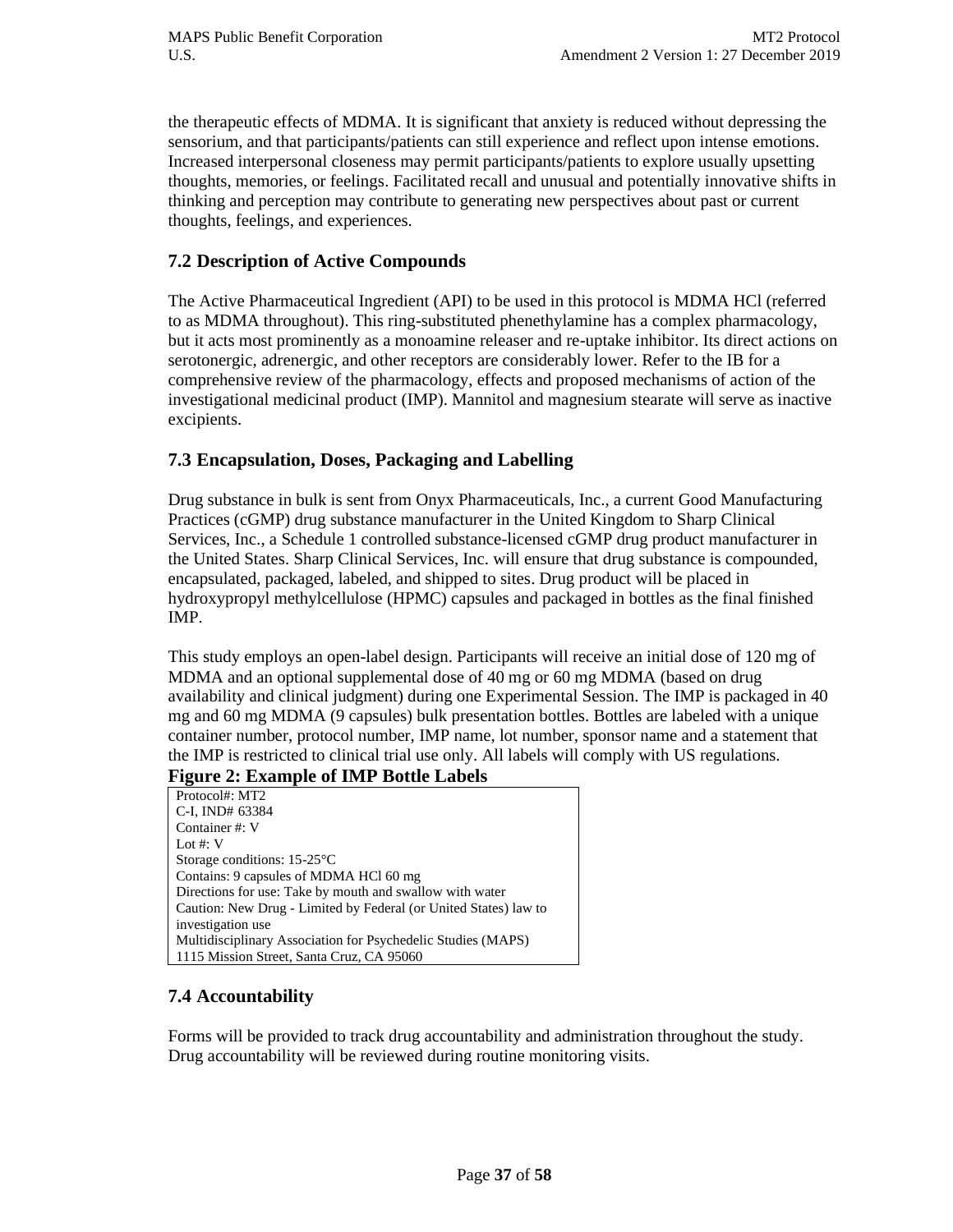## **7.5 Storage and Handling**

MDMA is a Schedule 1 compound that will be stored and handled in compliance with relevant Federal and State regulations. In accordance with DEA requirements, the Schedule 1 License Holder will be responsible for storing and dispensing the MDMA. It will be stored in a metal cabinet or safe which has been inspected and approved by the DEA for this purpose. Only the Schedule 1 License Holder or authorized delegate will have access to the storage location. The research site will have an alarm system and will be locked whenever the Schedule 1 License Holder or authorized delegate is not present.

IMP will only be removed from storage once per participant at the time of the session. MDMA will be administered orally with a glass of water or electrolyte containing fluid. All doses administered will be recorded on the appropriate accountability logs.

Records pertaining to the use of Schedule 1 compounds will be maintained in accordance with relevant Federal and State Regulations. They will be kept separate from other records and maintained securely.

## **7.6 MDMA Stability**

IMP is manufactured and packaged according to current Good Manufacturing Practices (cGMP). 6-month accelerated stability studies will be carried out along with ambient stability studies that will be ongoing for the duration of the study. All required Chemistry Manufacturing and Control (CMC) submissions will be made to the IND.

#### **8.0 Risks in Study Participation**

## **8.1 Non-drug Related Risks**

## **8.1.1 Risks and Discomforts Associated with Medical Assessments**

In preparation for MDMA-assisted psychotherapy sessions, blood draws and a full medical examination, including a physical examination, ECG with 1-minute rhythm strip, and laboratory tests, are required to establish eligibility for the study. Temporary discomfort, inflammation, or infection could arise as a result of sampling blood at the punctured vein. Submitting to a full medical examination may also cause discomfort or psychological distress. Additional examinations or laboratory tests may take place to determine if candidates with specific conditions can safely enroll in the study. Since medical examinations and blood draws are required to establish eligibility for the study, they cannot be omitted from the protocol.

#### **8.1.2 Risks and Discomforts Associated with Assessment of Measures, Psychotherapy Sessions, and Suicide Risk**

Some study measures contain items that may provoke negative emotions. It is possible that completing these measures could be upsetting. During Screening and throughout study participation, participants will be asked to think about and discuss their thoughts and emotions, including thoughts about hurting or killing themselves. They may experience intense emotional responses as a result of recalling and speaking about this material if there is a pre-existing history of these thoughts. This is considered to be a rare risk in this participant population. Psychotherapy is conducted as part of this study, and people undergoing psychotherapy are expected to confront unpleasant thoughts, feelings and memories in the process. Because psychotherapy is an integral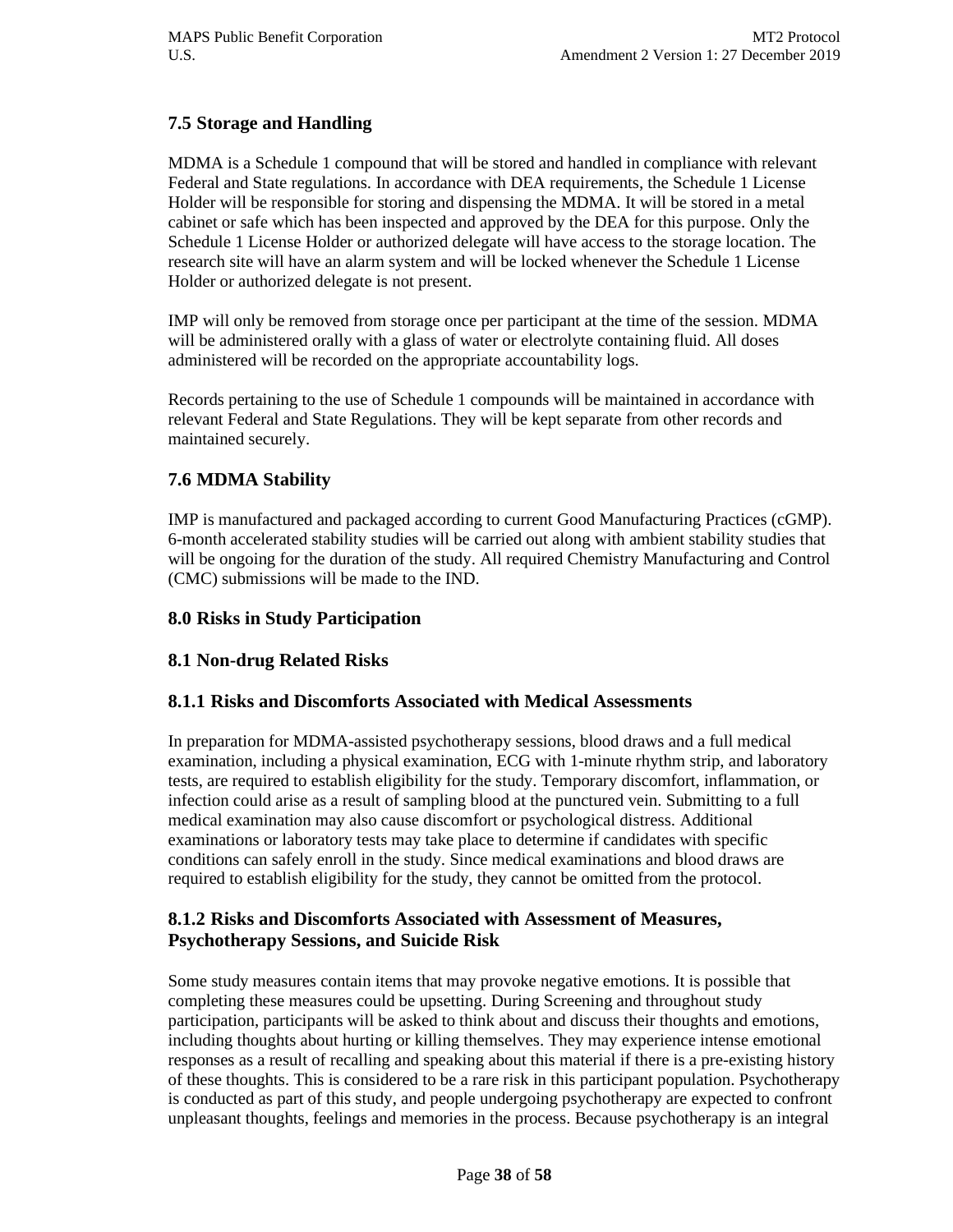part of the research study design, the potential distress arising from psychotherapy is unavoidable. Facilitators will provide emotional support to participants during any psychological distress.

The facilitators will minimize risks by carefully evaluating all possible participants to exclude those with suicide risk as determined through clinical interview and responses to the C-SSRS per Inclusion/Exclusion criteria specified in Sections 4.4.1 and 4.4.2.

A qualified individual will administer the C-SSRS according to Table 1: Time and Events (and as needed depending on clinical presentation of the participants) to monitor for development and intensity of suicidal ideation and/or behavior. The facilitator will implement the following plan to assess elevated or imminent suicide risk.

If the Since Last Visit C-SSRS reveals current serious Suicidal Ideation (scores of four or greater), indicating risk at the time of the assessment, or positive Suicidal Behavior, the participant will be referred for further management as described below:

- 1. If the participant has current suicidal ideation, but no specific plan to commit suicide (Suicidal Ideation Score=4), the facilitator administering the C-SSRS will ensure:
	- a. Participants are evaluated by the site physician to determine appropriate course of action and will discuss the findings with the participant.
	- b. Regular check-ins via telephone or in person will be continued until the participant has stabilized or a new course of action is taken based on changes in C-SSRS score and/or ongoing clinical assessment.
	- c. Notification of the sponsor within 24 hours of this event and provide a narrative for the AE for expedited reporting to FDA. Increases in suicidality will be captured as an AESI per Section 9.1.1 and evaluated for seriousness. SAEs will be reported per regulatory guidance.
- 2. If the participant has suicidal ideation, and a plan to commit suicide (Suicidal Ideation Score=5) or positive Suicidal Behavior, the facilitator administering the C-SSRS will ensure:
	- a. Participants are evaluated by the site physician to determine appropriate course of action.
	- b. If it is determined that the participant is at imminent risk of suicide, the CI or qualified staff member will do one of the following:
		- i. Escort the participant to the Emergency Department, or
		- ii. Escort the participant to an appropriate mental health services facility (e.g. hospital psychiatric unit), or
		- iii. Call 911 (emergency medical services) and ensure that the participant is transferred to the responding medical personnel.
	- c. If the participant will not comply and wishes to leave without consultation, call 911. Explain that the participant is in immediate danger of committing suicide. Provide a complete description of the participant and give any other needed details to ensure the participant's safety.
	- d. Notify appropriate members of the study team and sponsor representatives within 24 hours, provide a narrative for the AE for expedited reporting to the FDA.
	- e. The event will be collected as an AESI per Section 9.1.1 and seriousness will be evaluated. SAEs will be reported per regulatory guidance.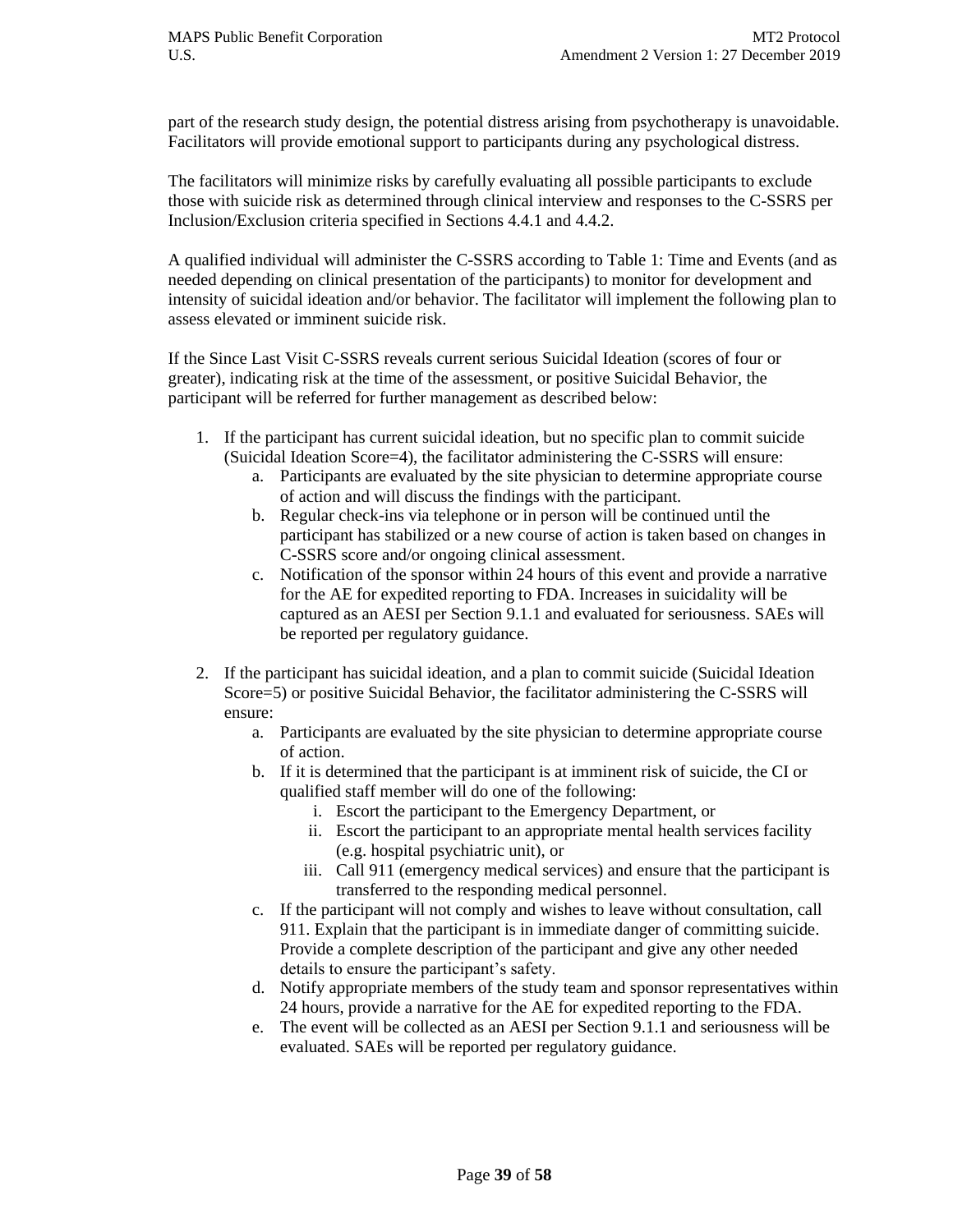## **8.1.3 Risks Associated with Recorded Content**

All psychotherapy sessions may be recorded to audio and video if the participant requests, for their own training purposes. There is a risk that participants may feel uncomfortable with having their sessions recorded. Therefore, they may request to stop the recording at any time.

The site may use audio-visual equipment previously provided by the sponsor (from other MAPSsponsored studies) to record the sessions. However, the video should not be stored on the equipment and the audio-visual content should be copied to a storage device provided by the participant directly after the sessions. Therefore, since the recorded content will not be stored on MAPS equipment, it is not anticipated that there would be a security breach. In the case that an unforeseen security breach occurs, the participant will be notified, and all efforts will be made to minimize the dissemination of recorded content.

## **8.2 Risks of Receiving MDMA**

Study procedures and eligibility criteria have been developed based on previous clinical trial data to exclude potential participants with pre-existing exclusionary medical conditions that would exacerbate risk. The facilitators and/or CI and/or site physician will be available via mobile phone throughout the study if any problem occurs when a participant is not at the site. In the event of a medical emergency or any other medical problem during the Experimental Session, the site physician will be immediately available by telephone, and based on assessment of the situation, they will make the decision to either evaluate the participant themselves at the site, have the facilitator call Emergency Medical Services to transport the participant to a hospital, or instruct the facilitator to take the participant to the hospital.

The risks of receiving MDMA are customized in this protocol for those that may occur in healthy populations. Further information on the risks associated with MDMA can be found in the IB. Risk mitigation procedures for this healthy population are described by risk category below. Risk Categories were determined by review of possible risks within the Risk Assessment and Categorization Tool (RACT).

## **8.2.1 High Level Risks**

High Risk does not indicate an event is more likely to happen but indicates per the RACT assessment that new and or more complex procedures are required in the study to ensure screening is adequate to eliminate or manage the risk in the patient population. No high-level risks have been identified in this study.

## **8.2.2 Medium Level Risks**

Medium Risk does not indicate the likelihood the event will occur but indicates per the RACT assessment that new or many procedures, which are not complex, are needed to ensure screening is adequate to eliminate or manage the risk in the patient population.

## **8.2.2.1 Cardiovascular and Cerebrovascular Risks and Mitigation**

MDMA is known to transiently increase heart rate and blood pressure in a dose-dependent manner that is generally not problematic for physically healthy individuals. These changes should last no more than 8 hours. Most people do not experience elevations in cardiovascular parameters that exceed those seen after moderate exercise. An examination of safety data drawn from Phase 2 studies of MDMA-assisted psychotherapy detected a dose-dependent increase in systolic blood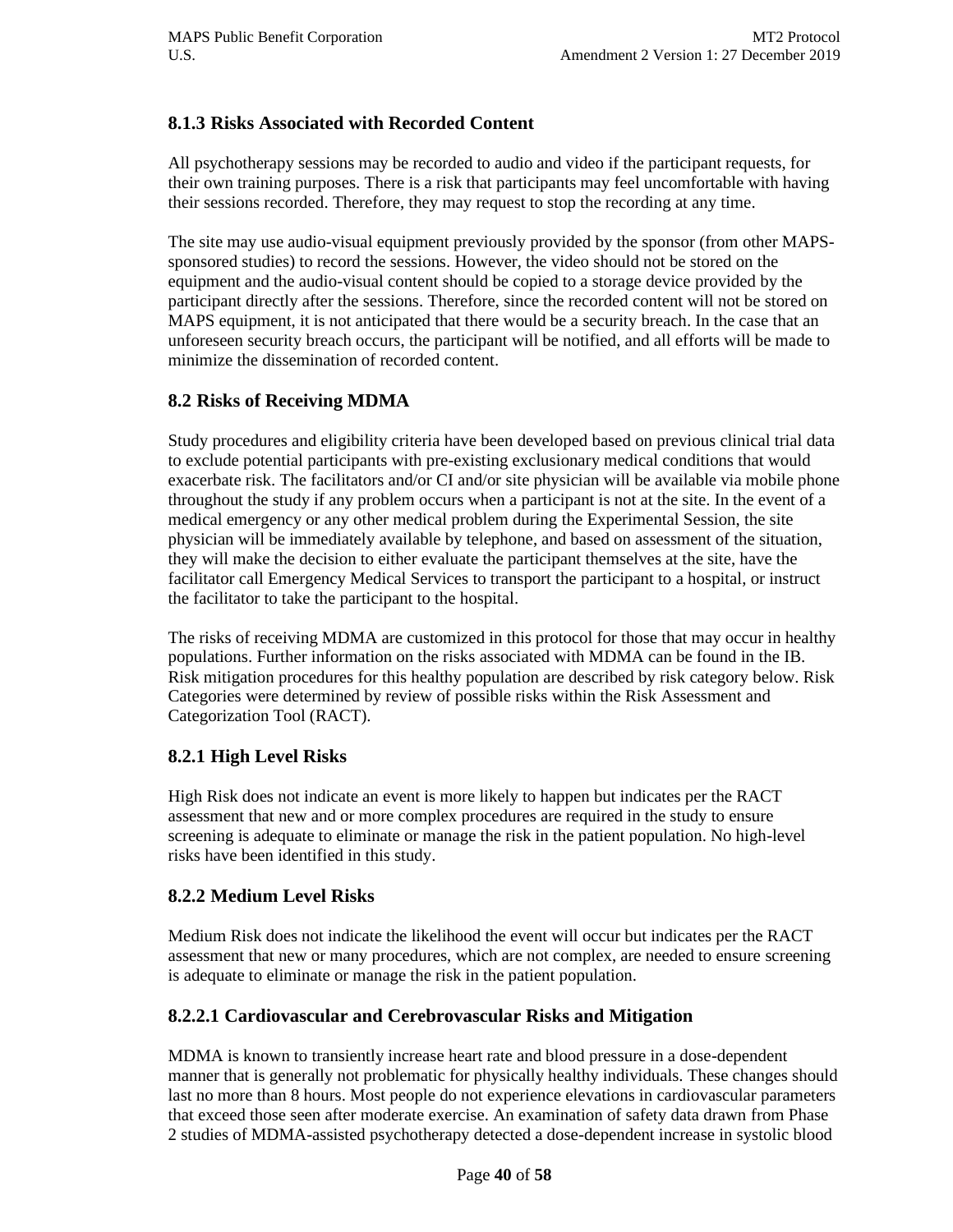pressure but not diastolic blood pressure. Characterization of sympathomimetic effects among participants with controlled hypertension is ongoing.

Risks posed by elevated blood pressure will be addressed by excluding people with pre-existing uncontrolled hypertension and monitoring blood pressure and pulse. Before and after IMP administration in the Experimental Session, the facilitator will monitor vital signs. In addition, the facilitator will attend to clinical signs and symptoms, such as chest pain, shortness of breath, neurological deficit or confusion or other potential indicators of end organ effects of hypertension that prompt additional vital sign measurements and possible interventions if appropriate. The facilitator will notify the site physician for evaluation if this occurs. If any participant has neurological deficits, as assessed by the site physician and whether or not they are associated with hypertensive crisis, they will be monitored, as described above, for rare complications of cardiovascular effects, such as stroke or acute myocardial infarction (AMI). If a participant experiences ischemic type chest pain, whether or not it is associated with hypertensive crisis, they will be given 0.4 mg of sublingual nitroglycerin every 5 minutes as needed for chest pain pending transport to the hospital. If evaluation at the hospital reveals a non-hemorrhagic stroke, there will be sufficient time to administer recombinant tissue plasminogen within the 3-hour time frame recommended in the American Academy of Neurology/American Heart Association guidelines  $[57, 58]$  $[57, 58]$ .

If further evaluation at the hospital reveals that the participant has had an AMI, they will be well within the time frame required for definitive therapy. The American College of Cardiology/American Heart Association guidelines for the treatment of AMI recommend percutaneous transluminal coronary angioplasty (PTCA) as the treatment of choice when it can be performed within 90 minutes of arrival at the hospital in participants who present within 12 hours of an episode of chest pain lasting more than 30 minutes and who have ECG evidence of AMI [\[59\]](#page-57-2). As the characterization of QT effects for the API is ongoing, QT interval may be evaluated in the event of hospitalization for management of cardiovascular or cerebrovascular event.

## **8.2.3 Low Level Risks**

Low Level Risk does not indicate the likelihood the event will occur but indicates per the RACT assessment that no new or complex procedures are needed to ensure screening is adequate to eliminate or manage the risk in the patient population.

## **8.2.3.1 Psychological Risks and Mitigation**

Mild anxiety and depressed mood are occasionally reported 1 to 3 days after MDMA administration  $[16, 42]$  $[16, 42]$ . Psychological distress following MDMA administration could arise from the first indications of MDMA effects until the last effects have dissipated or even later. Anxiety or distress during the session may last for as little as several minutes or for as long as 5 hours or more. In addition, psychological distress could arise following the Experimental Session as a result of participants having difficulty integrating their experience after the MDMA effect has subsided. In previous Phase 1 and Phase 2 studies, these symptoms have been self-limiting and have responded well to reassurance from the facilitator, with occasional use of benzodiazepines for anxiety. Accordingly, signs of psychological distress, panic, or other unpleasant psychological reactions may rarely occur in this participant population. This may be considered an element of the psychotherapeutic process.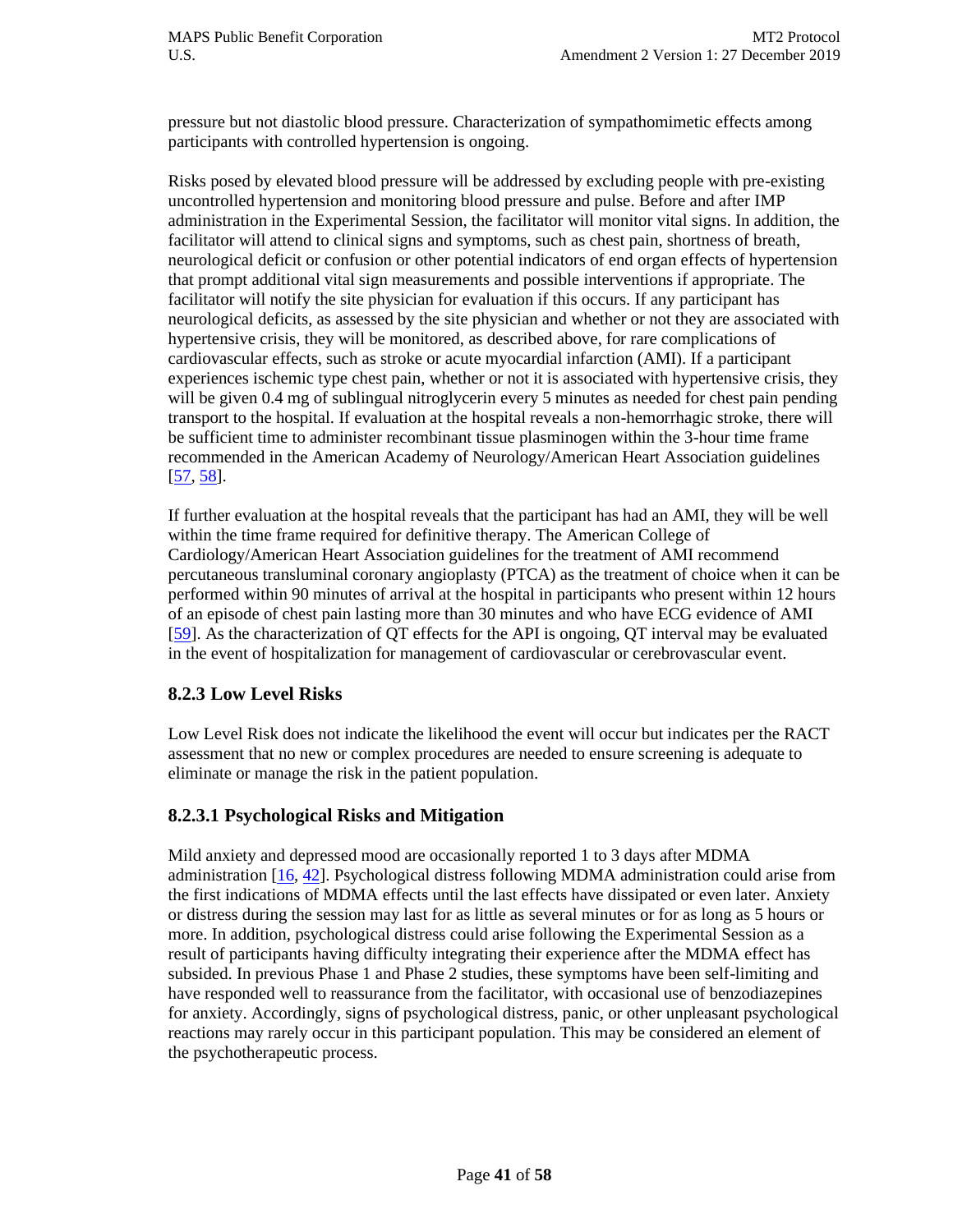Proper preparation and follow-up support will reduce the difficulties participants might have with acute or sub-acute reactions. The potential for destabilizing psychological distress will be minimized by:

- Excluding people who might be more vulnerable to it.
- The Preparatory Session of non-drug psychotherapy before the Experimental Session.
- Creating an atmosphere of trust during the Experimental Session.
- Close monitoring.
- Phone contact with participants during the week after the Experimental Session.
- Integrative Sessions.

During the Preparatory Session, participants will be made aware of the fact that difficult emotions, including grief, rage, fear, or panic, may arise during the Experimental Session. Every effort will be made to help participants resolve difficult symptoms and to arrive at a more comfortable and relaxed state by the conclusion of the Experimental Session, including empathic listening on the part of the facilitators and performance of diaphragmatic breathing by participants.

If the participant is severely agitated, anxious, in danger of self-harm or suicide, or is experiencing any other severe psychological distress, at the end of a psychotherapy session a facilitator will remain with the participant for at least 2 more hours. During this time, the facilitator will employ affect management techniques, will talk with the participant to help them gain cognitive perspective of their experiences, and will help the participant implement selfsoothing and stress inoculation techniques. Although not anticipated for this healthy population, if the participant remains severely anxious, agitated, in danger of self-harm or suicide, or is otherwise psychologically unstable at the end of the 2-hour stabilization period, the site physician and facilitator will decide between the following options:

- 1. If severe distress occurs at the end of the Experimental Session, a psychiatric nurse, therapeutic assistant, physician, or facilitator will stay with the participant until the severe distress resolves. The facilitator will then meet with the participant daily until the period of destabilization has passed.
- 2. If the participant experiences severe, persisting emotional distress, such as panic attacks, severe generalized anxiety, or insomnia following the Experimental Session, a facilitator licensed to prescribe or the site physician may prescribe a benzodiazepine (e.g, lorazepam) and/or sleep aid (e.g., zolpidem). This medication will be captured on the Concomitant Medications eCRF. Residual symptoms will be addressed during the follow-up visits.
- 3. If a participant should become psychotic, or has other persistent severe symptoms that require more intensive monitoring and treatment, arrangements will be made to stabilize them or transfer them to the hospital, if necessary. Any participant who is hospitalized after a severe psychological reaction will be suspended from the protocol until after recovery or stabilization, at which time the investigator and/or site physician will carefully evaluate the participant's emotional status.

For those participants engaged in an ongoing therapeutic relationship with a psychotherapist or psychiatrist, the participant's outside therapist will be involved in the management of any psychiatric complications. For those participants engaged in an ongoing psychotherapeutic relationship with the investigator or facilitators, the management of any psychiatric complications will be undertaken by them in their capacity as the participant's therapist.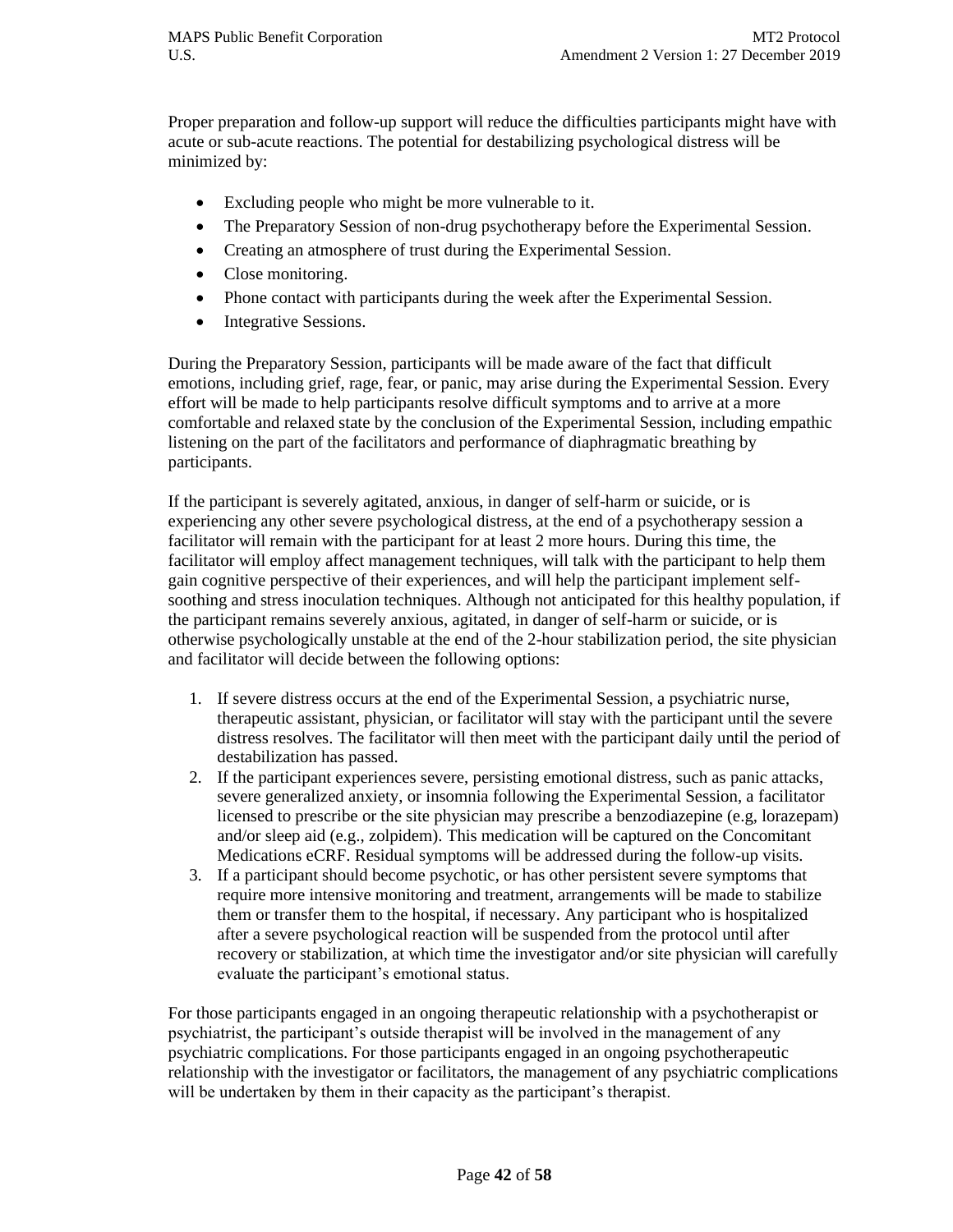## **8.2.3.2 Thermoregulatory Risks and Mitigation**

MDMA administered in a controlled setting produces only a slight increase in body temperature [\[16\]](#page-55-0). Ambient temperature does not enhance or attenuate this slight elevation in humans. In data gathered from sponsor-supported Phase 2 studies, it was found that compared to placebo, a higher percentage of participants receiving MDMA had peak body temperatures greater than 1 degree Celsius (°C) above Baseline. However, there was no strong relationship between dose of MDMA and peak body temperature or between MDMA dose and elevation above threshold of 1°C above Baseline.

Ambient temperature will be kept at a comfortable level during the Experimental Session. If a participant's temperature rises more than 1°C or the participant states that they feel hot, attempts will be made to decrease body temperature and increase comfort by removing blankets and layers of clothing, decreasing the ambient temperature, and, if necessary, directing a fan toward the participant. If at any time the temperature rises more than 1.5°C above Baseline despite these efforts, the site physician will be consulted for further evaluation and treatment.

## **8.2.3.3 Osmoregulatory Risk and Mitigation**

MDMA administered in a controlled setting is not expected to have any risks of osmoregulatory changes. Participants will not be allowed to drink more than three liters of electrolyte-containing fluids over the course of the Experimental Session and fluid intake will be spread out appropriately during the session.

#### **8.2.3.4 Genotoxicity Risk and Mitigation**

To reduce the risk of metabolic activation and formation of nitroso-derivatives of MDMA due to potential interactions with nitrates or nitrites in food, participants are required to have fasted (no intake other than alcohol-free liquids and approved medications) for 10 hours prior to IMP administration at Experimental Session.

## **8.2.3.5 Reproductive and Developmental Risks**

Risks posed by MDMA to pregnant participants are not known. One of two studies of Ecstasy users suggests that use of Ecstasy and other drugs during pregnancy may be associated with some abnormalities at birth, while the other failed to find this association  $[60, 61]$  $[60, 61]$  (see the IB).

To mitigate risk of reproductive or developmental exposure to the IMP, pregnant people will be excluded from participation in the study. Participants who are able to become pregnant must agree to use adequate birth control from the time of enrollment and through 10 days after the Experimental Session and have a negative pregnancy screen before receiving MDMA-assisted psychotherapy in the Experimental Session.

#### **8.2.4 Minimal Risks**

Minimum Level Risk does not indicate the likelihood the event will occur but indicates per the RACT assessment that no procedures are needed beyond basic monitoring to ensure screening is adequate to eliminate or manage the risk in the patient population.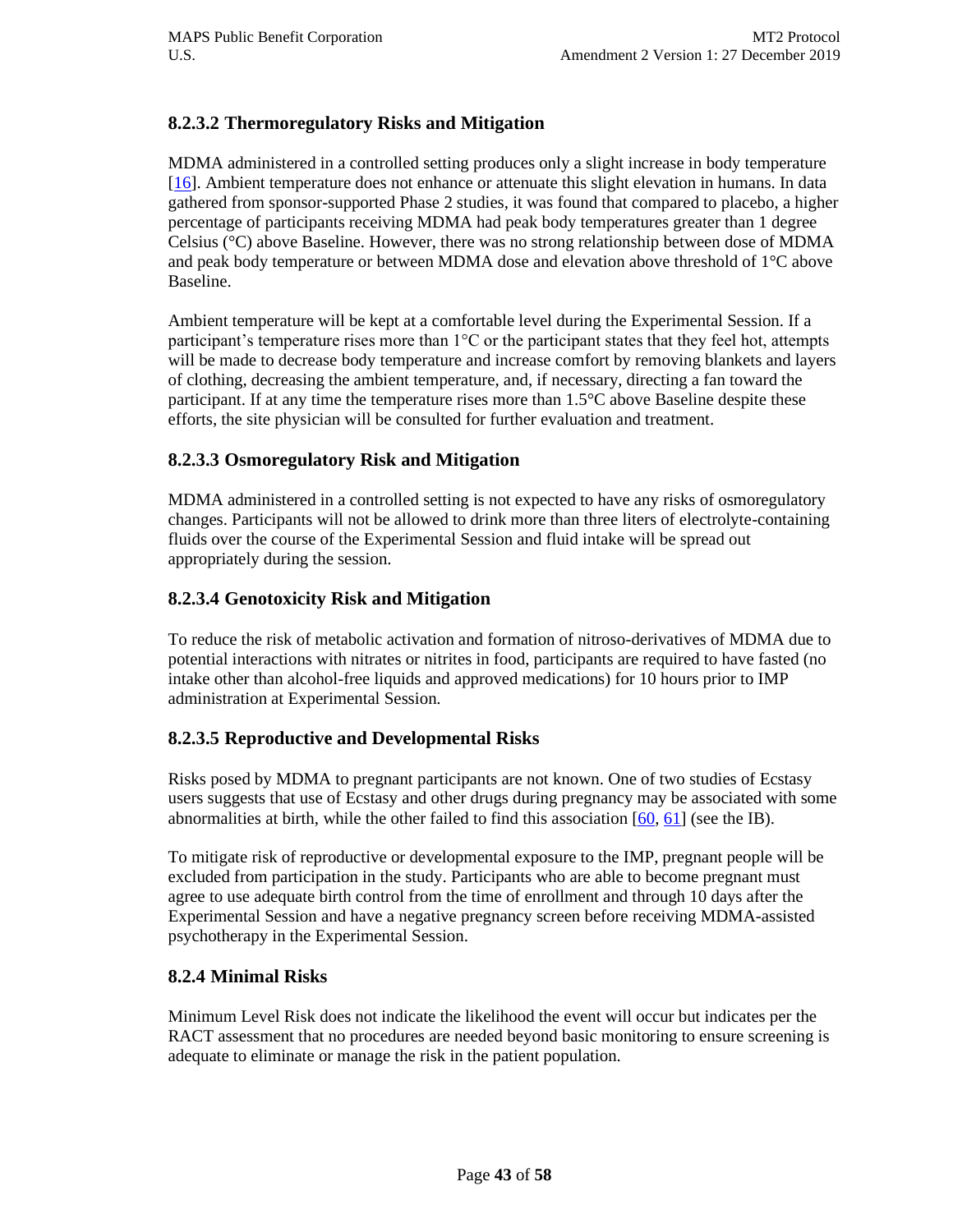## **8.2.4.1 Common AEs**

Common Adverse Events (AEs) are typically observed during IMP administration but are transient and diminish as the IMP is metabolized and excreted over the next 72 hours after dosing and are self-limiting. In healthy participants in the ongoing MT1 study, each participant receives MDMA and placebo in randomized order within the same week. Prevalence estimates of common AEs listed below include both conditions as the study is still blinded. Common AEs reported on the day of the Experimental Session (based on  $N=76$ ) include:

- Jaw clenching or muscle tightness in the jaw (in about two-thirds of participants).
- Lack of appetite, muscle tension or headache (in about one-third of participants).
- Anxiety, perspiration or dizziness (in about one-fourth to one-fifth of participants).
- Sensitivity to cold, nausea, dry mouth, impaired gait/balance, nystagmus, fatigue, thirst, restlessness (between one-fifth and one-ninth of participants).
- Paresthesia, difficulty concentrating, heavy legs, low mood, drowsiness, weakness, insomnia, ruminations, diarrhea, need for more sleep, increased irritability or impaired judgement (in less than one-tenth of participants).

On the day after the Experimental Sessions, fatigue, headache, insomnia, jaw clenching or muscle tightness in the jaw, and muscle tension were reported by one-third to one-tenth of participants.

## **8.2.4.2 Potential Neurotoxicity Associated with Ecstasy Use**

Some researchers believe that MDMA is neurotoxic in humans even at doses used in clinical trials [\[62\]](#page-57-5). However, these claims are based on studies that employed inappropriately high doses of MDMA utilized in animal studies and on human studies comparing the effects of repeated use of Ecstasy, often along with other drugs. By contrast, a recently published meta-analysis has taken careful steps to overcome methodological limitations in previous work and found only modest evidence of neurotoxicity [\[63\]](#page-57-6). The sponsor has carefully considered the risks of such neurotoxicity and conclude that they are minimal in the proposed study. This conclusion is supported by empirical and toxicokinetic evidence and is consistent with the lack of toxicity reported in previous clinical MDMA studies. It does not appear that MDMA-assisted psychotherapy negatively impacts cognitive function.

## **8.2.4.3 Abuse Liability**

Findings in humans and animals suggests that MDMA possesses moderate abuse potential that is higher than that reported for "classic hallucinogens" like psilocybin, but lower than that reported for psychostimulants such as cocaine or methamphetamine. In sponsor-supported Phase 2 PTSD studies in 107 participants treated with MDMA-assisted psychotherapy in a controlled clinical setting, 29.9% (32 of 107) of participants had tried Ecstasy at least 6 months prior to enrollment, with U.S. samples demonstrating a higher prevalence of use than international studies.

Participants reported using Ecstasy an average of 2.3 (SD:1.43) times. Due to the known association of substance abuse and PTSD, this sample was likely not representative of the general healthy volunteer population but is congruent with the PTSD population. At long-term follow-up across studies, 8.7% of participants (8 of 92) reported "Ecstasy" use, and average times of use were 1.3 (SD:0.49) times. Six of these eight participants had used Ecstasy prior to study participation. Of these participants, most were attempting to recreate a therapeutic experience, and none indicated a desire to repeat this. In addition to self-report data, urine drug screens specific for MDMA were performed at random and 2, 6, and 12 months after the final Experimental Session during one study  $(MP2, N=12)$ . All were negative, supporting the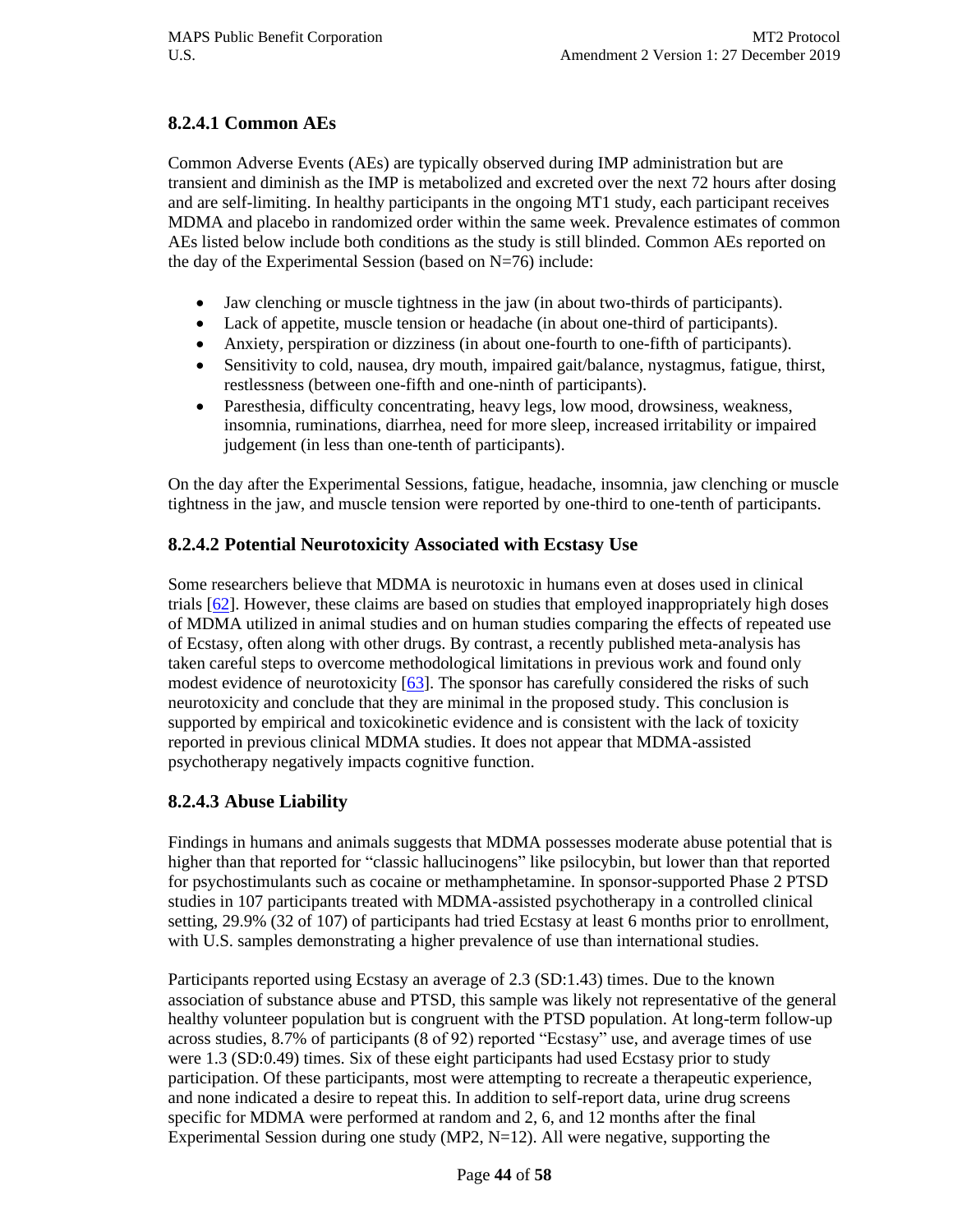observation that study participants did not seek out MDMA or Ecstasy after taking part in the study [\[7\]](#page-54-5).

In addition to data on Ecstasy use at follow-up, AEs were reviewed across Phase 2 studies, the sponsor found an absence of clinically significant AEs supporting drug dependence, intentional drug misuse, and substance abuse, and a low rate  $\langle 2\% \rangle$  of secondary terms that reflect acute intoxication. Based on current information, it does not appear that MDMA-assisted psychotherapy demonstrates signals associated with known abuse liability patterns in a PTSD population when administered in a therapeutic setting under continuous observation in up to three single-dose sessions. Any abuse potential and diversion are further limited since the IMP is not supplied to the participant to take home and is administered in a restrictive setting. Each investigator responsible for dispensing or administration of the IMP will maintain current registration with authorities with oversight of controlled substances. IMP will be handled following all regulations pertaining to the handling and dispensing of controlled substances within research studies.

## **9.0 Safety**

#### **9.1 Adverse Events**

An Adverse Event (AE) is defined as any untoward medical occurrence in a clinical investigation participant which does not have a necessarily causal relationship with the treatment in question. An AE can, therefore, be any unfavorable or unintended sign (i.e. an abnormal laboratory finding), symptom, or disease temporally associated with the use of an investigational treatment, whether considered to be related to the investigational treatment or not. This definition includes concurrent illnesses/ injuries and exacerbation of pre-existing conditions.

Events related to planned treatments or physician visits for Baseline conditions collected in the medical history will not be collected, unless there is an exacerbation of the condition, in which case they will be actively followed until resolution.

The site physician will be responsible for reviewing and confirming all AEs and SAEs collected during the study. The facilitator will collect AEs during study visits from Enrollment (Visit 0) through Study Termination. Participants will be asked directly how they are feeling during each contact, and AEs may be captured spontaneously during psychotherapy sessions, telephone calls, or other correspondence. Completed measures may create suspicion that an AE occurred; in this case, the site staff should follow-up with the participant.

All AEs will be monitored until resolution or, if the AE becomes chronic, a cause is identified. If an AE is unresolved when a participant terminates from the study, a clinical assessment will be made by the CI, site physician, and/or Medical Monitor as to whether continued follow-up of the AE is warranted.

The severity of events reported on the "Adverse Events" eCRF will be determined by the CI or site physician as:

- Mild: no limitation in normal daily activity
- Moderate: some limitation in normal daily activity
- Severe: unable to perform normal daily activity

The relationship of each AE to the IMP will be determined via analysis and the opinion of the investigator will not be collected, with the exception of SAEs.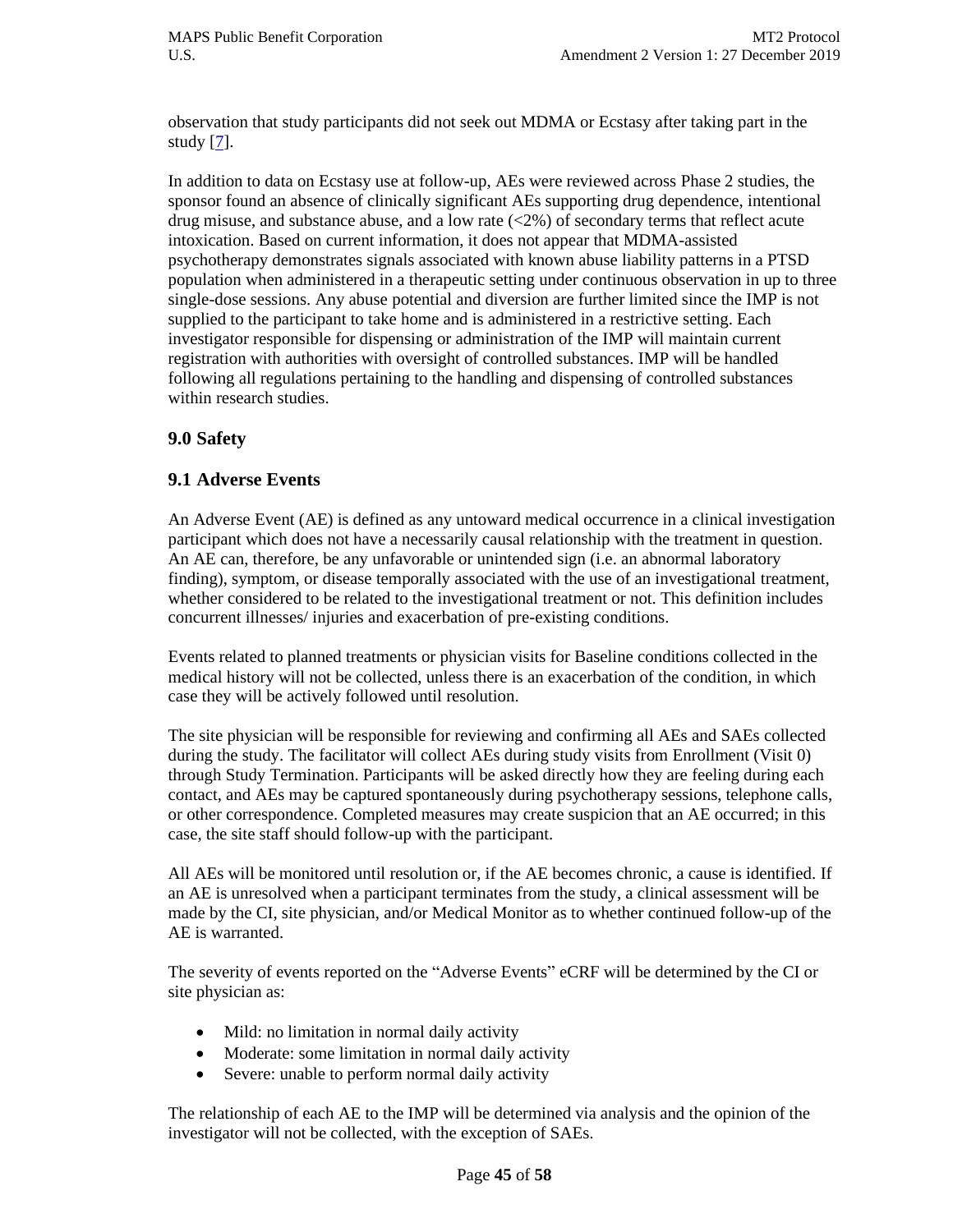## **9.1.1 Adverse Events of Special Interest**

In accordance with the Standards for Expedited Reporting International Conference on Harmonization (ICH) Topic E2A: Guidance for Industry and FDA Safety Reporting Requirements for INDs and Bioavailability/Bioequivalence (BA/BE) Studies, the sponsor will pay special attention to a subset of AEs involving cardiac function that could be indicative of QT interval prolongation or cardiac arrhythmias, including *Torsade de pointes*, sudden death, ventricular extrasystoles, ventricular tachycardia, ventricular fibrillation and flutter, syncope (non-postural), and seizures. The subset of AEs involving suicide risk under the following terms are also of special interest: suicides, suicide attempts, self-injurious behavior associated with suicidal ideation, and suicidal ideation judged to be serious or severe in the opinion of the investigator. These AEs will be marked in the eCRF as AESIs whether serious or non-serious.

In order to assess signals of abuse potential for the IMP in the intended patient population:

- AESIs involving the terms of Behavioral addiction, Drug abuser, Substance abuser, Dependence, Intentional product misuse (including facilitation of product use outside of research setting), Overdose (accidental, intentional, or prescribed), or Drug diversion in cases that are related to MDMA or "Ecstasy" (material represented as MDMA) will be collected and coded as AESIs in the eCRF.
- Cases of noncompliance, protocol violations, participants lost to follow-up, and any other reasons why participants dropped out of the study will be assessed for presence of AESIs.
- Qualitative urine drug test data will be collected prior to the Experimental Session. Any positive findings that cannot be attributed to pre-approved concomitant medications or diet will be reviewed by the Medical Monitor to assess compliance with ongoing eligibility criteria and for presence of AESIs.

If an AESI is a Serious Adverse Event (SAE) or if it involves suicide risk, it should be reported to the sponsor with a narrative via the eCRF within 24 hours of the site's awareness of the event.

#### **9.1.2 Serious Adverse Events**

In accordance with the Standards for Expedited Reporting ICH Topic E2A: Guidance for Industry and FDA Safety Reporting Requirements for INDs and BA/BE Studies, an SAE is defined as any untoward medical occurrence that at any dose:

- Results in death.
- Is life-threatening (i.e., the participant was, in the opinion of the investigator, at immediate risk of death from the event as it occurred); it does not refer to an event which hypothetically might have caused death if it were more severe.
- Requires or prolongs inpatient hospitalization.
- Results in persistent or significant disability/incapacity (i.e. event causes substantial disruption of participant's ability to conduct normal life functions).
- Results in a congenital anomaly/birth defect.
- Requires intervention to prevent permanent impairment or damage.
- Is an important and significant medical event that may not be immediately lifethreatening or resulting in death or hospitalization, but based upon appropriate medical judgment, may jeopardize the participant or require intervention to prevent one of the above-listed outcomes.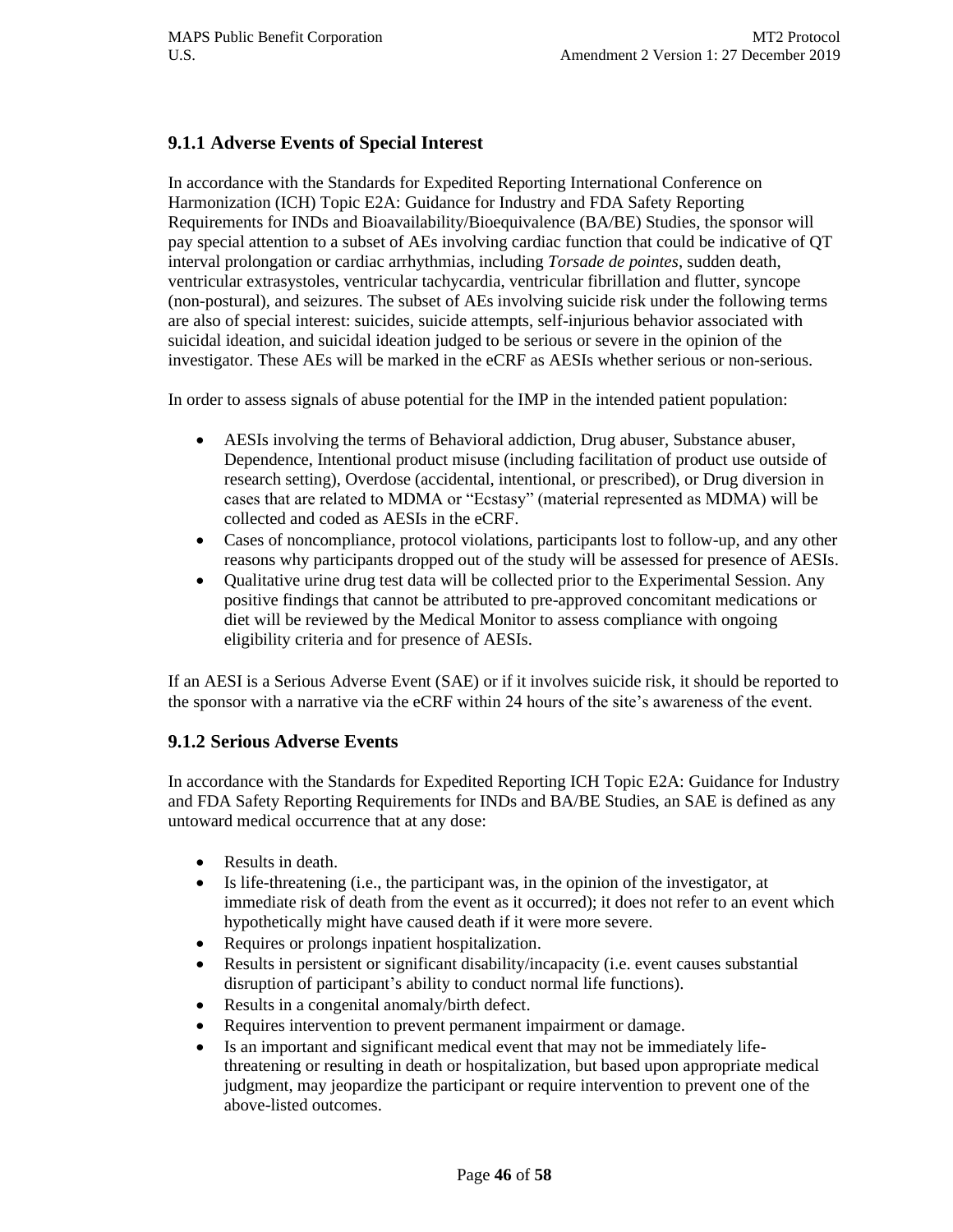AEs that do not fall into these categories are defined as non-serious. It should be noted that a severe AE need not be serious in nature and that a SAE need not, by definition, be severe.

In addition, a pre-existing event or condition that results in hospitalization should be recorded on the medical history. The hospitalization would not result in the event or condition being reported as study-related SAE unless, in the view of the CI, hospitalization was prolonged as a result of participation in the clinical trial or was necessary due to a worsening of the pre-existing condition. This is because the onset of the event (the reason for the procedure) occurred before the participant was entered in the trial. Furthermore, hospitalization for cosmetics, nonemergency prophylaxis, or elective abortion does not result in an SAE report unless, in the view of the CI, hospitalization for these procedures was prolonged as a result of participation in the clinical trial.

All SAEs will be collected from enrollment through Study Termination. All SAEs which occur during the course of the trial, whether considered to be associated with IMP or not, must be reported to the sponsor within 24 hours of the site staff's awareness of occurrence. Reporting procedures will be provided to the site. All SAEs will be assessed for relationship, expectedness and any required actions to address safety at the time of reporting of the event. SAEs will be evaluated by the site physician and Medical Monitor to determine if it is appropriate for the participant to continue treatment or enter follow-up.

## **9.2 Pregnancy**

#### **9.2.1 Definition of Childbearing Potential**

A participant is considered of childbearing potential if they were assigned female at birth and are post-menarche. A participant is considered not of childbearing potential if they are premenarchal, surgically sterile (documented hysterectomy, bilateral salpingectomy, bilateral oophorectomy, and/or tubal ligation), postmenopausal, or assigned male at birth.

## **9.2.2 Pregnancy Contraception Guidelines**

Adequate birth control methods are required for participants of childbearing potential and include:

- Intrauterine device (IUD)
- Intrauterine hormone-releasing system (IUS)
- Non-oral hormonal methods, including injected or implanted
- Oral, vaginal, or transdermal hormones plus a barrier contraception (condom, diaphragm, or spermicide)
- Double barrier method (at least two of the following: condom, diaphragm, and spermicide)
- Vasectomized sole partner
- Abstinence from penile-vaginal intercourse
	- $\circ$  The reliability of abstinence should be evaluated carefully with the participant in relation to their general lifestyle. An additional acceptable birth control method should be discussed with the participant in case they decide to engage in penilevaginal intercourse during the course of the study.

For questions about acceptable birth control methods, contact the Medical Monitor.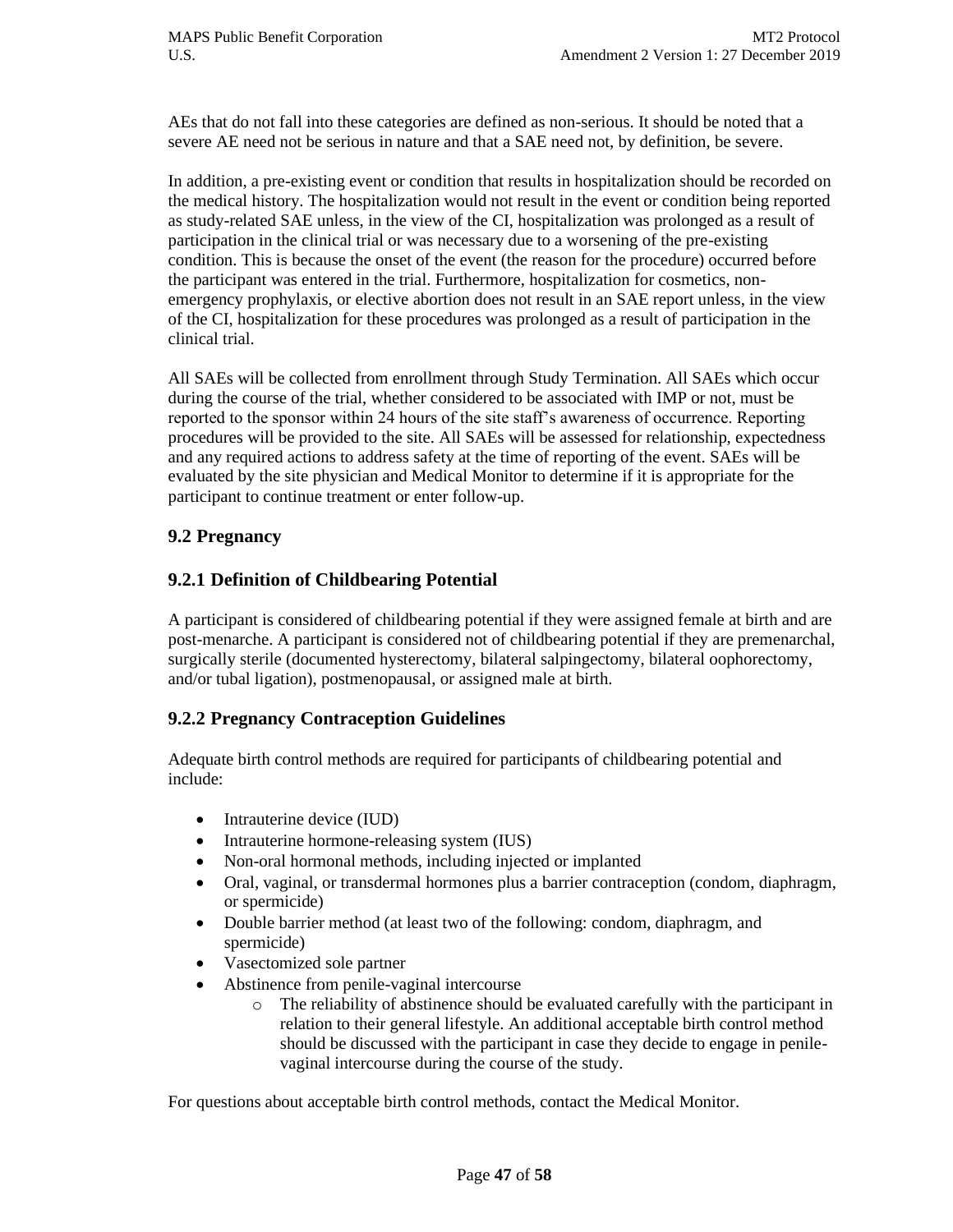## **9.2.3 Pregnancy Follow-up Requirements**

Details of all pregnancies in study participants will be collected after Enrollment (Visit 0) and collected through 10 days after the Experimental Session. Pregnancies should be reported to the sponsor via telephone or email within 24 hours of site staff awareness.

This study includes a single Experimental Session with MDMA. Participants will undergo a pregnancy test at Screening, and again prior to drug administration during the Experimental Session. If the participant tests positive for pregnancy at Screening, they will not be enrolled in the study. If the participant tests positive for pregnancy prior to drug administration, they will not be eligible to proceed with the Experimental Session receiving the MDMA, and will be discontinued from the study.

In the event of a pregnancy after the Experimental Session, the participant may continue with follow-up and Study Termination procedures. The investigator will collect follow-up information on the participant and neonate and forward to the sponsor until the outcome of the pregnancy, which will be reported on an optional Pregnancy eCRF. Any termination, elective or spontaneous, will be reported. Abnormal pregnancy outcomes, such as spontaneous abortion, fetal death, stillbirth, congenital abnormalities, or ectopic pregnancy, will be reported as SAEs.

#### **10.0 Concomitant Medications**

The site will record concomitant medications during Screening. The participant will be asked about any changes in medication at each visit and during the follow-up contacts. The site physician will be responsible for reviewing and confirming all medications collected during the study.

All medications, non-prescription and prescription, will be collected from Screening through 7 days after the Experimental Session. From 7 days after the last Experimental Session through Study Termination, only prescription or non-prescription medications taken to treat AEs will be collected. Throughout the protocol, all medications used to treat AEs will be collected, and all changes including discontinuations or additions to medications will be collected. The study team will also inquire about concomitant medication adherence and document all information on the Concomitant Medications eCRF.

The site physician may prescribe necessary and appropriate medications in accordance with local and state regulations during the study to treat AEs that do not respond to other management outlined in the Treatment Manual.

All medications, herbal and dietary supplements, nonprescription medications, and prescription medications must be reviewed by the research team. Failure to comply with protocol requirements for concomitant medications may result in withdrawal from treatment, depending on the site physician and Medical Monitor judgment.

## **10.1 Prohibited Medications and Tapering Instructions**

If the prospective participant is being treated with prohibited medications at screening for a nonexcluded condition, they will be encouraged to discuss medication tapering with their outside treating physician, if any, and will be required to give the site physician permission to do so as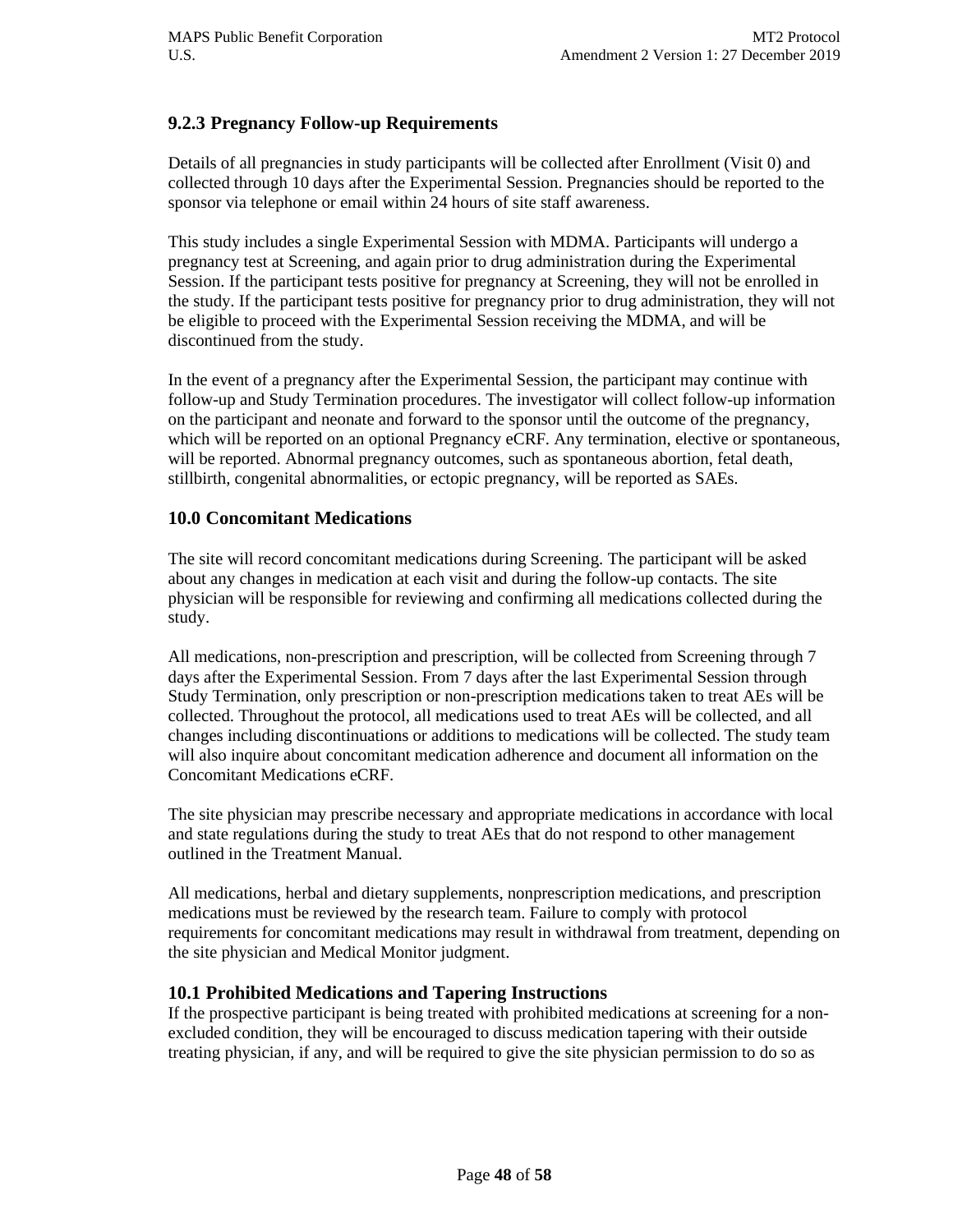well. Prohibited medications will then be tapered in an appropriate fashion to avoid withdrawal effects.

Participants must be willing to taper off of prohibited medications prior to Visit 1 and refrain from use until 40 hours (five half-lives of MDMA) after the Experimental Session. Prohibited medications will be tapered for at least five half-lives of the drug or active metabolites prior to the Experimental Session to avoid the possibility of interactions.

Participants must agree that, for approximately 1 week preceding the first Experimental Session, they:

- Will refrain from taking any herbal or dietary supplement (except with prior approval of the research team).
- Will not take any nonprescription medications (with the exception of non-steroidal antiinflammatory drugs or acetaminophen) unless with prior approval of the research team.
- With the permission of their physician, will not take any prescription medications (with the exception of contraception medications, thyroid hormones, or other medications approved by the research team).

The research team should only approve herbal or dietary supplements and medications that clearly would not be expected to have any interactions with MDMA.

## **11.0 Clinical Laboratory Assessments**

The CI or site physician will examine the laboratory assessments gathered in screening to assess participant eligibility. The investigator or site physician will use a list of normal ranges to decide whether participants are eligible for the protocol and will indicate justification for admitting participants with abnormal values. The following laboratory assessments will be performed as a part of screening:

- Serum electrolytes and comprehensive metabolic profile
	- o Alanine Aminotransferase (ALT/SGPT)
	- o Albumin:globulin (A:G) ratio
	- o Albumin, serum
	- o Alkaline phosphatase, serum
	- o Aspartate Aminotransferase (AST/SGOT)
	- o Bilirubin, total
	- o BUN:creatinine ratio
	- o Calcium, serum
	- o Carbon dioxide
	- o Chloride, serum
	- o Creatinine, serum
	- o Globulin, total
	- o Glucose, serum
	- o Potassium, serum
	- o Protein, total, serum
	- o Sodium, serum
- CBC
	- o Hematocrit
	- o Hemoglobin
	- o Mean Corpuscular Volume (MCV)
	- o MCH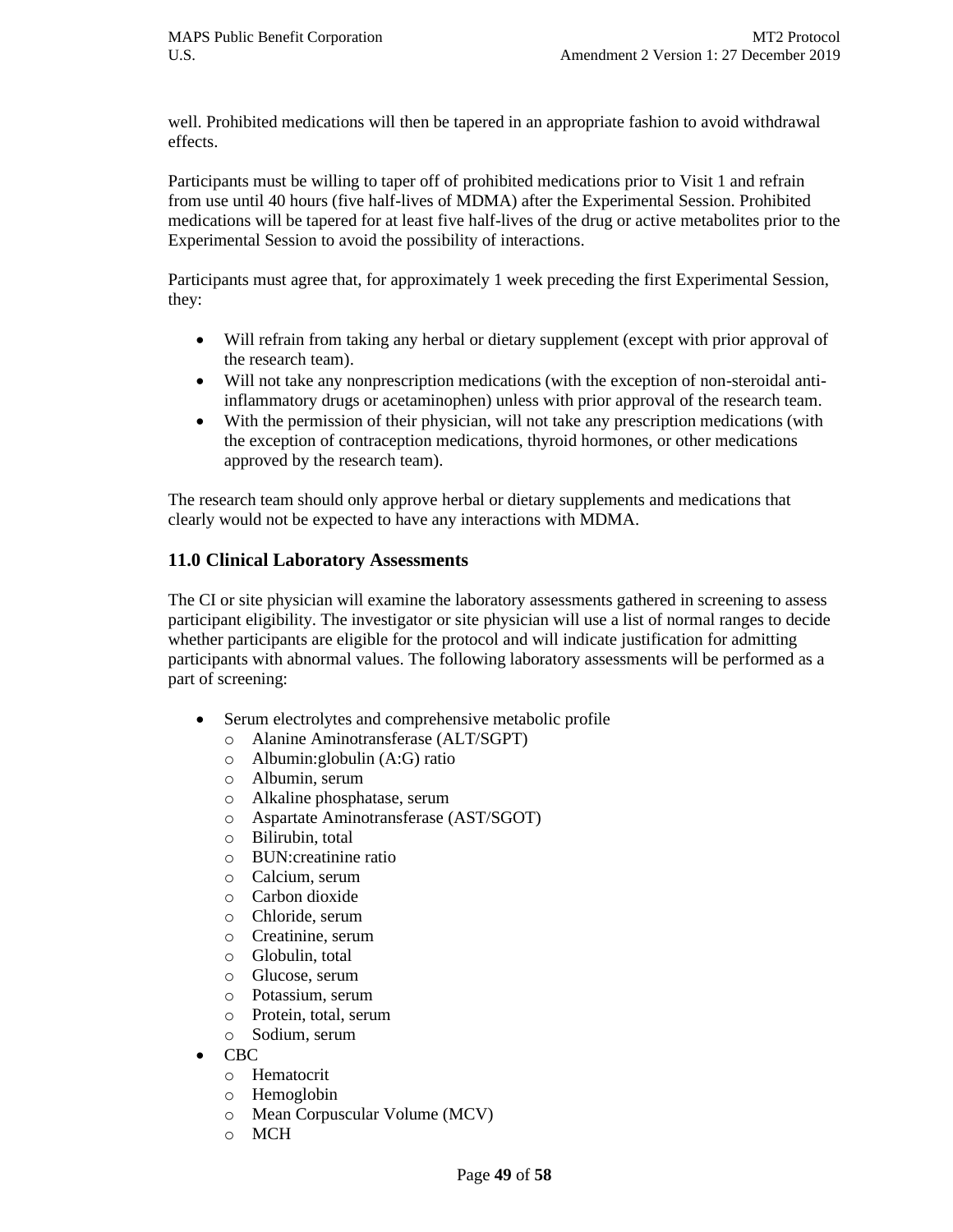- o MCHC
- o Red Cell Distribution Width (RDW)
- o Percentage and absolute differential counts
- o Red blood cell count (RBC)
- o White blood cell count
- Urinalysis
	- o Color
	- o Appearance
	- o Specific gravity
	- o pH
	- o Protein
	- o Glucose
	- o Ketones
	- o Occult blood
	- o Leukocyte esterase
	- o Nitrite
	- o Bilirubin
	- o Urobilinogen
- Thyroid function
	- o Thyroid Stimulating Hormones (TSH) high sensitivity
	- o If TSH is abnormal, Free T4
- HIV serology (results should be kept confidential, and appropriate referral for counseling will be made, if necessary)

These laboratory assessments will be performed by a laboratory of the participant's choosing, by the study's central laboratory (e.g. LabCorp, TriCore), or by another qualified laboratory. The results may be provided by the participant to the site for review by the site physician. Individuals who have prior results for the above tests dated within 12 weeks of screening will be permitted to use these results rather than undergoing a new set of screening labs.

The urine drug screen and pregnancy test must be performed at the study site.

Laboratory records will be kept with the participant's Source Records but will not be captured in the electronic Case Report Form (eCRF). Abnormal laboratory values, however, will be recorded in the medical history portion of the participants Source Record and eCRFs, if clinically significant.

#### **12.0 Study Monitoring, Auditing, and Documentation**

Investigators and site staff will be trained prior to the start of the protocol. The clinical study sites will be monitored as appropriate for the rate of enrollment via site visits and telephone calls to the CI by representatives of the sponsor. During monitoring visits, source data verification may be performed to ensure compliance, including accurate and complete recording of data on eCRFs, Source Records, and drug accountability records. Monitoring/auditing procedures of the sponsor will be followed in order to both comply with good clinical practice (GCP) guidelines and ensure validity of the study data.

The sponsor will review the study documentation used for planning, conducting and monitoring of the study in order to ensure compliance with GCP and local regulations. This documentation includes at a minimum: The Investigator's Brochure, the Study Protocol, the eCRF database, and the ICF.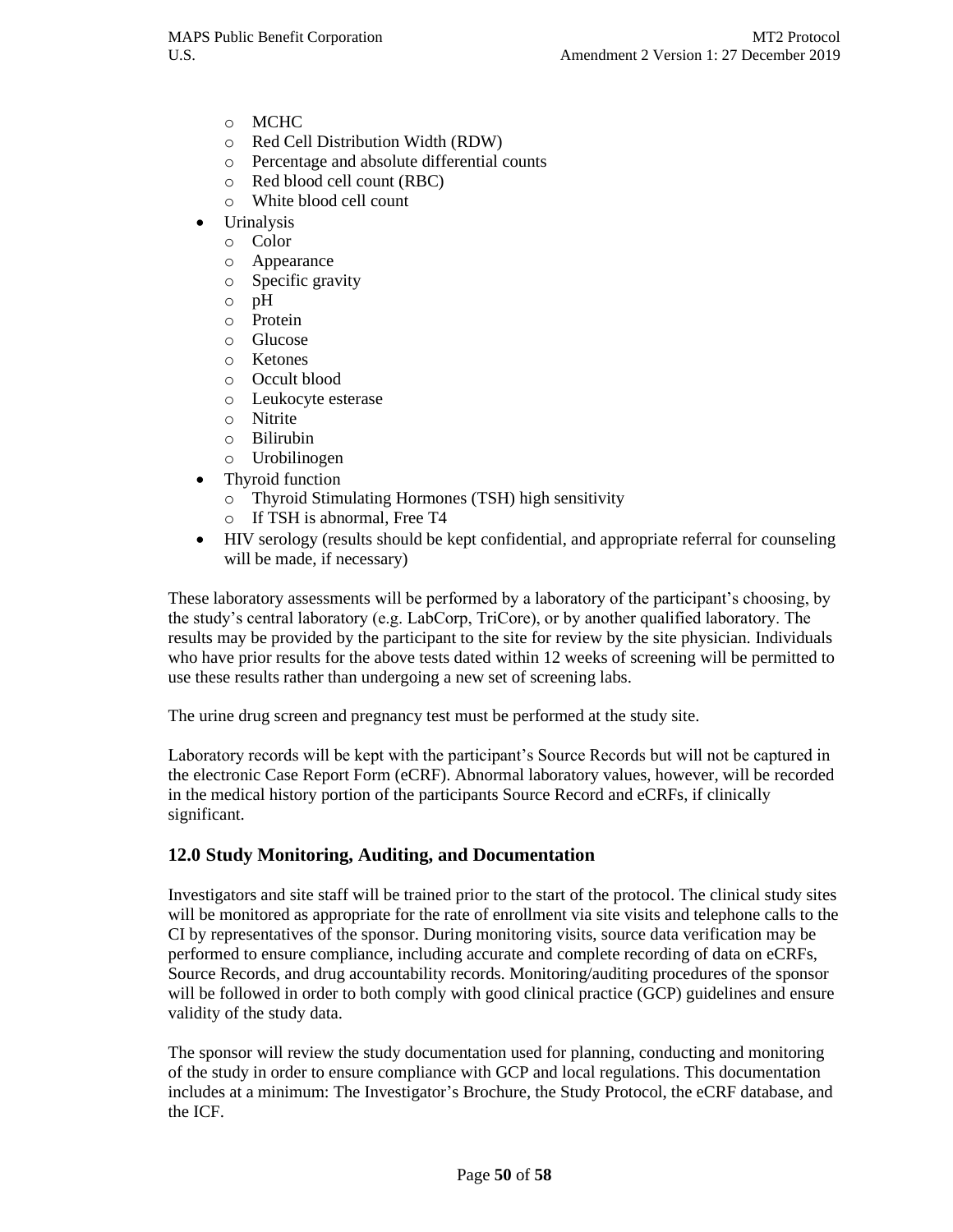During or after the clinical protocol, the regulatory authorities, the IRB, and/or representatives of the sponsor may request access to all Source Records, eCRFs, and other protocol documentation for on-site audit or inspection.

#### **13.0 Data Analysis**

In general, nominal variables will be described in terms of frequencies and percentages. Ordinal and non-normal continuous variables will be described using sample median and range, and approximately normal variables will be described using sample mean and standard deviations. All statistical tests will be two-sided and a difference resulting in a p-value of less than or equal to 0.05 will be considered statistically significant

Descriptive statistics will be calculated for all measures, demographics, and Baseline characteristics. The primary and exploratory outcome measure scores (for SCS, PANAS, AAQ-II, PROQOL, and MBI-HSS) will be evaluated by performing a mixed model repeated measures analysis (MMRM) at an alpha level of 0.05, with time of administration as repeated measure. There will be no between-subjects or groups factors.

Effect size (Cohen's *d*) will be determined by employing a one group pretest-posttest design (RM), where the mean difference in the pretest-posttest is divided by the standard deviation of raw scores  $[64]$ .

Safety measures will be presented by descriptive statistics for Baseline C-SSRS scores, blood pressure, pulse, and temperature values. For the Experimental Session, an MMRM analysis will evaluate vital sign values. AEs will be collected according to the Time and Events table and presented as frequency tables as prior to MDMA dose, day of Experimental Session, 2 and 7 days following the Experimental Session, and any other time outside of the stated windows.

Suicidal ideation and behavior will be summarized according to suggestions made in the Columbia-Suicide Severity Rating Scale Scoring and Data Analysis Guide [\[65\]](#page-57-8). A positive response for suicidal ideation is counted when a participant answers "yes" to any one of the five suicidal ideation questions (Categories 1 to 5) on the C-SSRS, i.e. a score > 0 for suicidal ideation score. Serious suicidal ideation is a suicidal ideation score of 4 or 5. A positive response for suicidal behavior occurs when a participant answers "yes" to any one of the five suicidal behavior questions (Categories 6 to 10) on the C-SSRS. The number and percent of positive responses of Positive Ideation, Serious Ideation, and Positive Behavior will be tabulated by visit.

The study will include a planned interim analysis by internal review after 50% of participants are treated to assess ongoing safety. The primary efficacy analysis will be conducted after all participants complete the study, but interim analyses may be performed prior. Post-hoc exploratory analyses not identified in this protocol or the Statistical Analysis Plan may be performed to further examine the study data.

## **13.1 Statistical Power**

The proposed study is a pilot investigation intended to explore the safety and psychological effects of open-label manualized MDMA-assisted psychotherapy. Due to the exploratory nature, this pilot study is not powered to detect any particular effect. Effect size estimates that will be generated from this study will be used for statistical power calculations for future studies on professional burnout and quality of life experienced by treatment providers learning to deliver MDMA-assisted psychotherapy. Data generated in these areas has the potential to improve the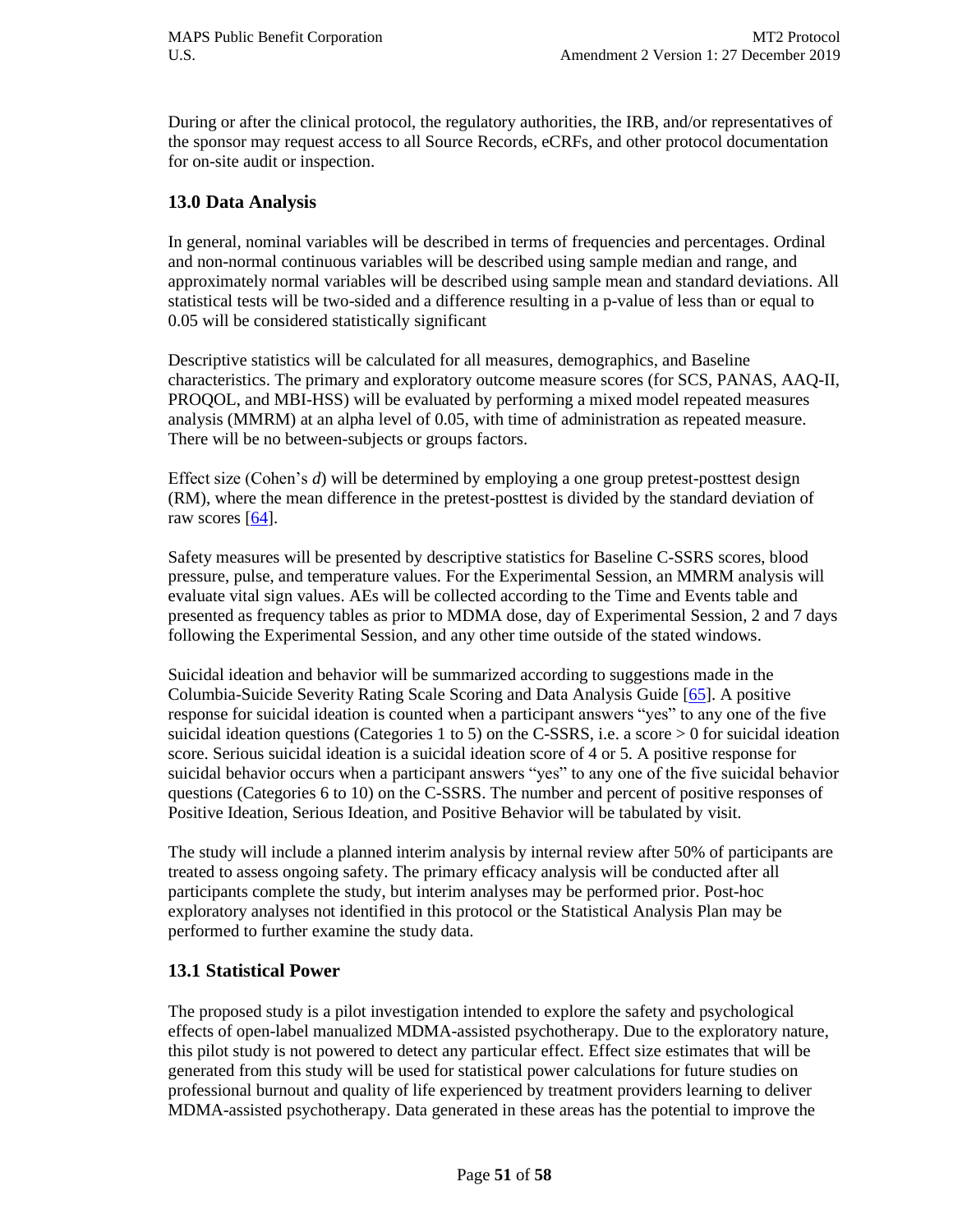quality of care that PTSD patients will ultimately receive. This is an imminent concern that has broad impact on the healthcare system.

#### **14.0 Ethics**

This clinical study was designed and shall be implemented and reported in accordance with the ICH Harmonized Guidelines for Good Clinical Practice, with applicable national and local regulations. The protocol and the ICF must be reviewed and approved by a properly constituted IRB and FDA before study start. Signed and dated documentation of IRB and FDA approvals must be provided to the sponsor. Prior to study start, the CIs are required to sign a protocol signature page confirming their agreement to conduct the study in accordance with these documents and all of the instructions and procedures found in this protocol and to give access to all relevant data and records to the sponsor.

#### **15.0 Informed Consent**

Qualified site staff are responsible for obtaining informed consent in adherence to GCP and according to applicable regulations prior to entering the participant into the trial. Information about events during the MDMA-assisted session must be given orally and in an understandable form. Written information about the trial will also be provided. In addition to the explanation of the study, including of the Experimental Session and the participant's legal rights, the ICF should specify that access to original medical records and processing of coded personal information is authorized. The informed consent discussion must be conducted by a person who is qualified according to applicable, local regulations. The participant should have the opportunity to inquire about details of the Experimental Session and to consider participation.

The ICF must be signed and dated by the participant and countersigned by qualified site staff providing the ICF review. The site staff will provide a copy of the signed ICF to the participant and maintain the original in the investigative site file. The written ICF should be revised along with any other written information to be provided to participants whenever important new information becomes available that may be relevant to the participant's consent. Any revised, written ICF or other written information should receive approval from an IRB before use. The participant should be informed in a timely manner if new information becomes available that may affect the decision to take part in the MDMA-assisted session. The communication of this information should be documented.

Because this research study is an optional element open only to those who are enrolled in or have completed the MDMA Therapy Training Program, the sponsor may have access to the names of participants as enrollees in the training program. However, only the participant numbers and participant identification codes will be recorded in the eCRF. Written consent to take part in the MDMA-assisted session includes giving the investigators permission to view the participant's recent medical records to assess protocol eligibility, if needed. Information necessary for protocol participation includes past medical history, psychiatric interview, physical examination, and clinical laboratory tests.

Participants can withdraw consent for participation in the protocol at any time without prejudice. If a participant withdraws consent but does not revoke the Health Insurance Portability and Accountability Act (HIPAA) authorization or equivalent form, MAPS will have full access to the participant's source records, including termination visit information. If a participant revokes only the HIPAA authorization, MAPS will have full access to all of the participant's source records prior to the date and time of revocation.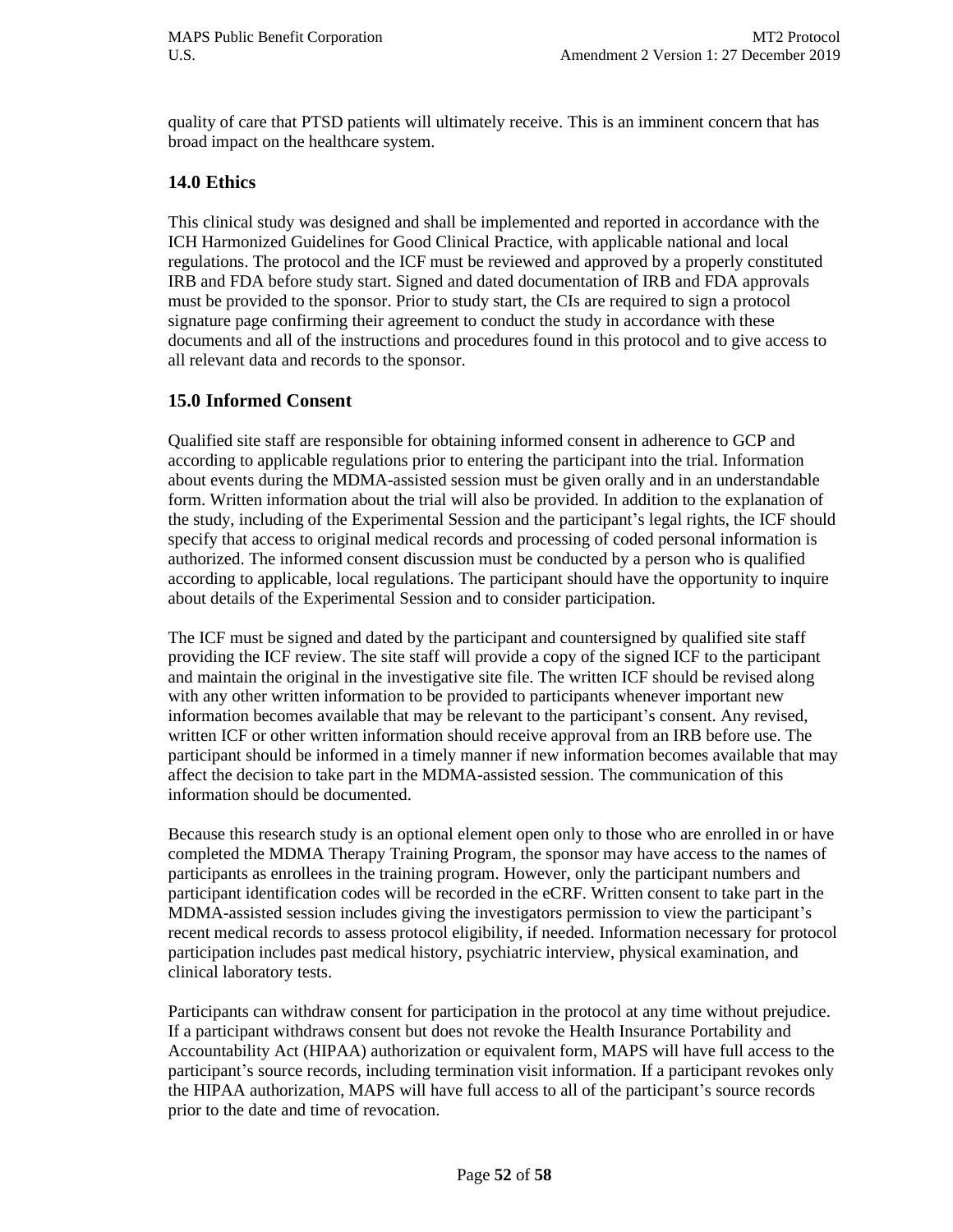## **16.0 Confidentiality**

Every effort will be made to strictly safeguard the confidentiality of participants. Despite this, privacy cannot be guaranteed. Removing identifying information from data and restricting access to researchers directly involved in assessing the participant should prevent the dissemination of confidential data. Except for the Screening Log, the Informed Consent, previous medical records, emails with the participant, and a Contact Information Sheet that will be stored separately from other documents, all source data will be identified only by the participant's initials and subject identifier. Participants will sign the ICF for the release of information upon consent to permit screening for protocol enrollment. All assessment records will be kept in a locked file drawer or cabinet in a locked office, and access to measures will be limited to regulatory agencies, researchers, and individuals analyzing data.

Researchers, other than the investigators and site staff who are directly involved in the protocol with access to data, will not be provided with any information that would identify participants by name or by other means (such as a social security number). Maintaining data in a secure environment will prevent the accidental or deliberate examination or removal of data. The sponsor will utilize confidentiality procedures to assure participant privacy.

If a participant requests that their session(s) be recorded to audio and video for their own training purposes, the site may use equipment on site that was previously provided by MAPS for other MAPS-sponsored studies. However, the recorded content should not be saved within the equipment and should be copied to an external storage device (such as an external hard drive or flash drive) provided by the participant immediately after the session(s). Neither MAPS, nor its affiliates, will have access to the recorded content. Therefore, since the recorded content will not be stored on MAPS equipment, it is not anticipated that there would be a security or confidentiality breach. In the case of an identified security or confidentiality breach, the participant will be notified, and all efforts will be made to minimize the dissemination of recorded content.

Clinical trial data will be hosted on an electronic data capture (EDC) system that is FDAcompliant. All data entered into this system will be de-identified. Participants will only be referred to by numbers and a secondary identifier code. Source records and identifying information will be retained at clinical sites per GCP. The sponsor will train the study staff on EDC procedures. Each study staff member with access to the data will be given an individual password.

The sponsor has developed a feature that will allow participants to create a password and enter their self-report questionnaire data directly an electronic Participant Reported Outcome (ePRO) feature, which transmits directly into the eCRF database. Participants will be reminded by email to enter the data. Participant emails will be treated as protected health information (PHI) in the database. Participants will receive a welcome email and reminder emails to ensure that they provide all necessary data. In the event of technical difficulties or other unforeseeable issues, the self-report questionnaire data may be entered directly on its associated form and kept with the participant's source record files.

Medical records, consent forms, and source data resulting from the study which identify the participant may be looked at and/or copied for research or regulatory purposes. These records may be observed by:

- The sponsor, affiliated companies, and the people they hire.
- Researchers who cooperate with the sponsor to conduct further research.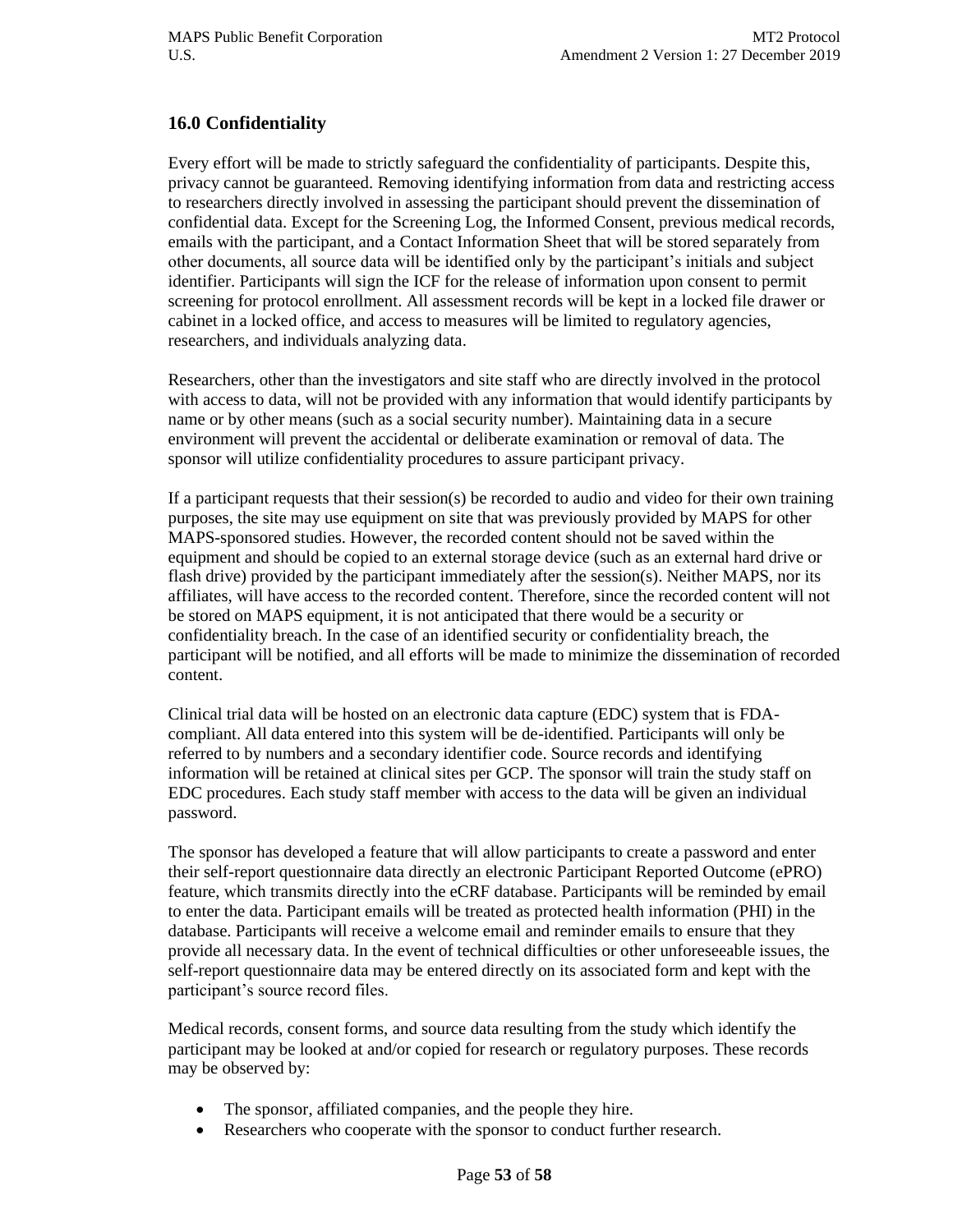- The FDA and similar regulatory agencies in other countries.
- Governmental agencies in other countries.
- The IRB.

#### **17.0 Costs to Participants**

The sponsor will cover costs of assessments or tests performed solely for the purpose of establishing eligibility for participation. Charges for treatment of a participant's condition that are unrelated to the research study or any unrelated procedures will not be covered by the sponsor. Participants will not receive monetary compensation for taking part in the study.

#### **18.0 Treatment and Compensation for Study Related Injury**

Treatment of a study-related emergency would first be billed to a participant's health insurance provider. The sponsor will cover any direct costs relating to the treatment of a study-related emergency that are not covered by a participant's health insurance. Some study-related emergencies can be treated by the investigators, as described under Section 7.0 Risks in Study Participation. If the site physician cannot treat a study-related emergency, then there are contingency plans for the transport of participants to the nearest hospital.

#### **19.0 Record Retention**

Investigators must retain all study records required by MAPS and the applicable regulations in a secure and safe facility. The CI must consult a MAPS representative before disposal of any study records. "Essential documents" are defined as documents that individually and collectively permit evaluation of the conduct of a trial and the quality of the data produced. It is the responsibility of the sponsor to inform the investigator/institution as to when these documents no longer need to be retained.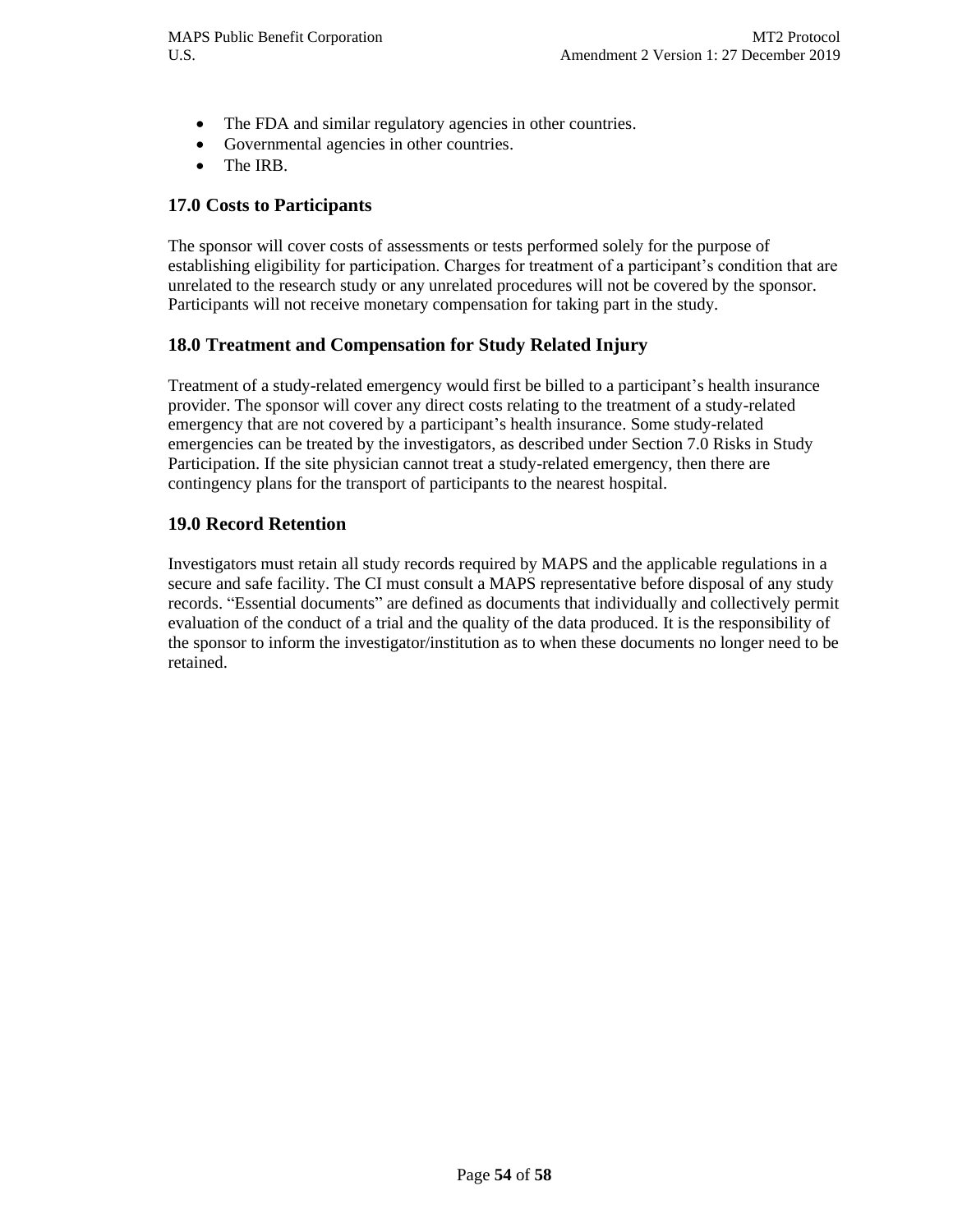#### **20.0 References**

- <span id="page-54-0"></span>1. Feduccia, A.A., et al., *Breakthrough for trauma treatment: Safety and efficacy of MDMAassisted psychotherapy compared to paroxetine and sertraline.* Frontiers in Psychiatry, 2019. **10**: p. 1-7.
- <span id="page-54-1"></span>2. Mithoefer, M.C., et al., *MDMA-assisted psychotherapy for treatment of PTSD: study design and rationale for phase 3 trials based on pooled analysis of six phase 2 randomized controlled trials.* Psychopharmacology (Berl), 2019. **236**(9): p. 2735-2745.
- <span id="page-54-2"></span>3. Mithoefer, M.C., et al., *3,4-methylenedioxymethamphetamine (MDMA)-assisted psychotherapy for post-traumatic stress disorder in military veterans, firefighters, and police officers: a randomised, double-blind, dose-response, phase 2 clinical trial.* Lancet Psychiatry, 2018. **5**(6): p. 486-497.
- 4. Mithoefer, M.C., et al., *The safety and efficacy of {+/-}3,4 methylenedioxymethamphetamine-assisted psychotherapy in subjects with chronic, treatment-resistant posttraumatic stress disorder: the first randomized controlled pilot study.* J Psychopharmacol, 2011. **25**(4): p. 439-52.
- <span id="page-54-4"></span>5. Ot'alora, G.M., et al., *3,4-Methylenedioxymethamphetamine-assisted psychotherapy for treatment of chronic posttraumatic stress disorder: A randomized phase 2 controlled trial.* J Psychopharmacol, 2018. **32**(12): p. 1295-1307.
- <span id="page-54-3"></span>6. Mithoefer, M.C., et al., *Durability of improvement in post-traumatic stress disorder symptoms and absence of harmful effects or drug dependency after 3,4 methylenedioxymethamphetamine-assisted psychotherapy: a prospective long-term follow-up study.* J Psychopharmacol, 2013. **27**(1): p. 28-39.
- <span id="page-54-5"></span>7. Oehen, P., et al., *A randomized, controlled pilot study of MDMA (+/- 3,4- Methylenedioxymethamphetamine)-assisted psychotherapy for treatment of resistant, chronic Post-Traumatic Stress Disorder (PTSD).* J Psychopharmacol, 2013. **27**(1): p. 40- 52.
- <span id="page-54-6"></span>8. Mithoefer, M., et al., *MDMA-assisted psychotherapy for treatment of PTSD: Study design and rationale for Phase 3 trials based on pooled analysis of six Phase 2 randomized controlled trials.* Psychopharmacology (Berl), 2019: p. 1-11.
- <span id="page-54-7"></span>9. Mithoefer, M., *A Manual for MDMA-Assisted Psychotherapy in the Treatment of Posttraumatic Stress Disorder; Version 8.1*. 2017: [http://www.maps.org/research/mdma/mdma-research-timeline/4887-a-manual-for-mdma](http://www.maps.org/research/mdma/mdma-research-timeline/4887-a-manual-for-mdma-assisted-psychotherapy-in-the-treatment-of-ptsd)[assisted-psychotherapy-in-the-treatment-of-ptsd.](http://www.maps.org/research/mdma/mdma-research-timeline/4887-a-manual-for-mdma-assisted-psychotherapy-in-the-treatment-of-ptsd)
- <span id="page-54-8"></span>10. Hoffart, A., T. Oktedalen, and T.F. Langkaas, *Self-compassion influences PTSD symptoms in the process of change in trauma-focused cognitive-behavioral therapies: a study of within-person processes.* Front Psychol, 2015. **6**: p. 1273.
- <span id="page-54-9"></span>11. Thompson, B.L. and J. Waltz, *Self-compassion and PTSD symptom severity.* J Trauma Stress, 2008. **21**(6): p. 556-8.
- <span id="page-54-10"></span>12. Grob, C.S., et al., *Psychobiologic effects of 3,4-methylenedioxymethamphetamine in humans: methodological considerations and preliminary observations.* Behav Brain Res, 1996. **73**(1-2): p. 103-7.
- <span id="page-54-11"></span>13. Vollenweider, F.X., et al., *Psychological and cardiovascular effects and short-term sequelae of MDMA ("ecstasy") in MDMA-naive healthy volunteers.* Neuropsychopharmacology, 1998. **19**(4): p. 241-51.
- <span id="page-54-12"></span>14. Cami, J., et al., *Human pharmacology of 3,4-methylenedioxymethamphetamine ("ecstasy"): psychomotor performance and subjective effects.* J Clin Psychopharmacol, 2000. **20**(4): p. 455-66.
- <span id="page-54-13"></span>15. Kuypers, K.P., M. Wingen, and J.G. Ramaekers, *Memory and mood during the night and in the morning after repeated evening doses of MDMA.* J Psychopharmacol, 2008. **22**(8): p. 895-903.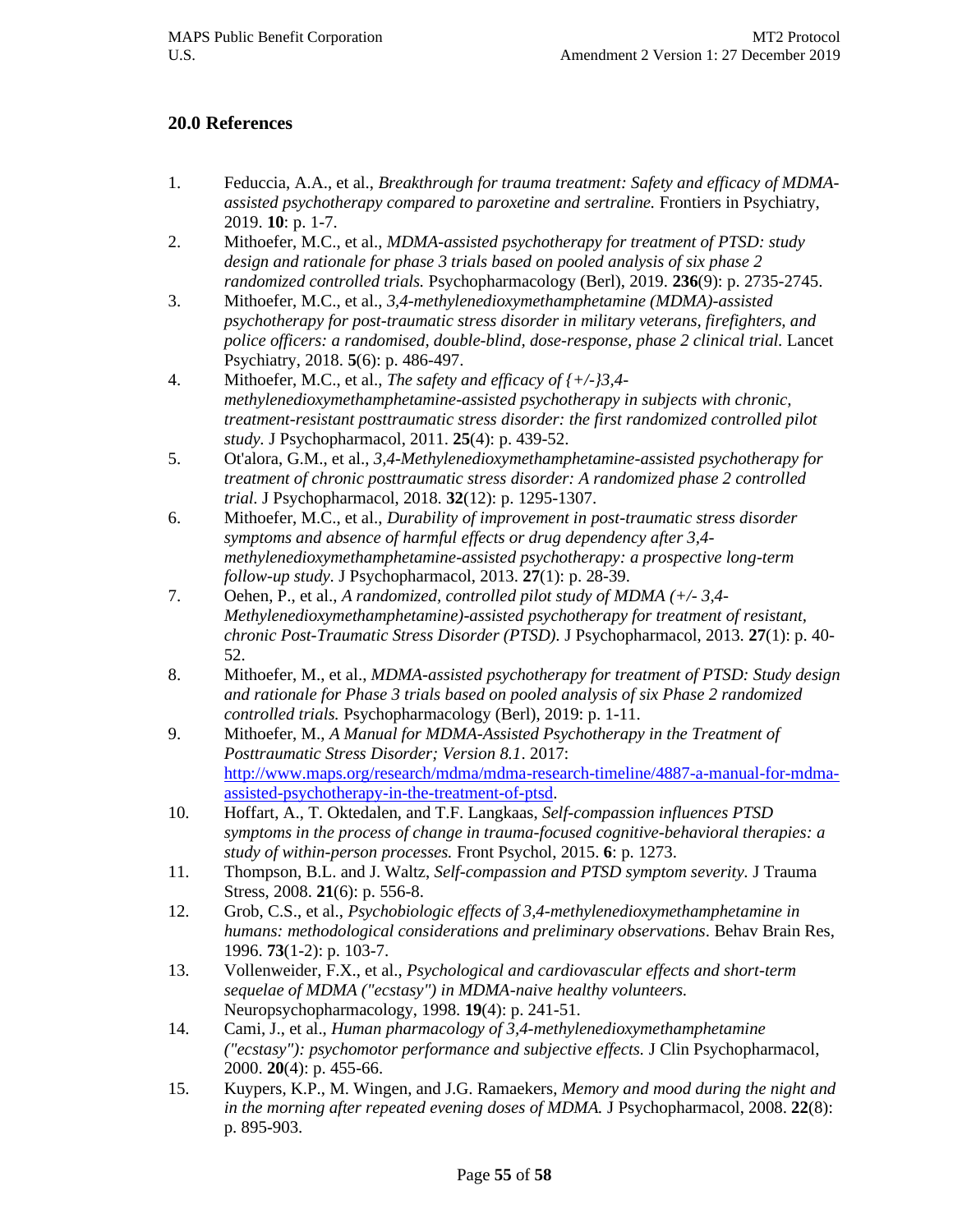- <span id="page-55-0"></span>16. Liechti, M.E., A. Gamma, and F.X. Vollenweider, *Gender differences in the subjective effects of MDMA.* Psychopharmacology (Berl), 2001. **154**(2): p. 161-8.
- <span id="page-55-14"></span>17. Tancer, M. and C.E. Johanson, *Reinforcing, subjective, and physiological effects of MDMA in humans: a comparison with d-amphetamine and mCPP.* Drug Alcohol Depend, 2003. **72**(1): p. 33-44.
- <span id="page-55-1"></span>18. Dumont, G.J. and R.J. Verkes, *A review of acute effects of 3,4 methylenedioxymethamphetamine in healthy volunteers.* J Psychopharmacol, 2006. **20**(2): p. 176-87.
- <span id="page-55-2"></span>19. Curran, H.V. and R.A. Travill, *Mood and cognitive effects of +/-3,4 methylenedioxymethamphetamine (MDMA, 'ecstasy'): week-end 'high' followed by midweek low.* Addiction, 1997. **92**(7): p. 821-31.
- <span id="page-55-3"></span>20. Liester, M.B., et al., *Phenomenology and sequelae of 3,4 methylenedioxymethamphetamine use.* J Nerv Ment Dis, 1992. **180**(6): p. 345-52; discussion 353-4.
- 21. Peroutka, S.J., H. Newman, and H. Harris, *Subjective effects of 3,4 methylenedioxymethamphetamine in recreational users.* Neuropsychopharmacology, 1988. **1**(4): p. 273-7.
- 22. Sumnall, H.R., J.C. Cole, and L. Jerome, *The varieties of ecstatic experience: an exploration of the subjective experiences of ecstasy.* J Psychopharmacol, 2006. **20**(5): p. 670-82.
- <span id="page-55-4"></span>23. Bershad, A.K., et al., *The effects of MDMA on socio-emotional processing: Does MDMA differ from other stimulants?* J Psychopharmacol, 2016. **30**(12): p. 1248-1258.
- <span id="page-55-5"></span>24. Schmid, Y., et al., *Differential effects of MDMA and methylphenidate on social cognition.* J Psychopharmacol, 2014. **28**(9): p. 847-56.
- <span id="page-55-6"></span>25. Carhart-Harris, R.L., et al., *The effect of acutely administered MDMA on subjective and BOLD-fMRI responses to favourite and worst autobiographical memories.* Int J Neuropsychopharmacol, 2014. **17**(4): p. 527-40.
- 26. Hysek, C.M., et al., *MDMA enhances emotional empathy and prosocial behavior.* Soc Cogn Affect Neurosci, 2014. **9**(11): p. 1645-52.
- 27. Kuypers, K.P., et al., *Multifaceted empathy of healthy volunteers after single doses of MDMA: A pooled sample of placebo-controlled studies.* J Psychopharmacol, 2017. **31**(5): p. 589-598.
- 28. Wardle, M.C. and H. de Wit, *MDMA alters emotional processing and facilitates positive social interaction.* Psychopharmacology (Berl), 2014. **231**(21): p. 4219-29.
- <span id="page-55-7"></span>29. Bond, F.W., et al., *Preliminary psychometric properties of the Acceptance and Action Questionnaire-II: a revised measure of psychological inflexibility and experiential avoidance.* Behav Ther, 2011. **42**(4): p. 676-88.
- <span id="page-55-8"></span>30. Maslach, C. and S. Jackson, *The measurement of experienced burnout.* J Occup Behav, 1981. **2**(2): p. 99-113.
- <span id="page-55-9"></span>31. Figley, C.R., *Compassion fatigue as secondary traumatic stress disorder: An overview. In*, in *Compassion fatigue: Coping with secondary traumatic stress disorder in those who treat the traumatized*, C.R. Figley, Editor. 1995, Brunner-Routledge: New York, NY. p. 1-20.
- <span id="page-55-10"></span>32. Organization., W.H. *Burn-out an "occupational phenomenon"; International Classification of diseases. [https://www.who.int/mental\\_health/evidence/burn-out/en/](https://www.who.int/mental_health/evidence/burn-out/en/)*. [cited 2019 15 August 2019]; Short piece on burn-out recognized by ICD.].
- <span id="page-55-11"></span>33. Mace, C., *Personal therapy in psychiatric training.* Psychiatric Bulletin, 2001. **25**: p. 3-4.
- <span id="page-55-12"></span>34. Macran, S., W.B. Stiles, and J.A. Smith, *How does personal therapy affect therapists' practice?* Journal of Counseling Psychology, 1999. **46**(4): p. 419-431.
- <span id="page-55-13"></span>35. Arendsenhein, G.W., *Treatment of the Neurotic Patient, Resistant to the Usual Techniques of Psychotherapy, with Special Reference to Lsd.* Top Probl Psychother, 1963. **10**: p. 50-7.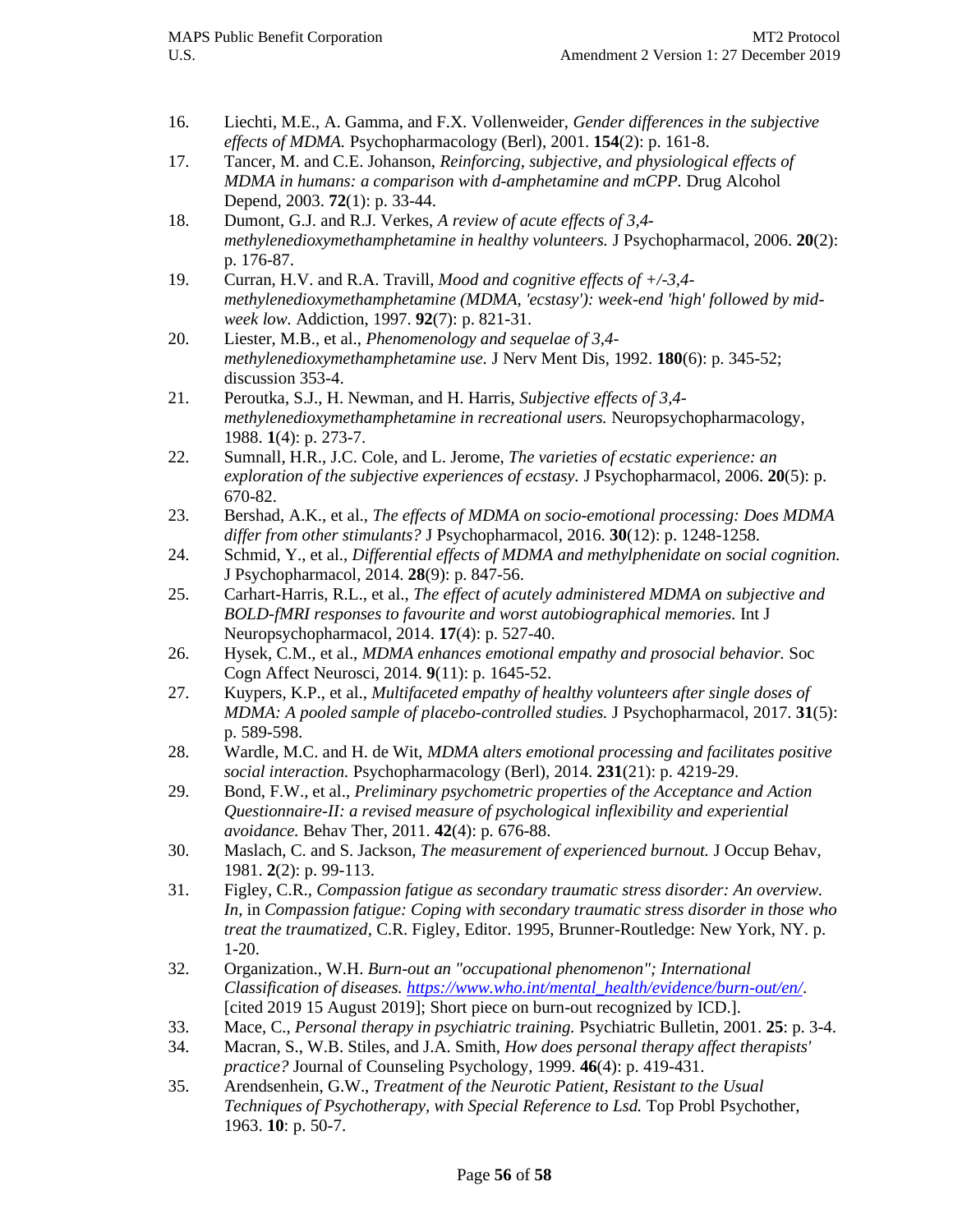- 36. Chwelos, N., et al., *Use of d-lysergic acid diethylamide in the treatment of alcoholism.* Q J Stud Alcohol, 1959. **20**: p. 577-90.
- 37. Winkler, P. and I. Gorman, *A 40-year follow-up on Czechoslovak LSD research: LSD intoxication as a psychotherapist's didactic experience*, in *World Psychedelic Forum*. 2008: Basel, Switzerland. .
- <span id="page-56-0"></span>38. Richards, W.A., *Correspondence to sponsor*, R. Doblin, Editor. 2009.
- <span id="page-56-1"></span>39. Helminiak, D., *Letter to FDA in support of current protocol*, FDA, Editor. 2009.
- <span id="page-56-2"></span>40. Freedman, R.R., C.E. Johanson, and M.E. Tancer, *Thermoregulatory effects of 3,4 methylenedioxymethamphetamine (MDMA) in humans.* Psychopharmacology (Berl), 2005. **183**(2): p. 248-56.
- 41. Kuypers, K.P., N. Samyn, and J.G. Ramaekers, *MDMA and alcohol effects, combined and alone, on objective and subjective measures of actual driving performance and psychomotor function.* Psychopharmacology (Berl), 2006. **187**(4): p. 467-75.
- <span id="page-56-14"></span>42. Harris, D.S., et al., *Subjective and hormonal effects of 3,4 methylenedioxymethamphetamine (MDMA) in humans.* Psychopharmacology (Berl), 2002. **162**(4): p. 396-405.
- <span id="page-56-3"></span>43. Rosendorff, C., et al., *Treatment of hypertension in the prevention and management of ischemic heart disease: a scientific statement from the American Heart Association Council for High Blood Pressure Research and the Councils on Clinical Cardiology and Epidemiology and Prevention.* Circulation, 2007. **115**(21): p. 2761-88.
- <span id="page-56-4"></span>44. Neff, K., *The Development and validation of a scale to measure self-compassion.* Self and Identity, 2003. **2**: p. 223-250.
- <span id="page-56-5"></span>45. Zevon, M.A., A.J.J.o.P. Tellegen, and S. Psychology, *The structure of mood change: An idiographic/nomothetic analysis.* 1982. **43**(1): p. 111-122.
- <span id="page-56-6"></span>46. Crawford, J.R. and J.D. Henry, *The positive and negative affect schedule (PANAS): construct validity, measurement properties and normative data in a large non-clinical sample.* Br J Clin Psychol, 2004. **43**(Pt 3): p. 245-65.
- <span id="page-56-7"></span>47. Stamm, B.H., *The concise manual for the professional quality of life scale. [https://www.proqol.org/uploads/ProQOL\\_Concise\\_2ndEd\\_12-2010.pdf](https://www.proqol.org/uploads/ProQOL_Concise_2ndEd_12-2010.pdf)*. 2010.
- <span id="page-56-8"></span>48. Posner, K., et al., *Columbia Classification Algorithm of Suicide Assessment (C-CASA): classification of suicidal events in the FDA's pediatric suicidal risk analysis of antidepressants.* Am J Psychiatry, 2007. **164**(7): p. 1035-43.
- <span id="page-56-9"></span>49. Sheehan, D.V., et al., *The Mini-International Neuropsychiatric Interview (M.I.N.I.): the development and validation of a structured diagnostic psychiatric interview for DSM-IV and ICD-10.* J Clin Psychiatry, 1998. **59 Suppl 20**: p. 22-33;quiz 34-57.
- <span id="page-56-10"></span>50. Lecrubier, Y., et al., *The Mini International Neuropsychiatric Interview (MINI). A short diagnostic structured interview: reliability and validity according to the CIDI.* Eur Psychiatry. **12**(5).
- <span id="page-56-11"></span>51. Sheehan, D.V., et al., *The validity of the Mini International Neuropsychiatric Interview (MINI) according to the SCID-P and its reliability.* Eur Psychiatry, 1997. **12**(5): p. 232- 241.
- <span id="page-56-12"></span>52. Greer, G. and R. Tolbert, *Subjective reports of the effects of MDMA in a clinical setting.* J Psychoactive Drugs, 1986. **18**(4): p. 319-27.
- <span id="page-56-13"></span>53. Grinspoon, L. and J.B. Bakalar, *Can drugs be used to enhance the psychotherapeutic process?* Am J Psychother, 1986. **40**(3): p. 393-404.
- <span id="page-56-15"></span>54. Farre, M., et al., *Pharmacological interaction between 3,4 methylenedioxymethamphetamine (ecstasy) and paroxetine: pharmacological effects and pharmacokinetics.* J Pharmacol Exp Ther, 2007. **323**(3): p. 954-62.
- 55. Hernandez-Lopez, C., et al., *3,4-Methylenedioxymethamphetamine (ecstasy) and alcohol interactions in humans: psychomotor performance, subjective effects, and pharmacokinetics.* J Pharmacol Exp Ther, 2002. **300**(1): p. 236-44.